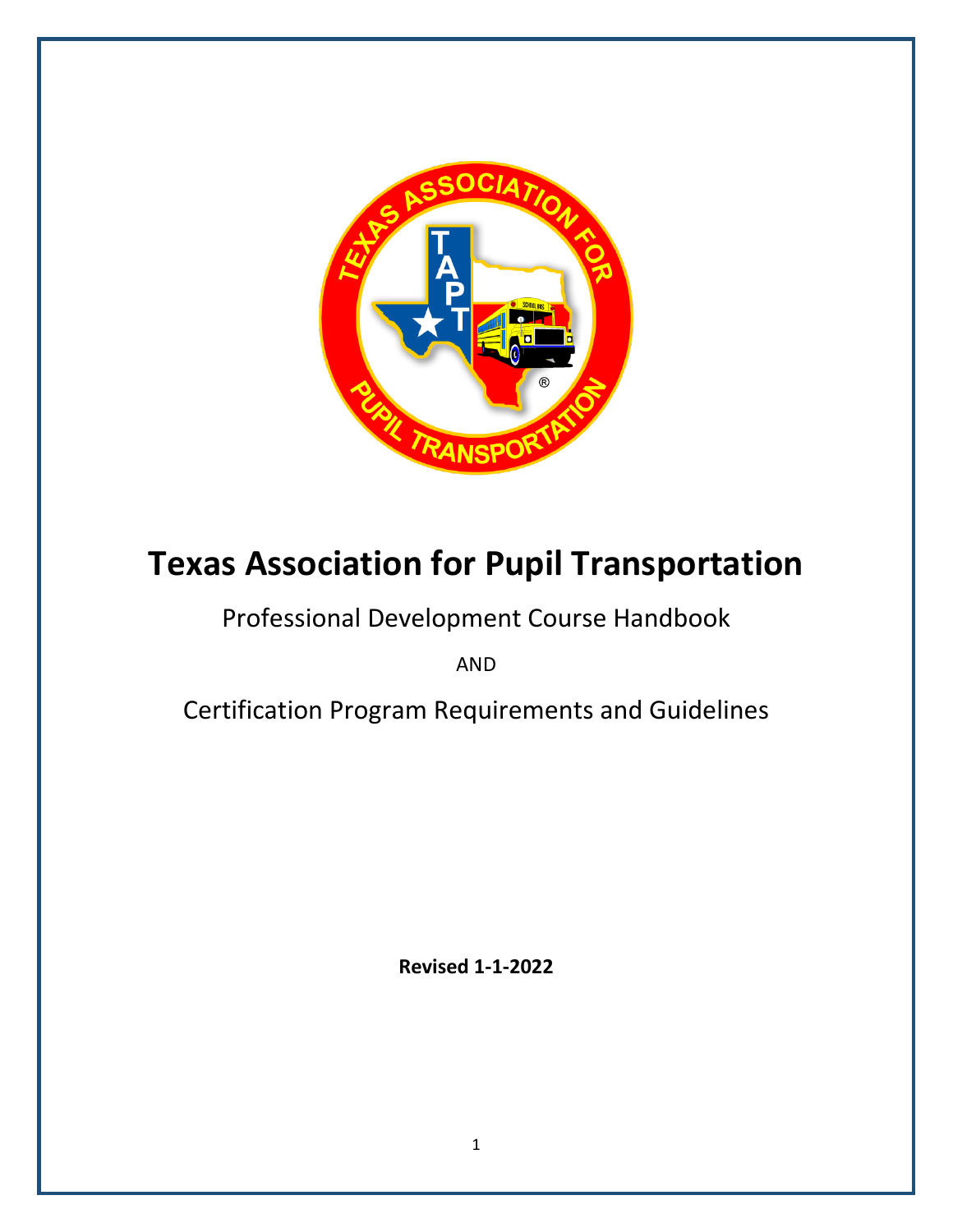# **Texas Association for Pupil Transportation**

#### **Professional Development and Certification Program Committee**

#### **TAPT Professional Development and Certification Chairmen:**

Erwin Sladek, Kirk Self and Bill Powell

#### **Professional Development and Certification Committee Members:**

| Area One:   | Jason Ketchum, San Angelo ISD                                   |
|-------------|-----------------------------------------------------------------|
| Area Two:   | Mike Williams, Community ISD; David Walker, Mansfield ISD       |
| Area Three: | Keith Kaup, Pearland ISD; Dr Kayne Smith, Cypress Fairbanks ISD |
| Area Four:  | Pam Swanks, Dripping Springs ISD; John Ramirez, Boerne ISD      |
| Area Five:  | Steve Batchelor, Skidmore-Tynan ISD                             |

#### **PDC Committee Alternates: (Substitute as needed for Area Committee Members) and Advisors.**

| Area One:        | Anthony Sims, Midland ISD                                 |
|------------------|-----------------------------------------------------------|
| Area Two:        | Scott Stewart, Crandall ISD                               |
| Area Three:      | Sam Davila, Conroe ISD; Hector Silva, College Station ISD |
| Area Four:       | Tracie Franco, Florence ISD                               |
| Area Five:       | Alonzo Barbosa, Edinburg ISD                              |
| Special Advisor: | Nolan Anderson, Retired North East ISD                    |

#### **PDC Class and Professional Certification Coordinator:**

Marisa Weisinger, TAPT Executive Secretary

#### **Technology and Online Registration:**

Keith Kaup, TAPT Technology Chair

#### *Published by:*

Texas Association for Pupil Transportation (TAPT) www.tapt.com

**Note**: *This PDC Handbook is reviewed and revised annually. Please refer to latest revision for requirements and applications. Only current applications will be accepted.*

Revised: 8-29-2020; 10-15-19; 9-13-19; 9-15-18, 1-1-2021; 1-1-22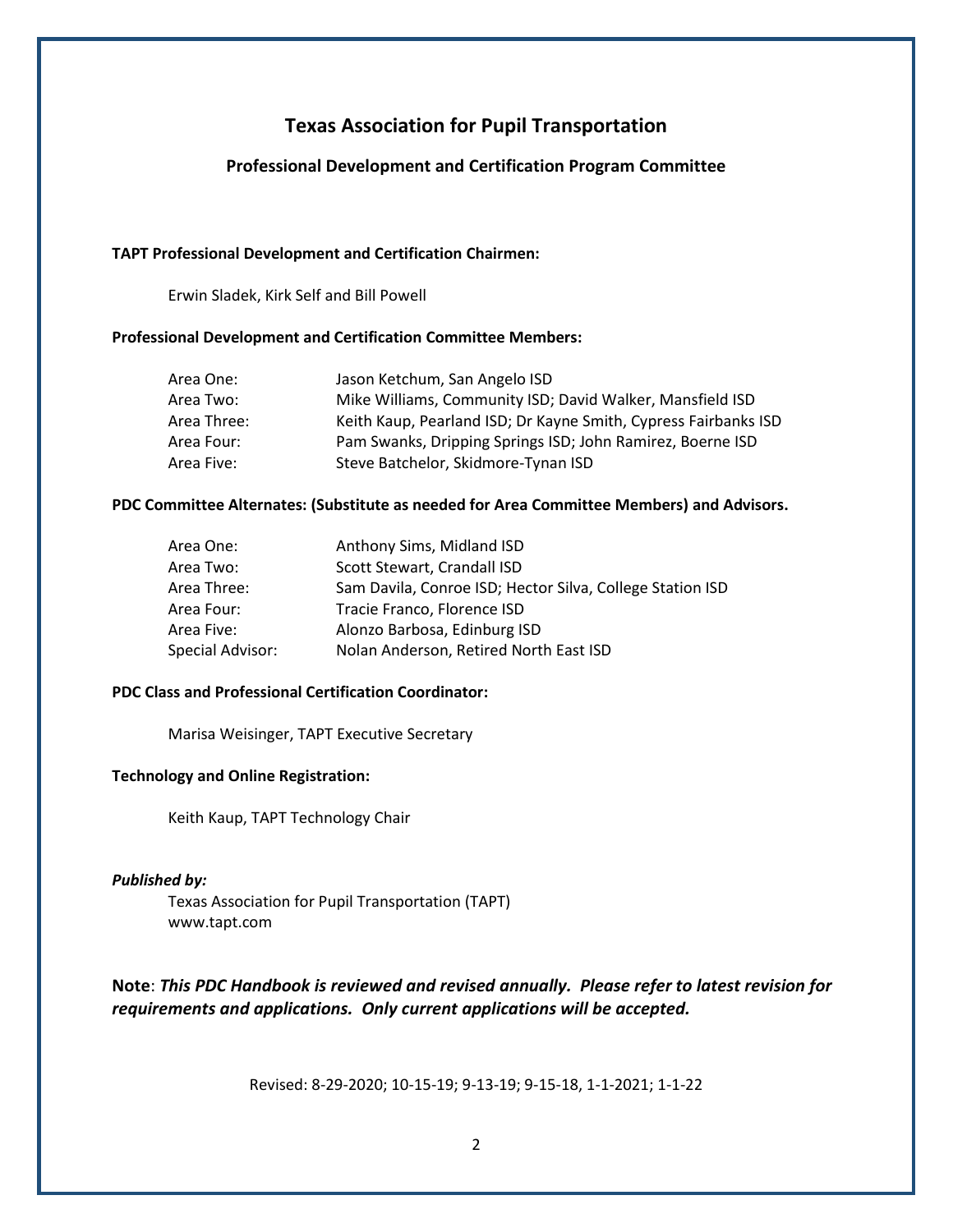# **Table of Contents**

| Section One - Professional Development Courses (PDC)                           |
|--------------------------------------------------------------------------------|
|                                                                                |
|                                                                                |
| <b>Section Two - Professional Certification Program</b>                        |
|                                                                                |
|                                                                                |
|                                                                                |
|                                                                                |
|                                                                                |
|                                                                                |
|                                                                                |
|                                                                                |
|                                                                                |
| Section Three - Professional Certification Maintenance                         |
|                                                                                |
|                                                                                |
| Section Four - Instructor Information and Guidelines                           |
| Requirements and Guidelines for Instructors, Interns & Online Facilitators  41 |
|                                                                                |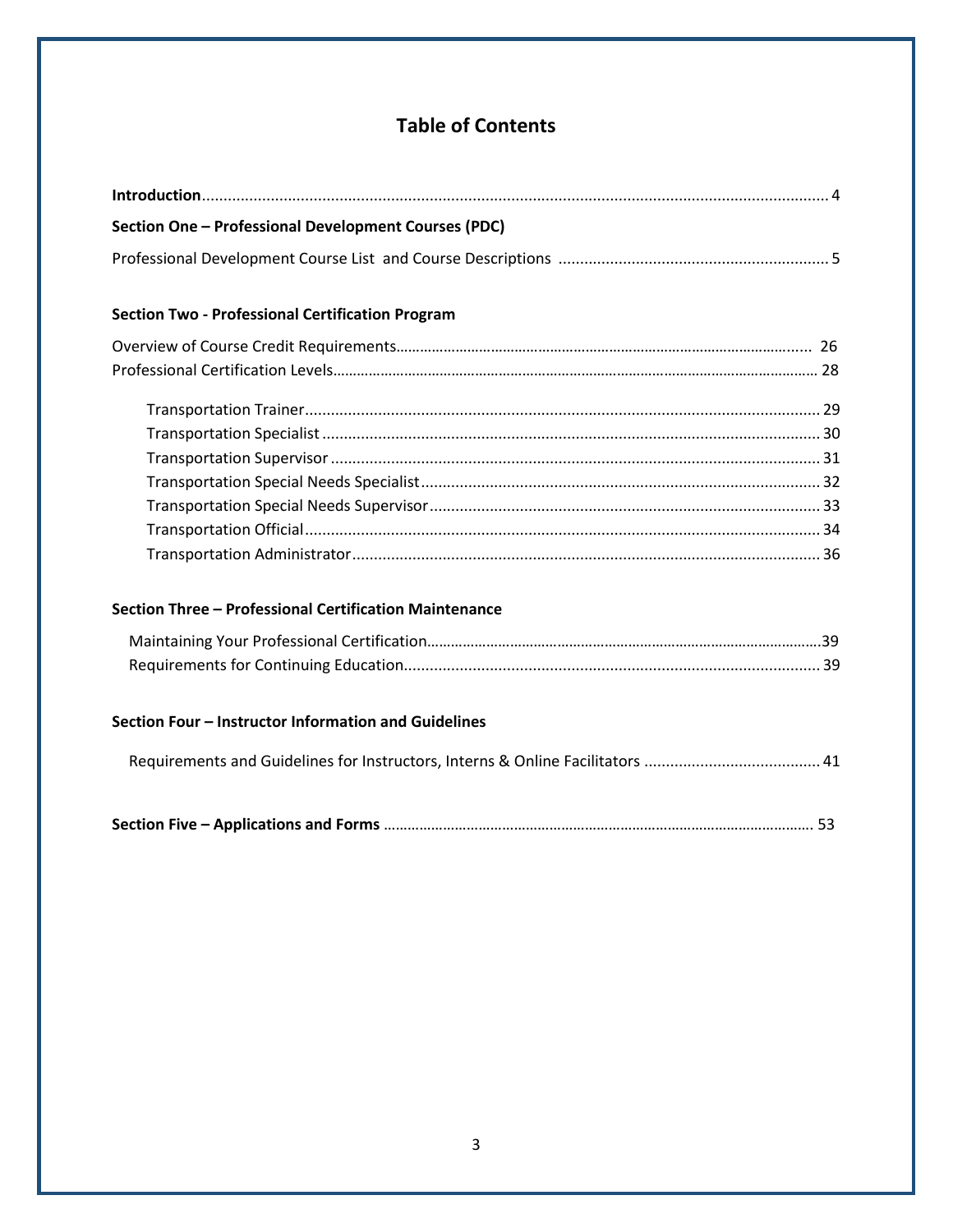#### **Introduction**

#### **Purpose:**

The Texas Association for Pupil Transportation (TAPT) Professional Development and Certification Program was developed to emphasize the importance of professional leadership in the field of pupil transportation by enhancing knowledge and skills necessary to provide safe, efficient, and effective student transportation.

This handbook is provided to give you information regarding TAPT Professional Development Courses (PDC) and the Pupil Transportation Professional Certification Program

- The position, knowledge, and characteristic requirements to become professionally certified in the field of pupil transportation
- The PDC Course Requirements to achieve varying levels of Professional Certification
- The requirements to maintain your Professional Certification.

**Content:** This handbook is divided into the following sections:

- ➢ **Introduction –** Purpose and Overview
- ➢ **One** Professional Development Courses (PDC) and Descriptions
- ➢ **Two -** Professional Certification Program
- ➢ **Three –** Certification Maintenance and Continuing Ed Requirements
- ➢ **Four –** PDC Instructor Information and Guidelines
- ➢ **Five –** Forms and Applications

The Professional Development and Certification Committee meets at least annually to update this handbook and decide on the annual schedule of PDC classes for the upcoming year. Upon approval of new courses recommended by the Committee to the TAPT Executive Committee at the September Board Meeting, the schedule is posted online for your convenience and planning. Registration will be announced and available online at www.tapt.com.

In person PDC Classes are scheduled throughout the state each year generally in October (central Texas) November (south Texas), January (north Texas), February (Gulf Coast), June at the State Roadeo, June prior to the state conference and July during the TASBT Summer Conference. Online classes are scheduled periodically in between.

PDC classes may also be requested for other locations by contacting the Executive Secretary.

The PDC Class Schedule may be accessed a[t www.tapt.com](http://www.tapt.com/) under the EDUCATION Tab.

Locations and dates will be announced online and through the TAPT Member's Only eNewsletter. (To become a Member and receive these notifications, please click on the MEMBERSHIP Tab.)

This handbook also serves as a guideline for TAPT PDC Instructors and as an information source for those considering becoming a TAPT PDC Instructor.

Forms and applications are provided to assist you as you move through either process.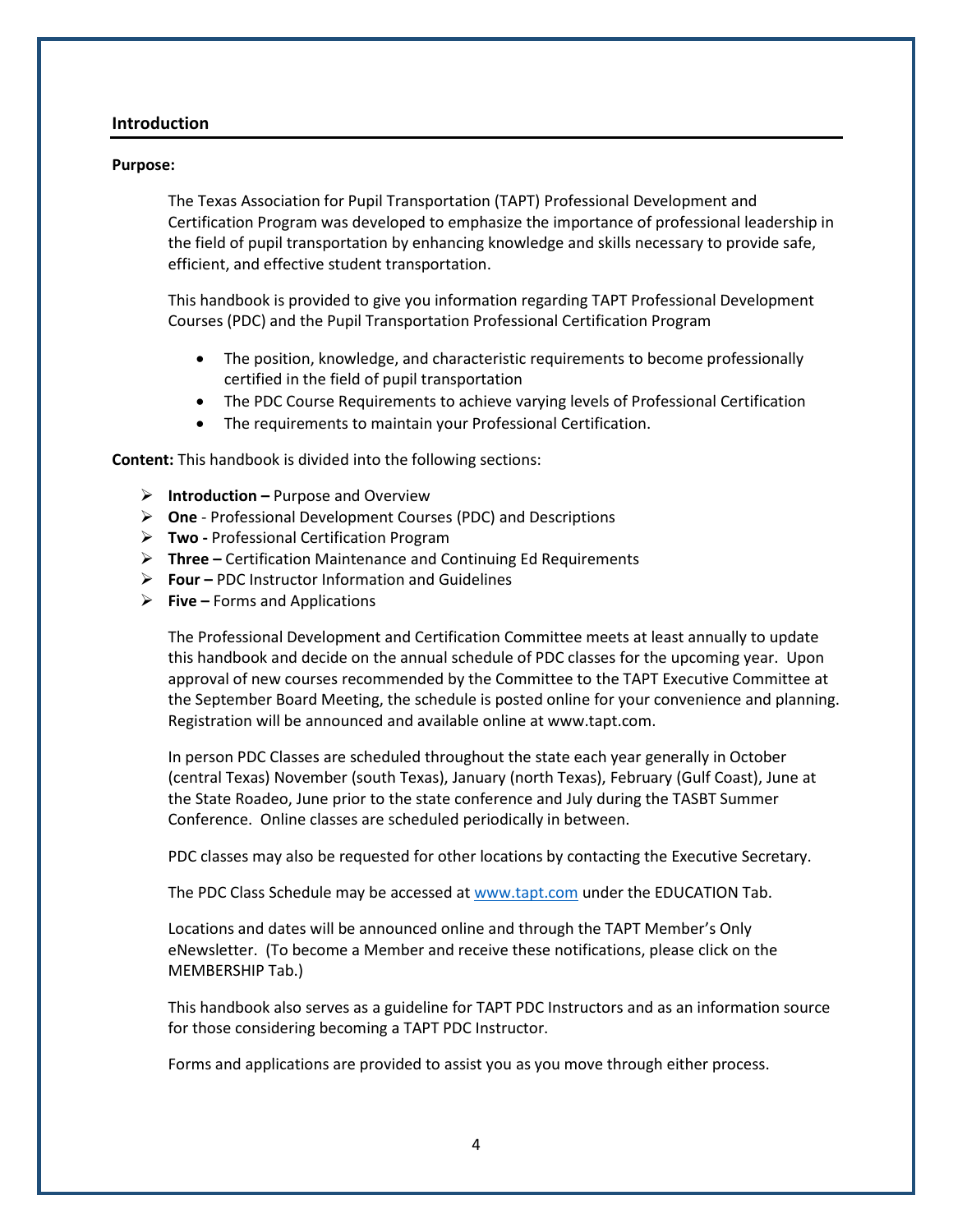# **SECTION ONE**

# **Professional Development Courses (PDC)**

# **TAPT Professional Development Course List (PDC)**

(Course descriptions follow this list. For more information: email Marisa@tapt.com.)

| <b>PDC00</b>     | <b>Orientation to TAPT</b>                                                            |
|------------------|---------------------------------------------------------------------------------------|
| <b>PDC01</b>     | Introduction to Transportation                                                        |
| <b>PDC02</b>     | <b>Student Management</b>                                                             |
| <b>PDC03</b>     | Purchasing                                                                            |
| <b>PDC04</b>     | Accident Investigation (Combines Introduction and Advanced Courses Together)          |
| <b>PDC 05</b>    | <b>Routing and Scheduling</b>                                                         |
| PDC 05A          | <b>Advanced Routing and Scheduling</b>                                                |
| <b>PDC06</b>     | Vehicle Inspection and Maintenance                                                    |
| <b>PDC 07</b>    | Risk Management-Workers Comp                                                          |
| <b>PDC08</b>     | <b>Personnel Management</b>                                                           |
| <b>PDC 08A.5</b> | Advanced Personnel Management-Directors/ADs Only                                      |
| PDC 08B          | Personnel Management: Staffing, Assessment & Restructure for Growth-Directors/AD Only |
| <b>PDC 08C</b>   | Personnel Management: Recruiting, Selecting & Onboarding                              |
| <b>PDC 11</b>    | Orientation to Special Needs Transportation                                           |
| <b>PDC 12</b>    | Introduction to State Reporting                                                       |
| <b>PDC 12A</b>   | <b>Advanced State Reporting</b>                                                       |
| <b>PDC 12B</b>   | <b>Budgeting</b>                                                                      |
| <b>PDC 13</b>    | <b>Presentation Skills</b>                                                            |
| <b>PDC 13A</b>   | <b>Presentation Skills: In Practice</b>                                               |
| <b>PDC 14</b>    | Advanced Student Management: Behavioral Perspective                                   |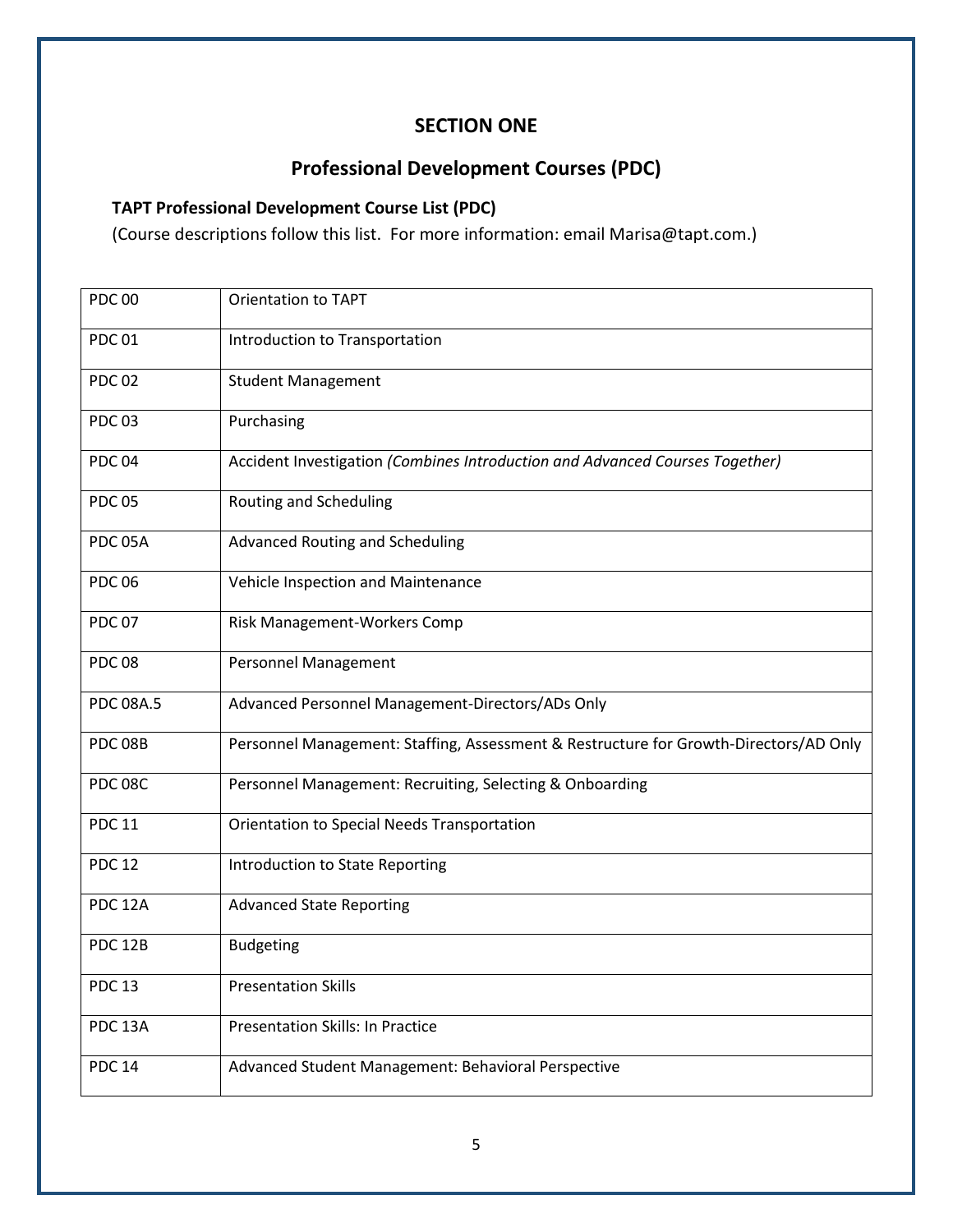| <b>PDC 14A</b>   | Student Management: 3-Dimensional Approach                                             |  |  |  |  |  |
|------------------|----------------------------------------------------------------------------------------|--|--|--|--|--|
| <b>PDC 15</b>    | Official Professional Certification Exit Exam (Must be pre-vetted and submit Exit Exam |  |  |  |  |  |
|                  | Request Form with a Letter of Recommendation)                                          |  |  |  |  |  |
|                  |                                                                                        |  |  |  |  |  |
| <b>PDC 15A.5</b> | Administrator Professional Certification Exit Exam (Must be pre-vetted)                |  |  |  |  |  |
| <b>PDC 16</b>    | <b>Emergency Preparedness</b>                                                          |  |  |  |  |  |
|                  |                                                                                        |  |  |  |  |  |
| <b>PDC 17</b>    | Wage and Labor Laws                                                                    |  |  |  |  |  |
| <b>PDC 18</b>    | Legal Issues                                                                           |  |  |  |  |  |
|                  |                                                                                        |  |  |  |  |  |
| <b>PDC 19</b>    | Field Trips & Extracurricular Events                                                   |  |  |  |  |  |
| <b>PDC 20</b>    | Safety & Security Management                                                           |  |  |  |  |  |
|                  |                                                                                        |  |  |  |  |  |
| <b>PDC 21.5</b>  | Dispatcher Roles & Responsibilities                                                    |  |  |  |  |  |
| <b>PDC 22</b>    | Documentation in Transportation                                                        |  |  |  |  |  |
|                  |                                                                                        |  |  |  |  |  |
| <b>PDC 22A.5</b> | Advanced Documentation for Directors/AD Only                                           |  |  |  |  |  |
| <b>PDC 23</b>    | Introduction to Leadership: Necessary Lessons                                          |  |  |  |  |  |
|                  |                                                                                        |  |  |  |  |  |
| <b>PDC 23.5</b>  | Leadership: Change and Transition (3 hour)                                             |  |  |  |  |  |
| <b>PDC 23.5A</b> | Leadership: Becoming a Leader                                                          |  |  |  |  |  |
|                  |                                                                                        |  |  |  |  |  |
| <b>PDC 23.5B</b> | Leadership: Styles and Qualities                                                       |  |  |  |  |  |
| <b>PDC 23.5C</b> | Leadership: Team Building                                                              |  |  |  |  |  |
|                  |                                                                                        |  |  |  |  |  |
| <b>PDC 23.5D</b> | Leadership: Board Relations-Directors/AD Only                                          |  |  |  |  |  |
|                  |                                                                                        |  |  |  |  |  |
| <b>PDC 23.5E</b> | Leadership: Problem Solving - Directors/ADs Only                                       |  |  |  |  |  |
| PDC 23F          | Leadership: Ethics                                                                     |  |  |  |  |  |
|                  |                                                                                        |  |  |  |  |  |
| <b>PDC 23.5G</b> | Leadership: Time Management & the Art of Delegation                                    |  |  |  |  |  |
| <b>PDC 25</b>    | <b>Child Passenger Restraint Systems</b>                                               |  |  |  |  |  |
|                  |                                                                                        |  |  |  |  |  |
| <b>PDC 26</b>    | <b>Technology for Transportation</b>                                                   |  |  |  |  |  |
| <b>PDC 27.5B</b> | Assessing & Interpreting Driver Records                                                |  |  |  |  |  |
|                  |                                                                                        |  |  |  |  |  |
| <b>PDC 28</b>    | Training the Special Needs Team                                                        |  |  |  |  |  |
|                  |                                                                                        |  |  |  |  |  |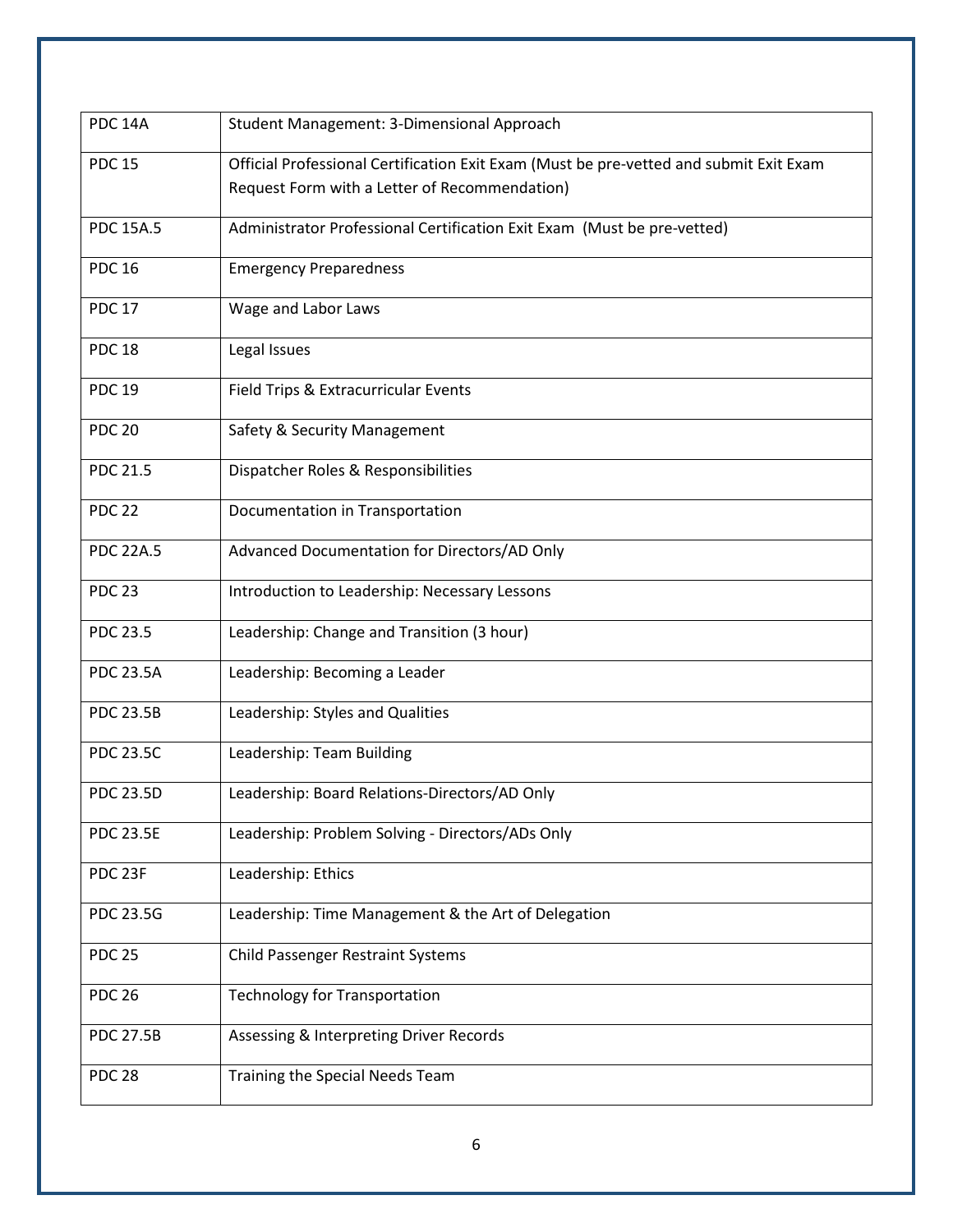| <b>PDC 29</b>    | Supporting At Risk Populations (Formerly No Child Left Behind - McKinney Vento)     |
|------------------|-------------------------------------------------------------------------------------|
| PDC 30.5         | <b>Communicating With A Diverse Public</b>                                          |
| PDC 32.5         | Presenting a Positive Public Image                                                  |
| <b>PDC 33.5A</b> | Communication Skills: Interaction with Parents and Guardians                        |
| <b>PDC 33.5B</b> | <b>Communication Skills: School District Staff</b>                                  |
| <b>PDC 33.5C</b> | <b>Communication Skills: Community and Media</b>                                    |
| <b>PDC 36</b>    | Liability in School Transportation                                                  |
| PDC 37A          | <b>Business Skills: Professional Writing</b>                                        |
| PDC 37.5         | <b>Business Skills in Transportation</b>                                            |
| <b>PDC 37B.5</b> | <b>Business Skills: Writing and Revising Departmental Processes</b>                 |
| PDC 38/38.5      | <b>Mental Health Response</b>                                                       |
| PDC 39/39.5      | Current Issues Roundtable & Workshops (Attendees may send in topics for discussion) |
| <b>PDC 40</b>    | Transportation Compliance Assessment and Evaluation (Combined PDC 10, 24, 35)       |
| <b>PDC 41A</b>   | Aspiring Leadership Academy (Coming Soon)                                           |

## **PDC COURSE DESCRIPTIONS:**

*(Please note that any course with .5 in the PDC course number is a 3-hour course)*

#### **PDC 00 ORIENTATION TO TAPT (Formerly 00.5)**

Introduce transportation personnel to the Texas Association for Pupil Transportation and the benefits of membership. This course is a requirement for all levels of certification. Note: This course is in addition to the course credit hour requirements and may not be included as a course credit when submitting required number of credit hours.

#### **PDC 01 INTRODUCTION TO TRANSPORTATION**

Introduce duties of Transportation Director including TEA rules and regulations, state reports, school bus and purchasing procedures and bus driver requirements.

- To become aware of the specific duties of a Transportation Director.
- To develop knowledge of the general guidelines and requirements for establishing bus routes
- To increase knowledge of the general and specific requirements in establishing rider eligibility.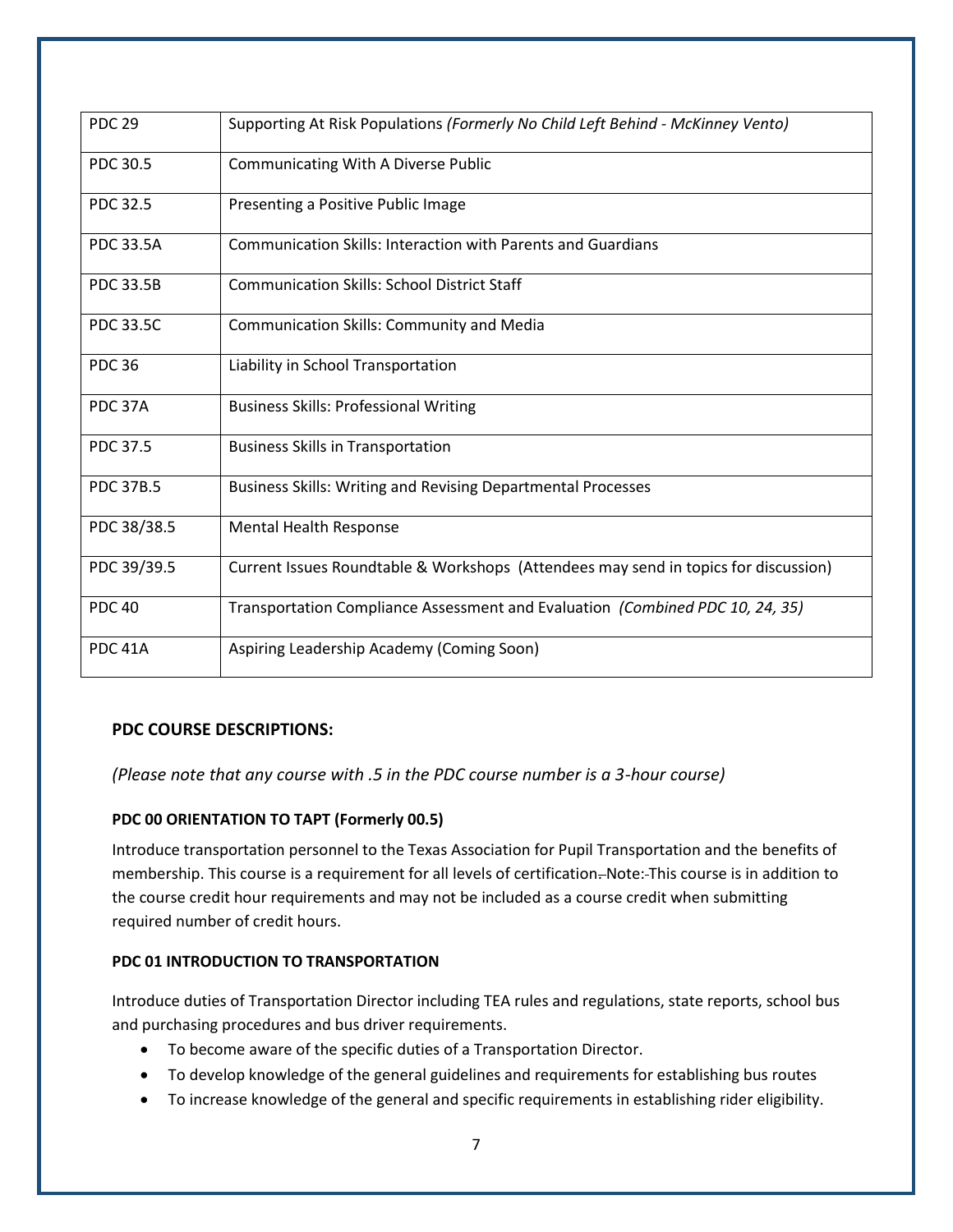- To develop knowledge of the method for determining student counts.
- To become familiar with the method of calculating regular transportation allocation.
- To become aware of the regulations regarding the use of school buses for extracurricular activities.
- To develop knowledge of the general guidelines for providing special transportation services for students with disabilities
- To develop a knowledge of contract transportation with a public or commercial company or system.
- To become familiar with the general qualifications and requirements for CDL for Texas public school bus drivers.
- To become familiar with general information and requirements for purchasing and selling school buses.

#### **PDC 02 STUDENT MANAGEMENT: A BEHAVIORAL PERSPECTIVE**

The search for new programs that address student misbehavior is ongoing. This course puts a focus on the need for driver training regarding student management and presents a look at student management from the perspective of the behavioral tendencies of the students on the bus as well behavioral tendencies of people in general.

- Introduction/philosophy of student safety management
- Need for continuing bus driver training
- Characteristics of an effective school bus driver education participants
- Responsibilities of effective bus driver education participants
- Changes in society affecting people's behavior
- Types of drivers
- Becoming the best driver
- Overview of three dimensional behavioral/safety management program
- Bus driver's responsibilities:
- Family structure
- Family constellation
- Perceptions
- Self-analysis (understanding why we do what we do)

#### **PDC 03 PURCHASING OF TRANSPORTATION SERVICES AND EQUIPMENT**

Procedures for purchasing and selling school buses, writing specifications for school buses, fuel and parts, bid laws and requirements.

- To become familiar with general information and requirements for purchasing
- Procedure to follow to sell used buses
- Establish procedures for writing specifications for parts, gasoline, diesel, and alternative fuels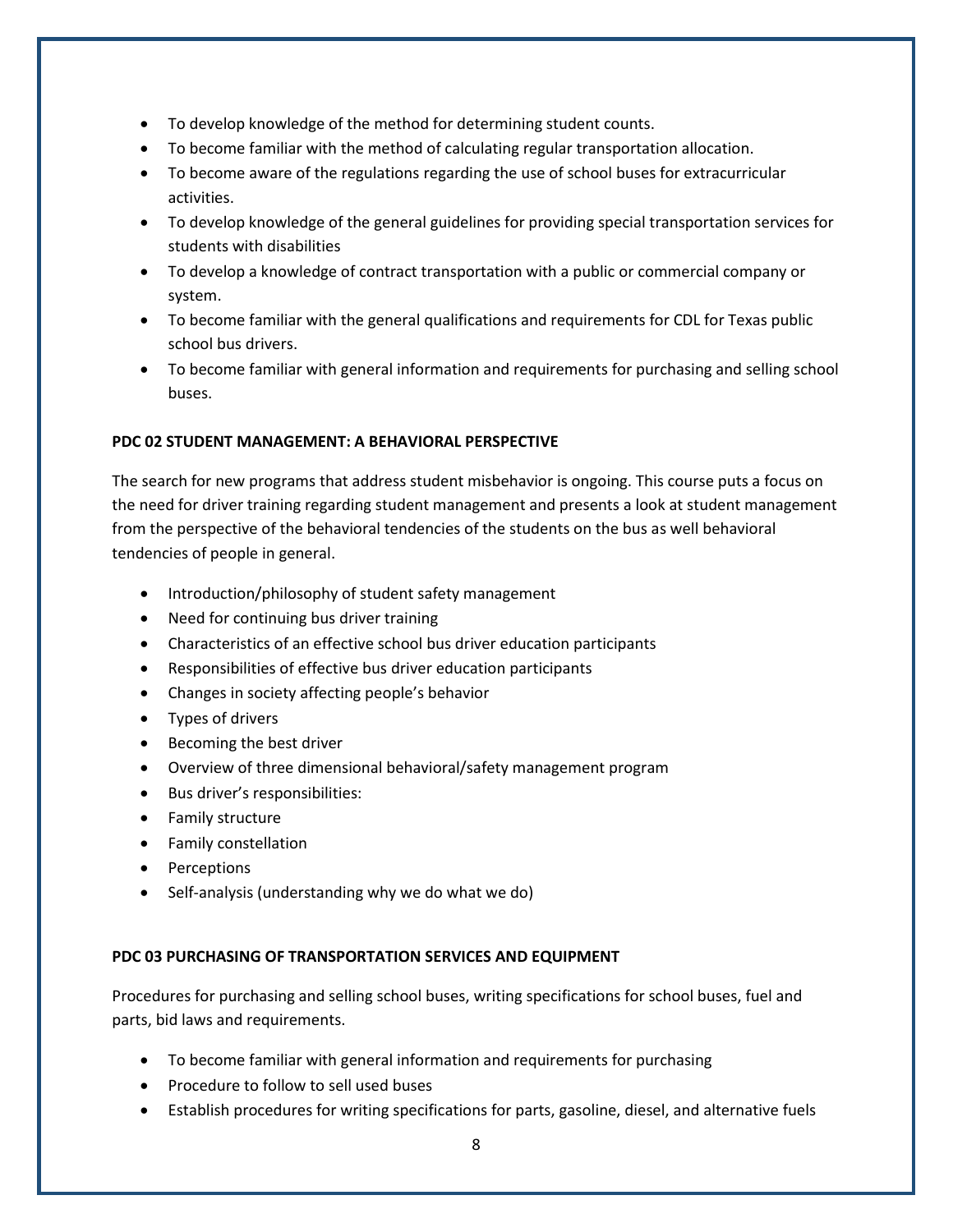- Establish procedures for advertising for bids
- Quotations versus formal bids and telephone quotations
- Discuss bidding laws
- Lease purchase of school buses

#### **PDC 04 ACCIDENT INVESTIGATION**

#### **(Note: PDC 04 and PDC 04A Advanced Accident Investigation were combined.)**

- Basic accident investigation techniques, including operator responsibility, on-scene collection of data and post-accident analysis.
- Transportation operations, policies, and procedures.
- District responsibility
- Understanding Accident Reports
- Notification procedures and operator responsibilities
- Current trends and accident investigator tools
- Levels of investigation
- Interview techniques
- Photographic techniques, equipment, problems, and solutions
- System consideration
- Analyzing and assembling the investigation
- NTSB

#### **PDC 05 ROUTING AND SCHEDULING**

Requirements for establishing school bus routes, understanding computer routing programs, extracurricular trip scheduling, and staggered school starting times for multiple tier bus runs.

- To Develop knowledge of general guidelines and requirements for establishing bus routes
- To develop an understanding of computer routing
- To develop an understanding for bus route scheduling
- To develop a policy for extra-curricular scheduling
- To discuss dual or triple routing of buses
- Adjustment of bell schedules to provide for multiple use of equipment
- Review of routing, loading, and scheduling annually for the purpose of increasing efficiency and cost effectiveness
- Available types of computer programs

**PDC 05A ADVANCED ROUTING AND SCHEDULING** *(PDC 05 Routing and Scheduling is a pre-requisite to attending this course)*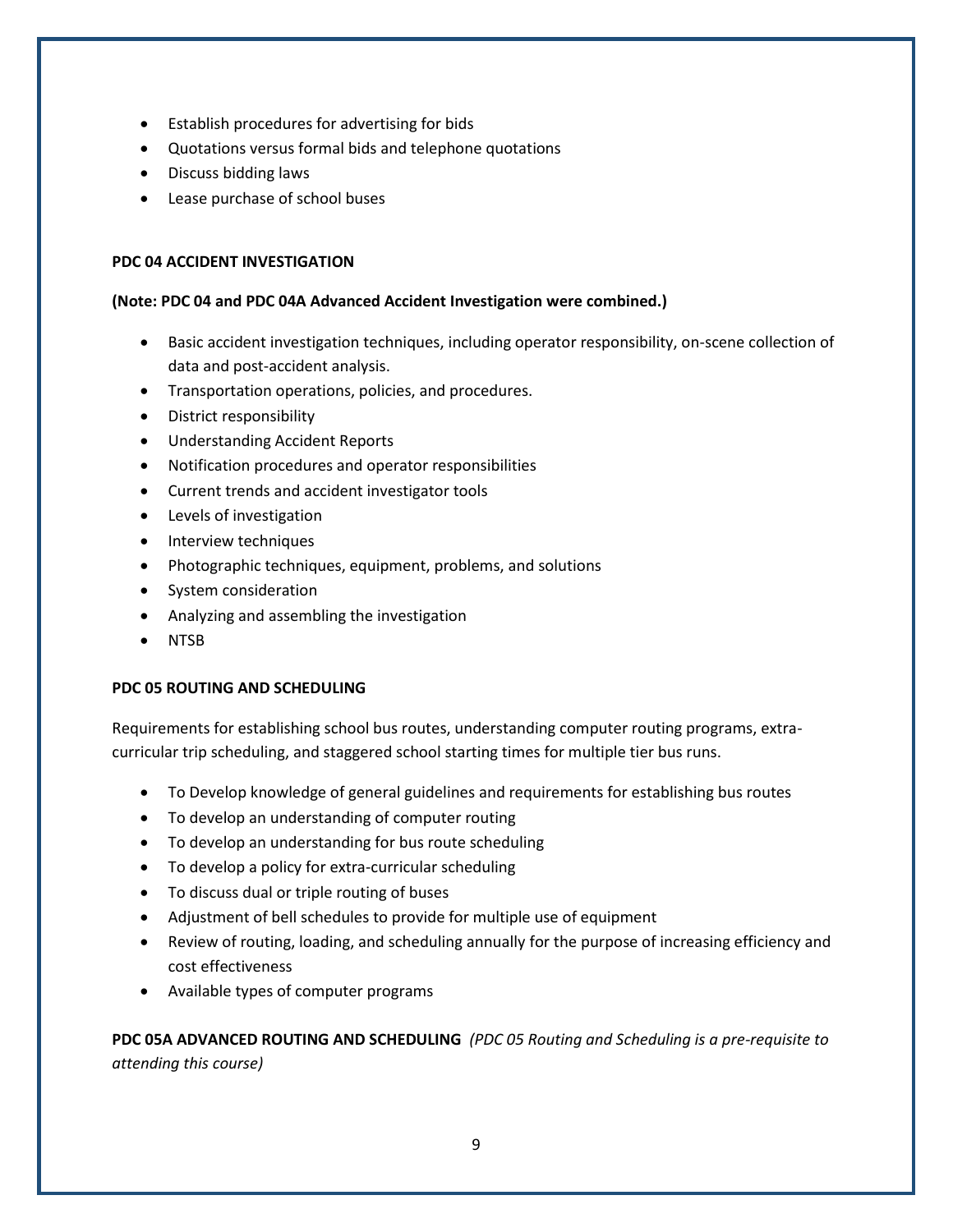#### **PDC 06 BUS INSPECTION AND MAINTENANCE**

Specifications and equipment for school buses, fleet replacement policies, preventative maintenance programs, parts inventory procedures and cost analysis.

- To become aware of specifications, equipment, and different vehicle types available
- To develop knowledge of long-range plans for purchase/replacement of vehicle and equipment
- To develop an understanding of the basic considerations necessary for a preventive maintenance schedule
- To develop an understanding to establish a plan for fleet maintenance, including preventive maintenance
- To develop an inventory control for parts and supplies
- Train bus drivers to check the vehicles (including fluid levels) daily and report status to maintenance personnel
- To develop a system for the yearly recording of maintenance cost for planning and evaluation

## **PDC 07 RISK MANAGEMENT: WORKER'S COMPENSATION**

Worker's Compensation, loss prevention, development, and implementation of a successful accident prevention program.

- To develop a basic understanding of Workers' Compensation.
- To learn about the timelines, legal requirements, and responsibilities associated with claim filing.
- To understand the concept of "disability" and how it pertains to the claims and payment of benefits.
- To understand the unemployment compensation system, including the claims and appeal process.
- To become familiar with how to design a formal discipline and documentation process as a basis for unemployment compensation loss control.
- To recognize the most common types of unemployment claims and how to effectively manage them.

## **PDC 08 PERSONNEL MANAGEMENT**

Selection of staff, in-service training, writing job descriptions, wages and benefits, employee award program.

- Procedures for staff selection
- District Policy
- Departmental procedures
- To develop in-service training for staff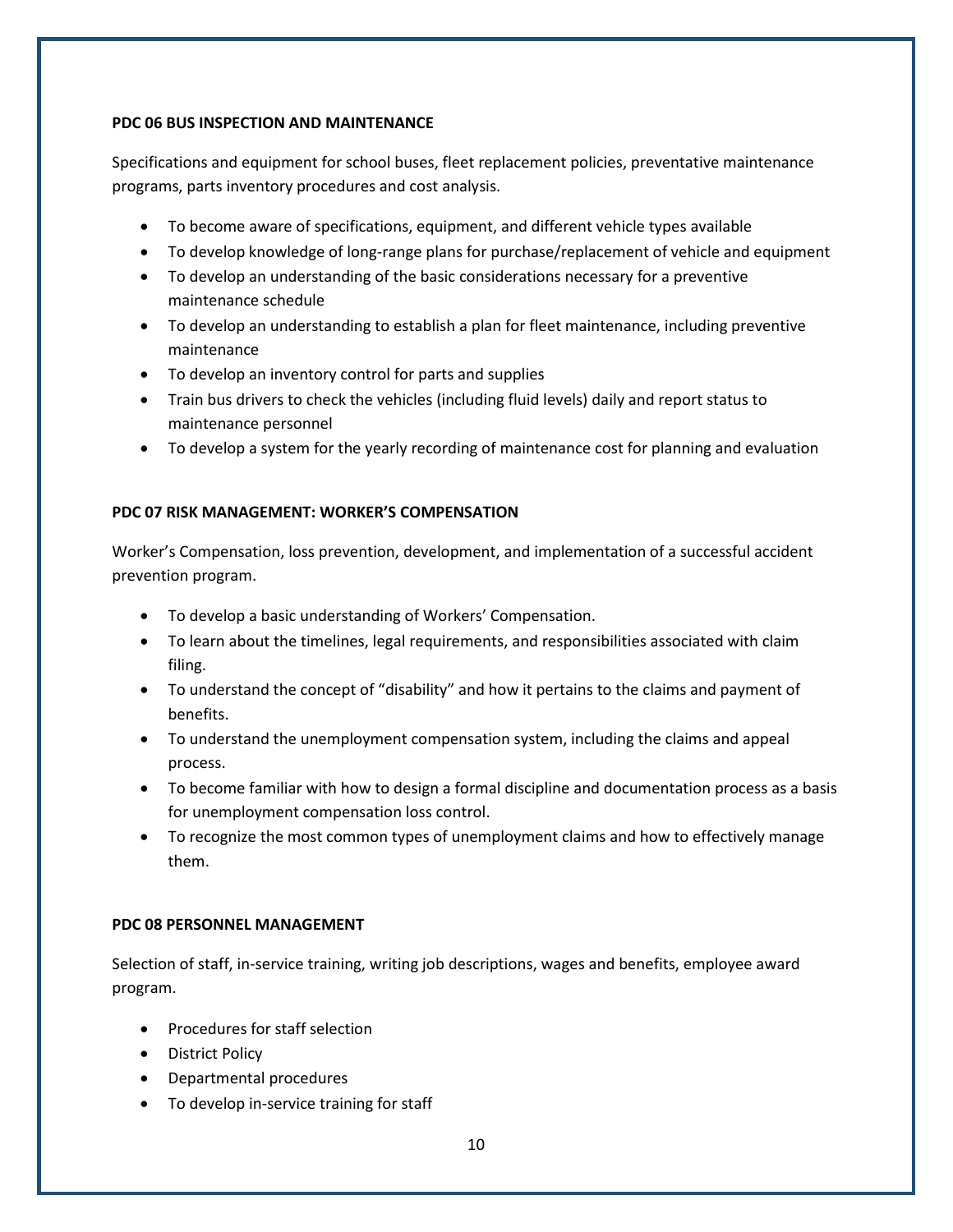- Changing laws
- Requirements
- Procedures
- To develop in-service training for drivers of Special Education students
- Writing job descriptions and work plans
- Training and evaluations
- Effective elements
- Ineffective elements
- Working Conditions
- Change in status
- Transfers
- Advancement
- Disciplinary action
- Termination of services
- Determining wages and benefits
- Personnel appreciation and incentives
- Merit systems
- Awards programs
- Employee recognition

## **PDC 08A.5 ADVANCED PERSONNEL MANAGEMENT (Directors and Assistant Directors)**

*(Completion of PDC 08 required)*

**PDC 08B PERSONNEL MANAGEMENT: STAFFING ASSESSMENT AND RESTRUCTURE FOR GROWTH** (Directors and Assistant Directors)

#### **PDC 08C PERSONNEL MANAGEMENT: RECRUITING, SELECTING AND ONBOARDING**

#### **PDC 11 ORIENTATION TO SPECIAL NEEDS TRANSPORTATION**

Detailed study of special transportation programs including rules and regulations, IEP, discipline procedures, routing, training for drivers, monitors, and equipment available.

- To become familiar with the legal basis for providing special transportation.
- To become familiar with definitions of handicapping conditions and to gain the knowledge of how these definitions are used by the Special Education Department.
- To become familiar with the terminology used by the Special Education Department
- To become knowledgeable of the placement process and what it means to special transportation
- To become familiar with the Individualized Education Program and how it relates to special transportation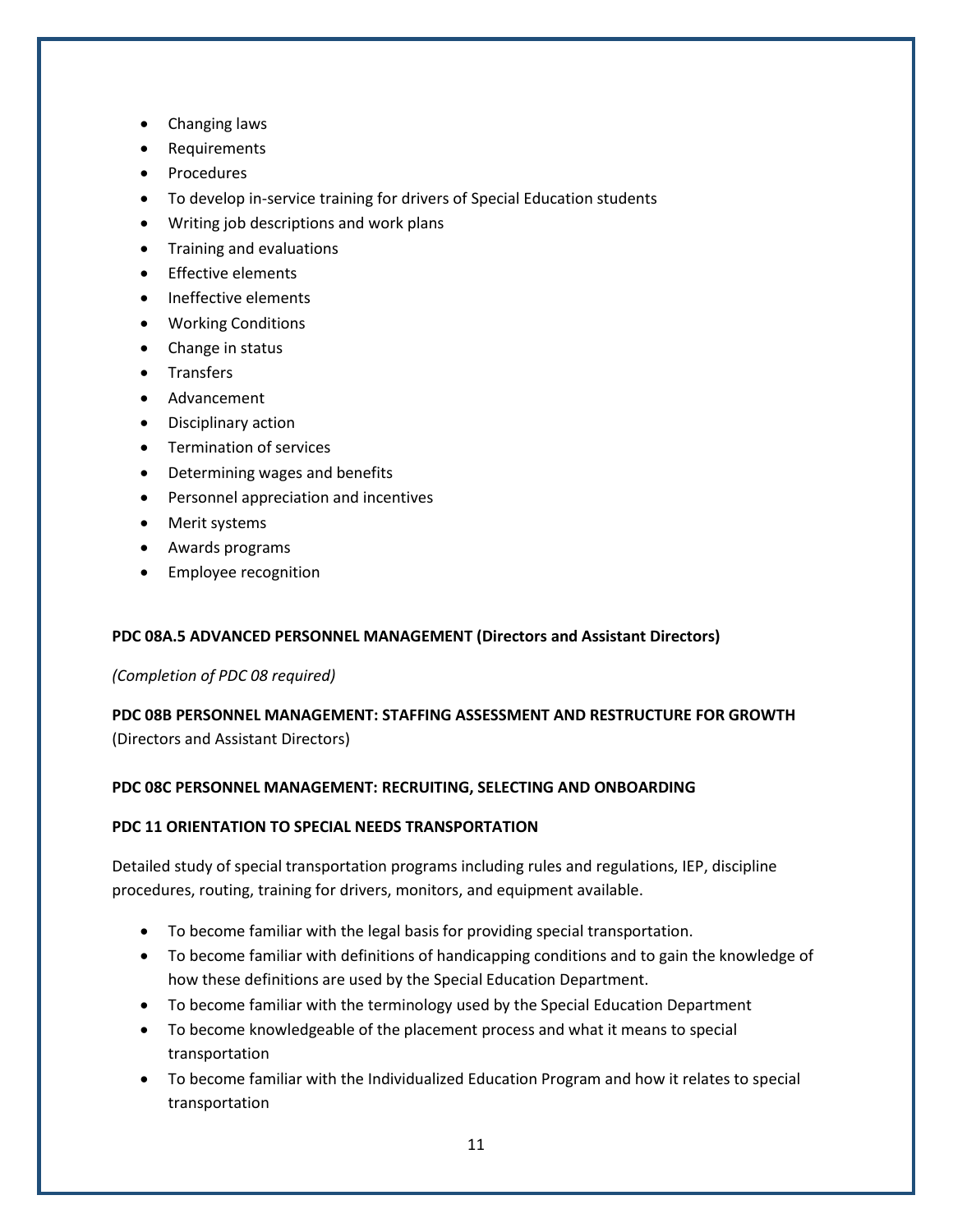- To become aware of the communication process which should take place during the placement of a child on special transportation
- To develop an understanding of the role of the parent in special transportation and to learn how to deal with parent responsibilities
- To become aware of regulations governing the discipline of handicapped students
- To develop knowledge of general guidelines and requirements for routing and scheduling of special transportation bus routes
- To develop knowledge of guidelines and requirements governing after-school extracurricular activity
- To become aware of resources available for in service training of special transportation personnel
- To become aware of current trends and court rulings affecting special transportation

# **PDC12 INTRODUCTION TO STATE REPORTING**

Becoming familiar with state reports and funding, including rider eligibility requirements, eligible route service requirements and use of the Foundation School Program Payment System.

- To learn keys to accurate state reporting
- To learn requirements for student rider eligibility
- To understand what constitutes eligible route service
- To define program and sub-program types of eligible services
- To become familiar with report requirements: Route Service (school year) and Operations (fiscal year)
- To gain knowledge in the use of the Foundation School Program Payment System (FSP)

## **PDC 12A ADVANCED STATE REPORTING** *(PDC 12 is a pre-requisite or experience in filing state reports)*

This course is a continuation of the concepts of the PDC 12 Course, with additional focus on the history of the report and typical scenarios that may be encountered while preparing for the state reports. Question and answer sessions will focus on specific challenges that may arise during the report process.

## **PDC 12B BUDGETING**

Becoming familiar with all parts of an account code, assessing and prioritizing the needs of your department, establishing a procedure for managing funds on an annual basis and protecting your investment.

- To become familiar with all parts of an account code.
- To develop an understanding of the proper code to charge an expenditure.
- To realize the importance of assessing and prioritizing the needs of your departments.
- To establish a procedure for managing funds on an annual basis.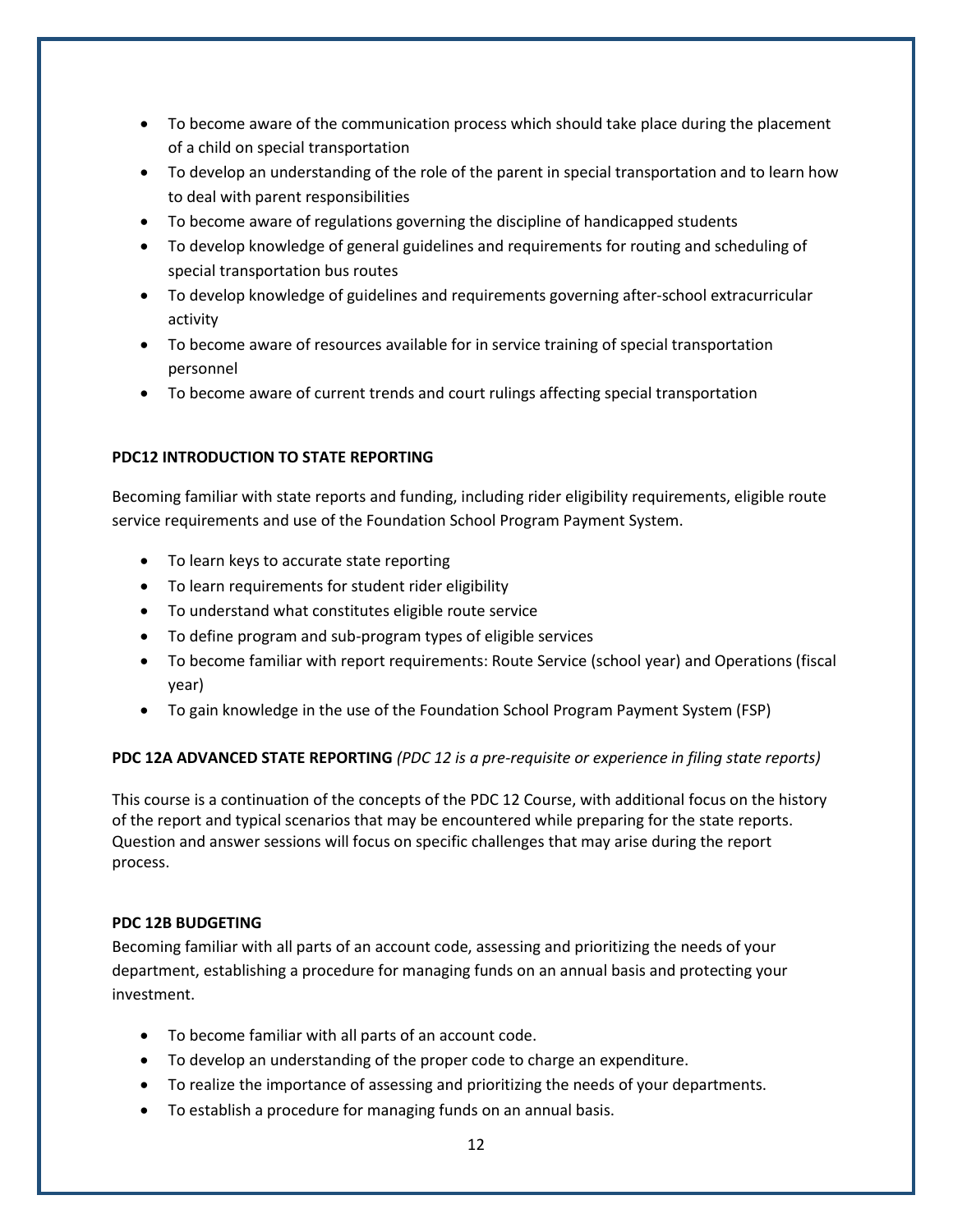- To discuss protecting your investment.
- To understand the relationship between state reports and state funding.

#### **PDC 13 PRESENTATION SKILLS**

A general overview of tips and strategies of enhancing your performance of delivering a report or making a presentation before both large and small groups.

- To define a presentation
- To know the difference between a speech and a presentation
- To formulate a presentation
- To consider use of brain/mind principles when developing a presentation
- To learn about first impressions, dress and perceptions, color, graphics, humor, posters, music
- To build relationships with the audience
- To establish presence with the audience
- To deal with audience participation
- To handle nervousness
- To improve a presentation

#### **PDC 13A PRESENTATION SKILLS: IN PRACTICE**

A general overview of tips and strategies of enhancing your performance of delivering a report or making a presentation before both large and small groups.

#### **PDC 14 ADVANCED STUDENT MANAGEMENT: A BEHAVIORIAL PERSPECTIVE** *(PDC 02 is a pre-requisite)*

This course is a continuation of the concepts of the Transportation # 02 Course with additional focus on self-analysis of human behavioral tendencies and perceptions. A general overview is provided of the effects of brain development on behavior, gender differences, behavior patterns and communication styles as well as progressive attitude toward student management.

- Brief review of PDC 02-Student Management
- Preventive disciplinary measures
- Having a plan
- Development of a plan
- Self-analysis (looking at ourselves)
- Dress
- Attitude
- Loyalty
- Teamwork
- Patience
- Self-analysis (why we do what we do)
- The brain-how it works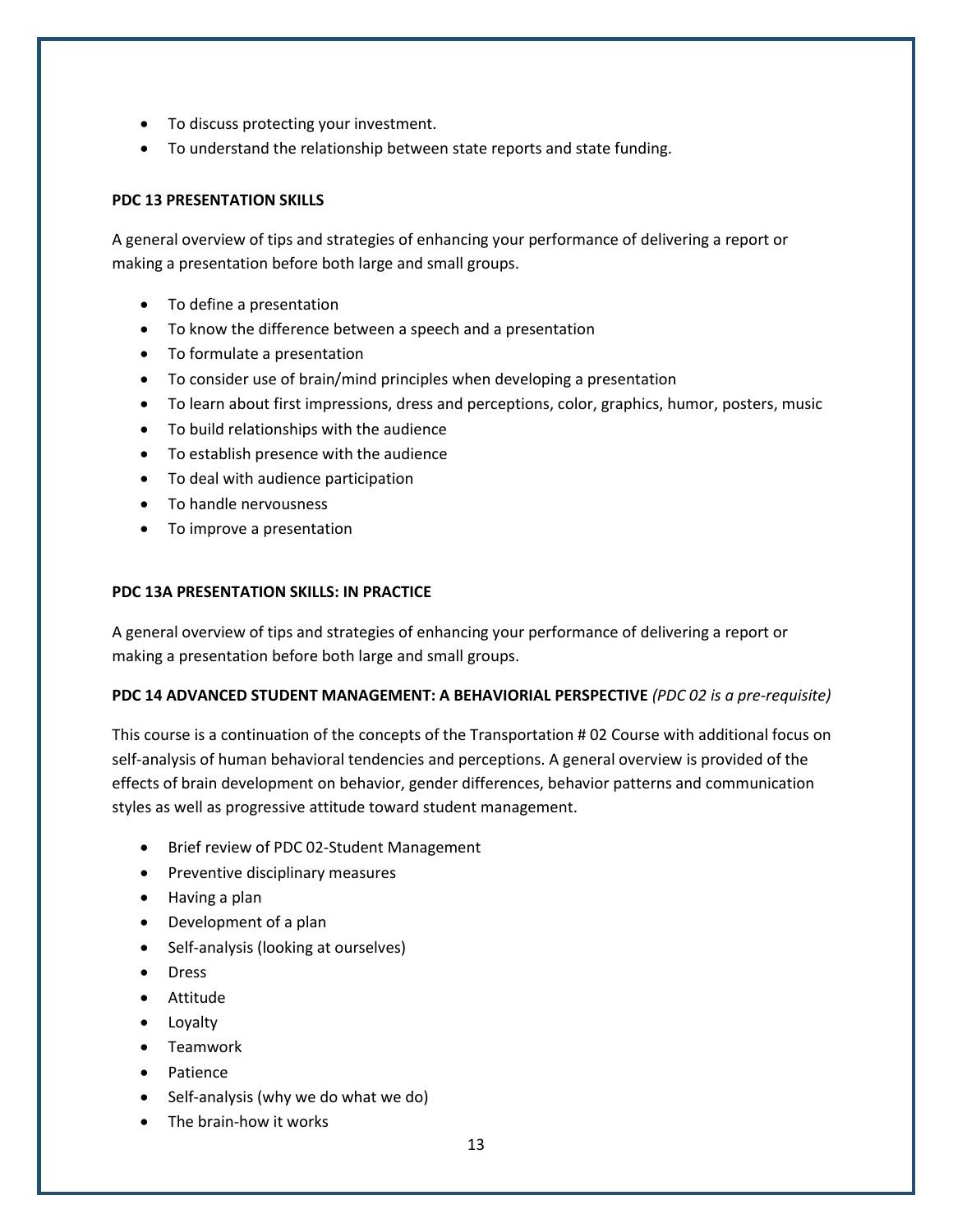- Perception and brain dominance
- Notions on perceptions
- Perceptions and problem solving
- Perceptions and stereotypes
- Communication styles
- Non-verbal communication
- Clear, verbal communication
- Overview of behavioral patterns
- Basic needs that drive human behavior
- Components of total behavior
- Human brain and gender differences
- Progression toward helplessness

#### **PDC 14A STUDENT MANAGEMENT: 3-DIMENSIONAL PERSPECTIVE APPROACH**

#### **PDC 15 OFFICIAL EXIT EXAM** *(Must be vetted and request approval for enrollment before registering)*

The Exit Exam is the final step to achieving the level of TAPT Pupil Transportation Official Professional Certification. To qualify for this certification, applicants must demonstrate a working knowledge of the responsibilities of a top administrative position that involves establishing programs and policies, setting standards, developing materials, personnel management and providing leadership to achieve designated goals in all areas of student transportation operations.

Attendee must be a TAPT Member. The Exit Exam Application and letter of recommendation must be submitted for approval of enrollment into the Exit Exam. *See Application in this handbook in Forms section.* (Contact Executive Secretary for more information)

The Exit Exam will be given in both oral and written formats and questions will cover all transportation operations for public schools; elements of routing, scheduling, personnel management, purchasing, budgeting, special needs transportation, leadership, communication, and public relations, demonstrating the competence necessary to manage a pupil transportation operation.

Exit Exam Structure:

- Review
- Presentation
- Written Exam (Paper based three-hour limit)
- Essay
- No cell phones or open books
- Must pass with at least 70%.

A working knowledge of all aspects of supervising a transportation operation including the following:

- State and Federal Laws and Compliances; Texas Administrative Code; Texas Transportation Code; FMVSS; IDEA; FMSCA; NHTSA
- Current National School Transportation Specifications and Procedures (NCST.org)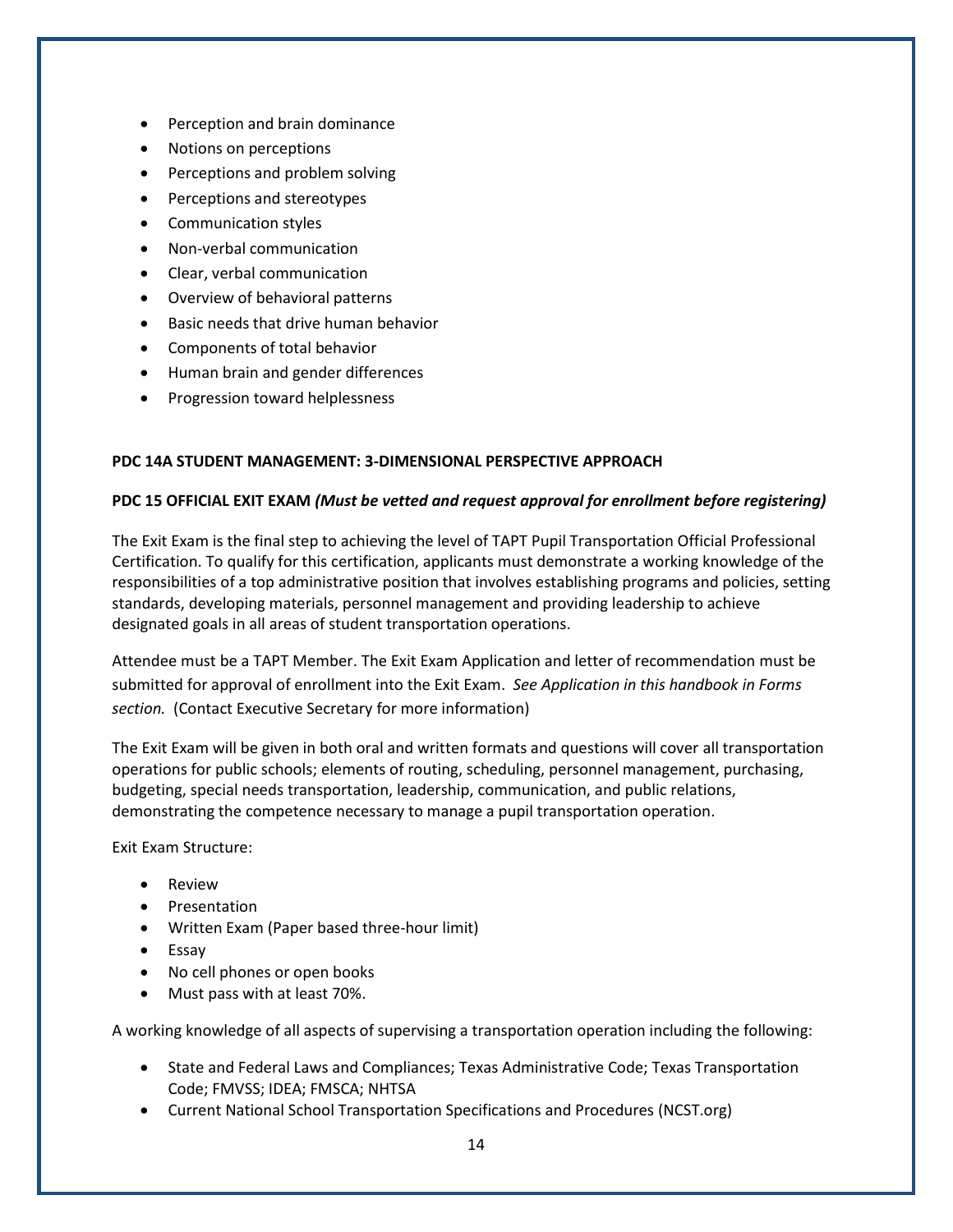- Texas Specifications for School Buses
- Transportation Policies and Procedures
- Personnel Management and Evaluation
- Board and Media Relations
- Shop Management
- Staff Training
- Routing and Rezoning
- Leadership and Communication

Exams will be graded after the end of the exam event. All attendees will be emailed individually with exam grade and notice of successful completion or failed attempt. Those passing with at least 70% completion may apply for Official Professional Certification.

Attendees who do not pass the Exit Exam will be given the opportunity to retake an Exit Exam at a future PDC Class Event. Attendee should notify the Executive Secretary of retake intention and attendee will be scheduled and notified of date and time. There will be no charge for the retake. The retake will be a different exam but will cover the same expected knowledge of transportation operations. If the attendee fails to pass the retake, he or she must register and pay for the third attempt.

# **PDC 15A.5 ADMINISTRATOR EXIT EXAM** *(Must be vetted and request approval for enrollment before registering. Enrollment Application in Forms Section)*

## *Please refer to PDC 15 above.*

## **PDC 16 EMERGENCY PREPAREDNESS**

Crisis Plan development, accident response plan, on route conflict preparedness. Dealing with the media, severe weather situations, facility and equipment preparedness, response role in community disaster situations.

- To develop an understanding of crisis plan development.
- To gain an understanding of an effective vehicle accident response plan.
- To become aware of on route conflict situation preparedness.
- To develop knowledge of dealing with the media.
- To become aware of the need for information and training about severe weather situations.
- To gain an understanding of facilities and equipment preparedness.
- To become aware of a transportation department's response role in a community disaster situation.

## **PDC 17 WAGE AND LABOR LAWS**

Legal requirements related to the Fair Labor Standards Act, basic terminology methods, and concepts for recruiting/retaining.

• To develop a basic understanding of legal requirements related to the Fair Labor Standards Act.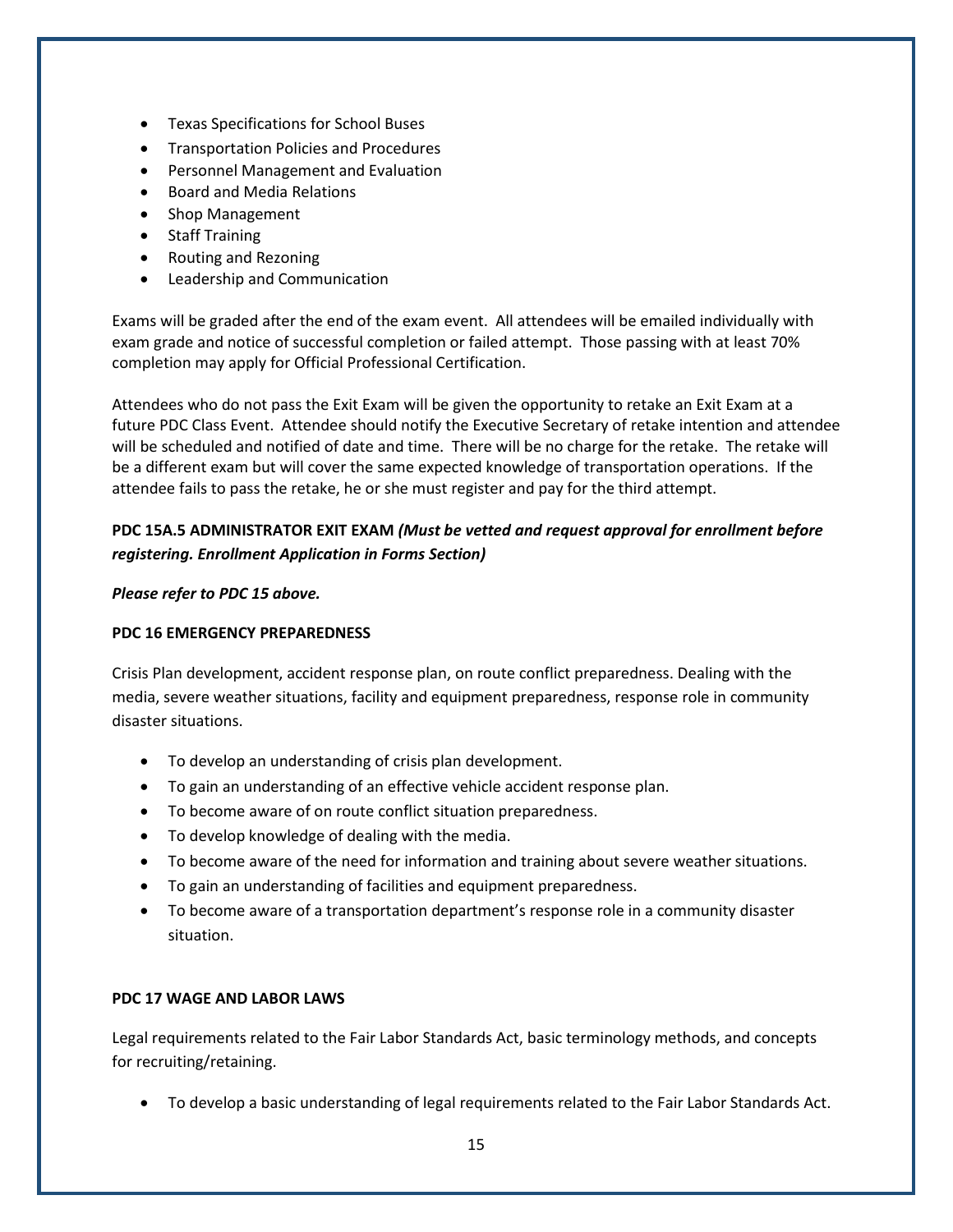- To become familiar with the history of minimum wage, exemption, timekeeping requirements, enforcement agencies and penalties.
- To be able to define and calculate overtime.
- To learn basic pay terminology and methods including definitions of factors used to consider job payment.
- To understand the concept of turnover and to be able to identify ideas for recruiting and retaining employees.

#### **PDC 18 LEGAL ISSUES IN TRANSPORTATION**

A comprehensive overview of legal issues in pupil transportation dealing with liability for student injuries, all areas of sexual harassment, employment practices for directors, handling grievances and community relationships.

- Confidentiality of student records
- School and employee liability for student injuries
- Employee Sexual Harassment Test
- A look at sexual harassment: Employee-to-Employee and Employee-to-Student
- Case studies of student-to-student sexual harassment
- Student-to-student sexual harassment
- Employment 101: An overview for transportation directors
- A general guide to handling grievance
- A level 1 Grievance Guide and script
- The Transportation Director's Toolbox
- Keeping your district out of family disputes

#### **PDC 19 FIELD TRIPS AND EXTRA-CURRICULAR TRAVEL**

Presents options for planning, assigning, and executing field trips and extracurricular events, including methods of selecting drivers, district policies relating to student travel and modes of travel.

- To provide options to planning field trips and extracurricular events
- To initiate discussion related to scheduling options (seniority, alpha rotations, bidding, etc.)
- Explore the various software programs available; discuss automation vs. manual methods
- Review related district policy on field trips (parents, equipment, compensation, etc.)
- Passenger van issues vs. new model activity buses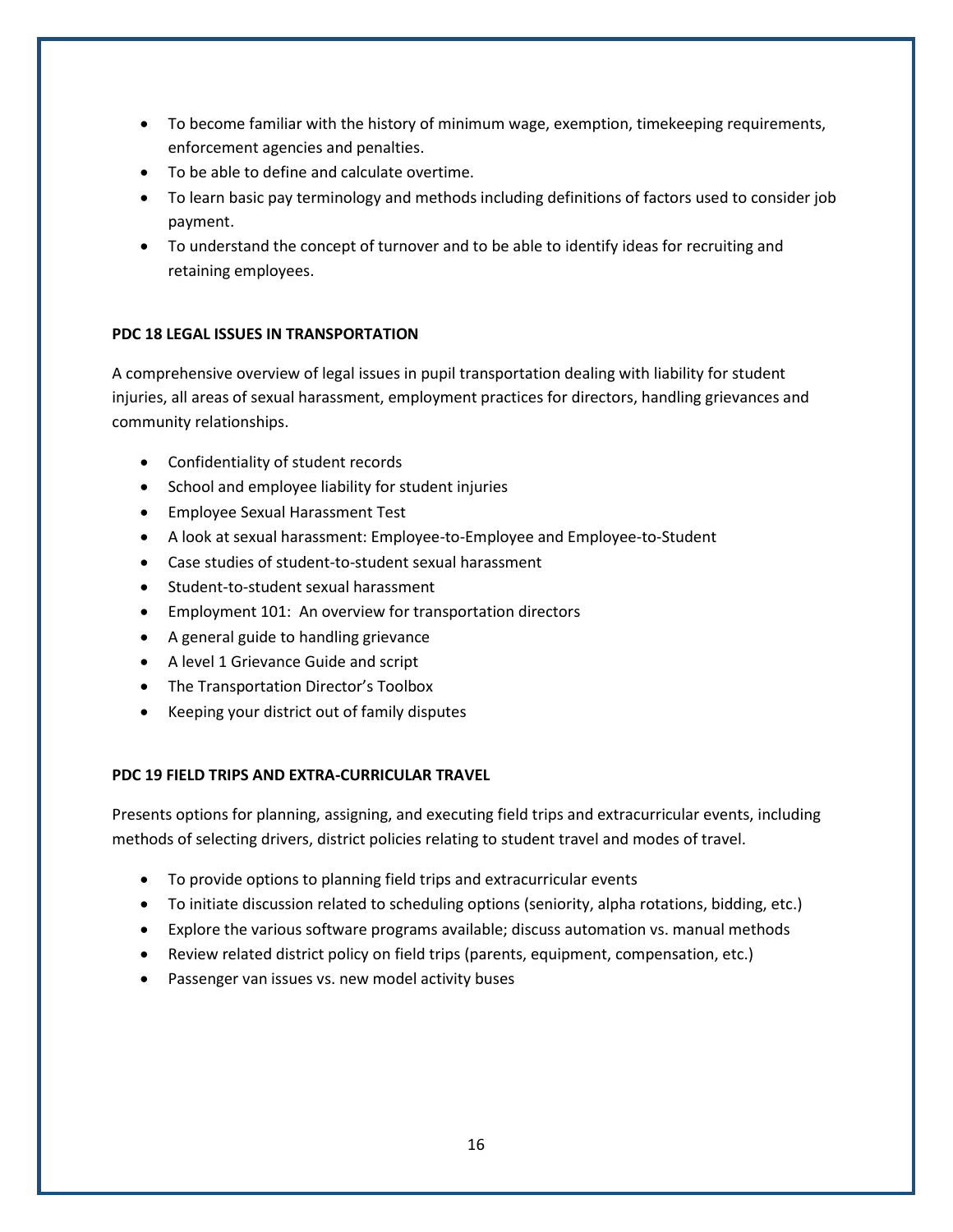#### **PDC 20 SAFETY AND SECURITY MANAGEMENT** *(Formerly STUDENT SAFETY MANAGEMENT)*

Covers topics including safe student loading/unloading, safe student ridership, student evacuation procedures, and protecting students from further injury following bus accidents and procedures for students in crisis situations such as hostage, weapons, and weather.

- proper loading/unloading practices
- insure safe student ridership
- student evacuation procedures
- procedures for students in a bus accident
- correct procedures in hostage/weapon situations
- severe weather

#### **PDC 21.5 DISPATCHER ROLES AND RESPONSIBILITY**

Presents an overview of the general function of the dispatcher, including proper radio procedures, developing listening skills and gaining and maintaining control during emergencies.

- To become familiar with the general functions of dispatching
- To discuss proper radio procedures including pertinent FCC regulations
- To develop techniques for improving listening skills
- To improve techniques for improving controlling emergency situations
- To learn procedures to follow in emergency situations
- Classroom interaction discussion of emergency scenarios

#### **PDC 22 DOCUMENTATION IN TRANSPORTATION**

Gives the student a better appreciation of why we document, what to document and how to document in our everyday busy lives of transporting students. The class focuses on employee, training and vehicle documentation through a power point presentation, sample documents and interactive classroom activities.

- To gain a better understanding of what, why and how we document in public school transportation.
- To review sample documents to implement for documenting training, employees, vehicles, and various other aspects of pupil transportation.
- To gain a better working knowledge of employee records (MVR's, physicals, and reprimands) through classroom activities and presentation.
- To gain a better understanding of how to successfully correct and employee's inappropriate behavior and practices.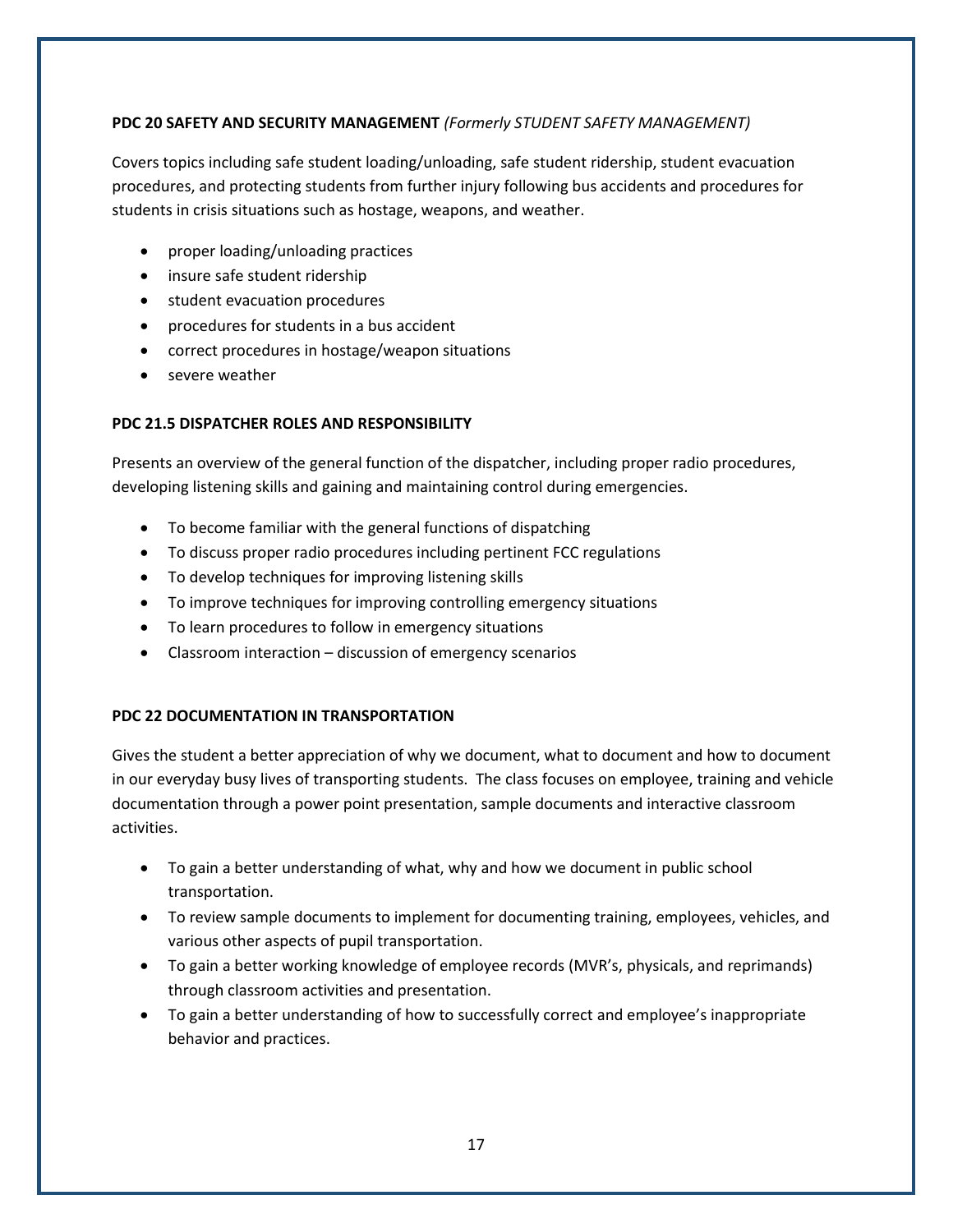#### **PDC 22A.5 ADVANCED DOCUMENTATION IN TRANSPORTATION**

*(Directors and Asst. Directors Only)*

#### **PDC 23 INTRODUCTION TO LEADERSHIP: NECESSARY LESSONS**

The most successful and effective leaders understand the "essentials" of leadership and that development and enhancement of leadership skills is a continuing process. Great leaders master many leadership skills by learning "necessary lessons"; some through their own life experiences. Awareness, attention, and in-depth focus will be afforded to some of these "necessary lessons".

- Introduction/Experience as a Leader
- Necessary Lesson: Understanding Leadership Basics
- Necessary Lesson: Communication
- Necessary Lesson: Ongoing Self-Analysis
- Necessary Lesson: Perceptions and Behavior
- Necessary Lesson: Tell the Story
- Necessary Lesson: It's All in the Presentation
- Necessary Lesson: Visualize Success/Share Vision
- Necessary Lesson: Responsibility
- Necessary Lesson: Passion and Compassion
- Necessary Lesson: Change and Transition
- Necessary Lesson: Look at Details -- See Big Picture

#### **PDC 23.5 LEADERSHIP: CHANGE AND TRANSITION**

Tradition may be wise, but leaders face situations each day that call for new solutions. Bringing about change calls for transitions which in turn influence the behavior of persons directly and indirectly involved. Successful leaders focus on the process of making the changes

- Introduction/Transitions of Positions as a Leader
- Understanding the Behavior of People
- Perceptions of What Is Real and Not Real
- Change versus traditions
- Role of Vision and Goals
- Identifying the Need for Change
- Aspects of Change
- Overcoming the Difficulties of Change
- Relationship of Change and Transitions
- Managing Transitions
- Continuing a Learning Environment Within the Organization
- Power of Behavior When in Leadership Role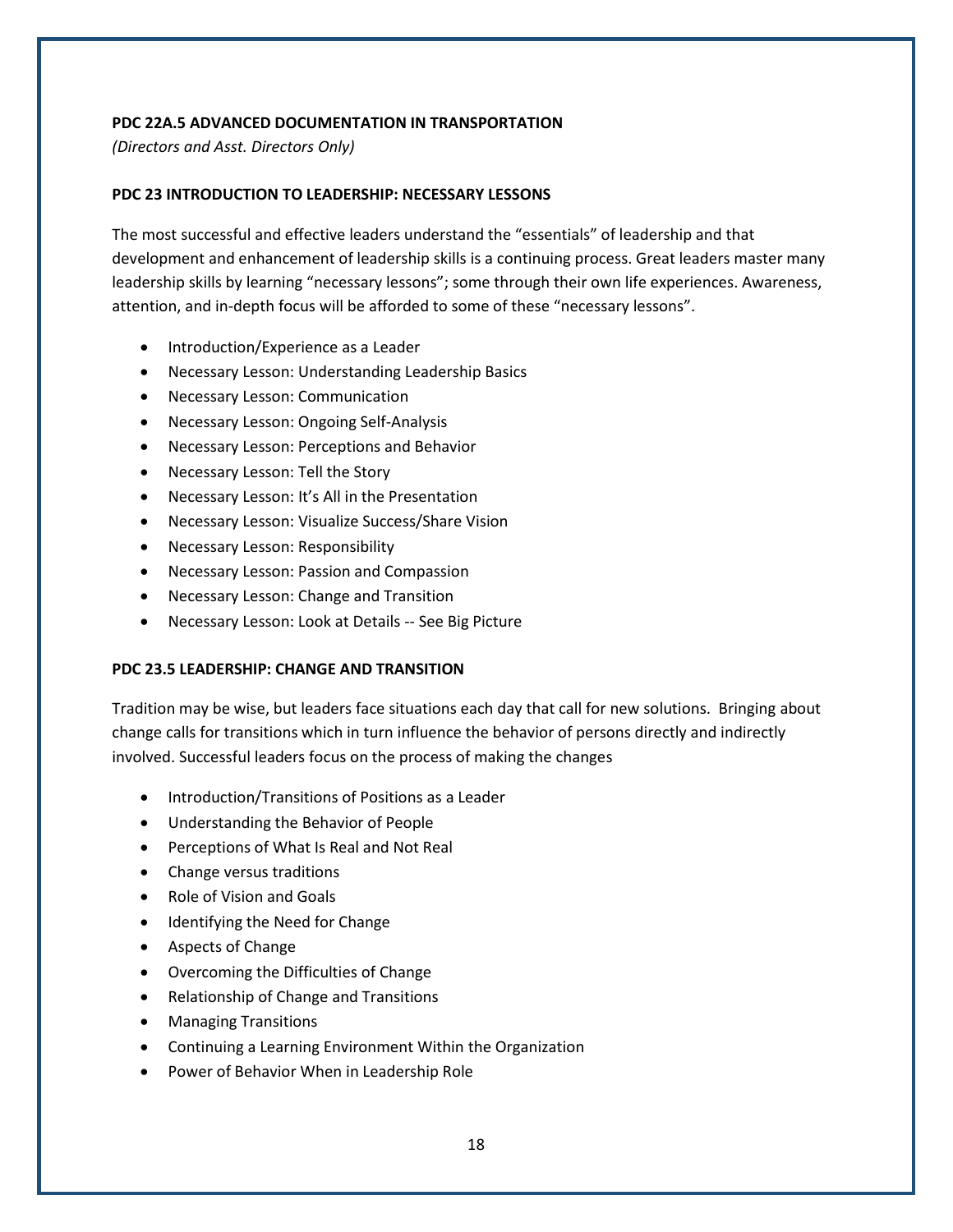#### **PDC 23.5A LEADERSHIP: BECOMING A LEADER**

An overview of some of the "Fundamentals" of being a leader and the enhancement of leadership skills as the individual finds oneself in a leadership role within a group or organization.

- Introduction/Positions as A Leader
- The Essence of Leadership
- Understanding the Behavior of People Based on Perceptions
- Assuming a Role of Leadership
- Visualize Success/Share Vision
- Dealing with Problems and Distractions
- Passion and Compassion
- Documentation and the Leader
- Leading and Decision Making
- Visibility and Accessibility
- Staying Calm
- Cautions Regarding Being in a Leadership Role
- Power of Behavior When in Leadership Role

#### **PDC 23.5B LEADERSHIP: STYLES AND QUALITIES**

This course will define what leadership is, discuss various leadership styles, and discuss qualities an effective leader should display and utilize.

- General Leadership Information
- Leadership Styles
- Leadership Qualities
- Group Exercise
- General Review

#### **PDC 23.5C LEADERSHIP: TEAM BUILDING**

Teaches the student how Leadership and Team Building works to inspire others to higher levels of performance by realizing what a Leader must Know, Be and Do.

- Show how leaders evaluate themselves and their effectiveness as a Leader
- Discuss Importance of Communicating effectively and appropriately
- Importance of building and improving relationships
- Model behaviors that build positive atmospheres and working environments.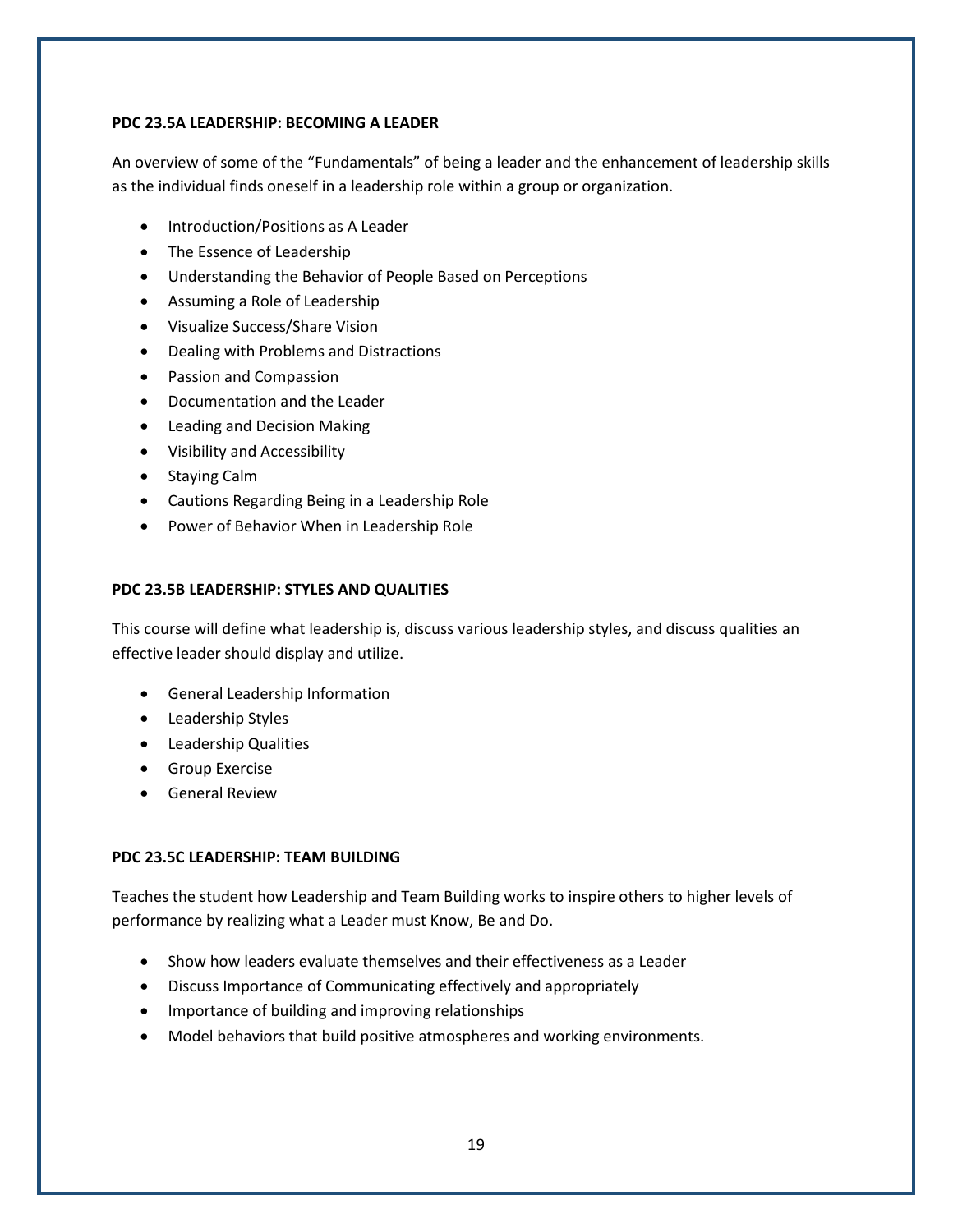#### **PDC 23.5D LEADERSHIP: BOARD RELATIONS (Directors and Assistant Directors)**

The Board of Trustees, commonly called "the School Board" set policies for their school district. Leadership within the district may have opportunities to provide feedback to the School Board and have an impact on policies. A successful leader will strive to maintain a most positive relationship with the Board and develop strategies of promoting that relationship.

- Understanding the School Board
- Purpose of School Board
- Individual School Board Member's Authority
- Organizational Structure and School Board
- Relations of Departments Within the District and School Board

#### **PDC 23.5E LEADERSHIP: PROBLEM SOLVING** *(Directors and Assistant Directors)*

#### **PDC 23F LEADERSHIP: ETHICS**

This course will define and discuss what ethics was-is-and will be in the future. Conversations will center on various aspects related to the school bus industry. Discussions will focus on the ethical qualities an effective leader should exemplify.

- General ethics information
- Ethical qualities and definitions
- Group exercises

## **PDC 23.5G LEADERSHIP: TIME MANAGEMENT AND EFFECTIVE DELAGATION**

## **PDC 25 CHILD SAFETY RESTRAINT SYSTEMS (CSRS) IN SCHOOL BUSES**

This class, in line with NHTSA recommendations, will review proper selection, installation and usage of restraint systems in a school bus. Drivers, attendants, driver trainers, school administrators and maintenance personnel will benefit from this class.

- Characteristics of the pre-school population
- How a school bus provides safety to child passengers
- Identify how occupant protection systems are used in school buses
- Proper installation of child safety restraint systems in school buses
- Proper securement of the child in a child restraint system
- Proper maintenance, storage, and disposal of child restraint systems
- Overview of evacuation procedures for children riding in child restraint systems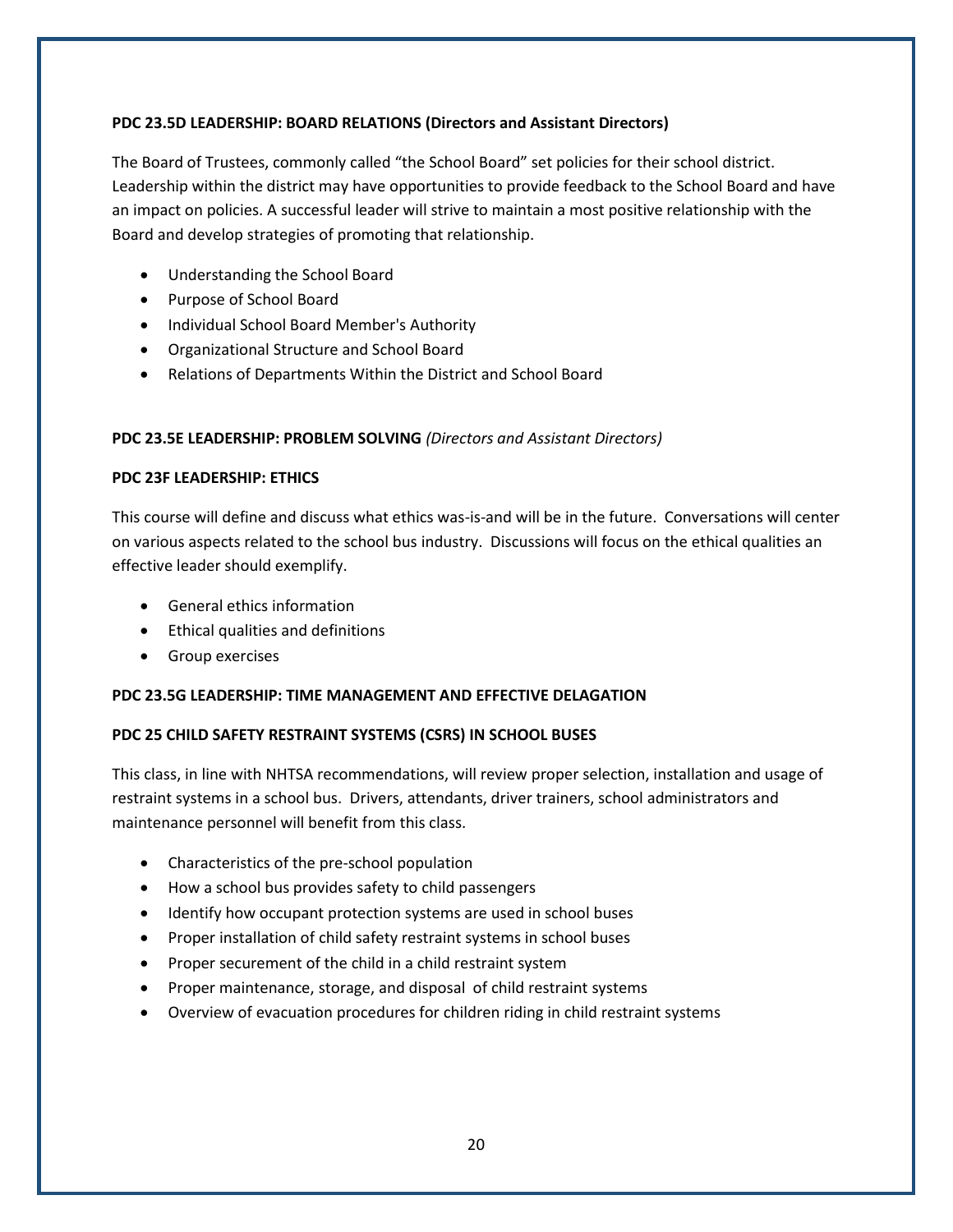#### **PDC 26 TECHNOLOGY FOR TRANSPORTATION**

Acquaints the attendees with the relationship of how Technology and Transportation work together. Discussions may include what is currently being used in Transportation; ex: video/camera devices, the operating systems, technology terms, application software, steps that will need to be addressed from purchase to implementation and annual support.

- Become familiar with today's technology
- Orientation to the various technology applications utilized in student transportation
- Understand technology terminology
- Be familiar with the purchasing process
- Gain ability to account for and maintain technology products
- Discuss current transportation and technology trends
- Discuss current/future transportation technology products

#### **PDC 27.5A FEDERAL EMISSIONS**

Prepares the student for what to expect regarding Federal Emissions Standards, available fuels, engine emissions, costs, and available grants.

- Fuels
- How do I make the best fuel choice for my fleet?
- Engines Emissions
- Compliances
- Economics
- Budget planning
- Grant Funds

#### **PDC 27.5B ASSESSING AND INTERPRETING DRIVER RECORDS (MVRs)**

Learn to obtain the complete record from the TX DPS and interpret the codes and assess points according to the Penalty Point chart.

- Discuss penalty point system for school bus drivers as outlined in Texas Administrative Code
- Discuss tables used to score Motor Vehicle Records: MVRs
- Discuss how to read and score MVRs to determine driver eligibility
- What disqualifies an employee from driving a school bus
- How to read MVRs to determine self-certification status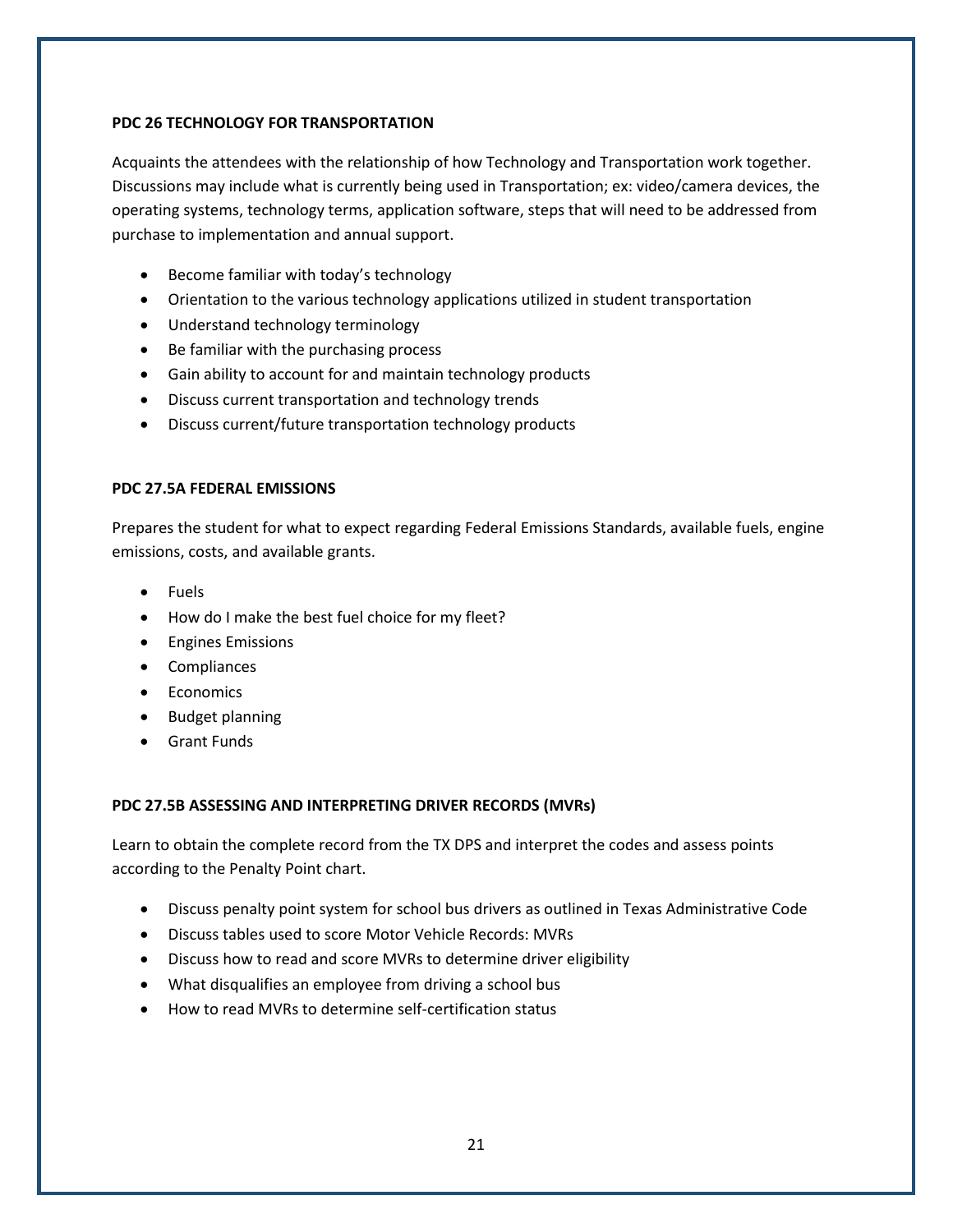#### **PDC 28 TRAINING THE SPECIAL NEEDS TEAM**

Provides a practical experience for those who need to be able to plan, provide, and present information to the Special Needs Team. It focuses on the Legal Basis, Special Needs Terminology, Department/District Assessment, Equipment, Personnel, and other resources available to Transportation Practitioners.

- To introduce personnel to terminology used by the Special Education Department
- To familiarize personnel with definitions of handicapping conditions
- To develop effective behavioral responses in relation to individuals with these conditions to provide safe transportation to and from school
- To become aware of regulations governing the discipline of handicapped students
- To provide information to transportation personnel about the legal basis for providing transportation as a "related service"
- To inform transportation personnel of the placement process and what it means to transportation (the communication process which should take place during the placement of a child on special transportation)
- To provide basic information about the elements of effective adult in-service training
- To increase knowledge of available resources for in-service training of transportation personnel

## **PDC 29 SUPPORTING AT RISK POPULATIONS (FORMERLY NO CHILD LEFT BEHIND)**

An overview of current federal and state requirements and best practices regarding the transportation of students who qualify under No Child Left Behind (McKinney Vento) legislation.

- Homelessness
- In district students
- Out of district students
- Contracted services
- Public School Choice
- Failure to make Adequate Yearly Progress (AYP)
- Victims of Violent Crimes
- Unsafe Schools

## **PDC 30.5 COMMUNICATING WITH A DIVERSE PUBLIC**

#### **PDC 32.5 PRESENTING A POSITIVE PUBLIC IMAGE**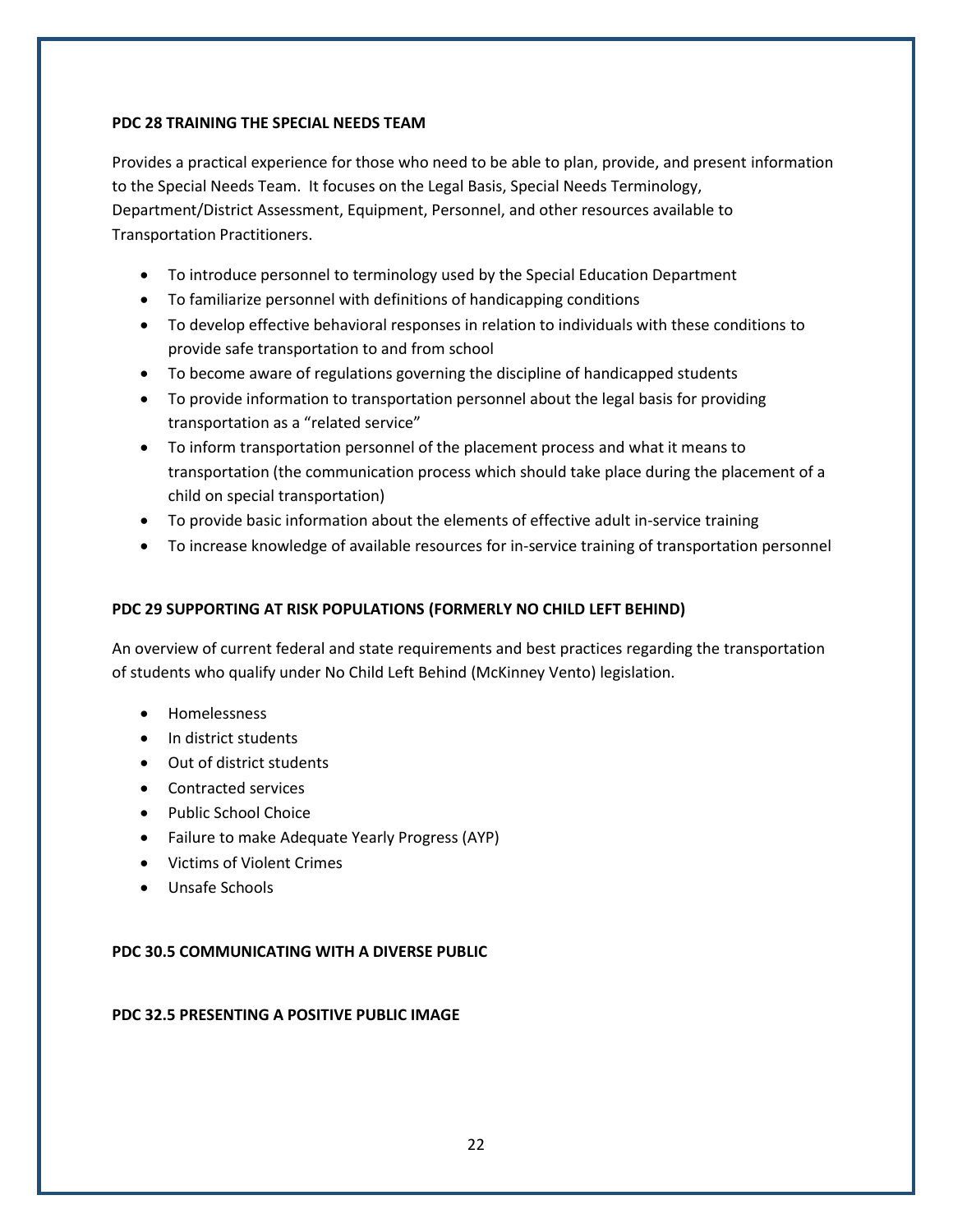#### **PDC 33.5A COMMUNICATION SKILLS: INTERACTION WITH PARENTS/GUARDIANS**

You will learn your communication style and with this knowledge you will discover dramatic improvement as you interact with parents and guardians. Hands-on and interactive learning will help you gain new perspectives and a good understanding of the importance of respecting the parent's point of view. In addition, you will learn the value of active listening and effective tools to positively represent your district.

- Communication Defined
- Communication Challenges with Parents and Guardians
- Communication Success-what does it look like?

#### **PDC 33.5B COMMUNICATION SKILLS: SCHOOL DISTRICT STAFF**

You will learn a two-fold approach to assist transportation staff in communicating with district staff internally with subordinates as well as employees outside of the transportation department. You will also learn great communications skills as we reveal a variety of bad communication habits and techniques on how to overcome those habits.

- Learn about communication challenges from activities and videos
- Communicate effectively with internal district staff
- Characteristics of Great Communicators
- How to have crucial conversations

#### **PDC 33.5C COMMUNICATION SKILLS: COMMUNITY AND MEDIA**

This course covers a variety of crisis/media situations involving school transportation related incidents and provides tools transportation professionals can use if they are faced with a media event. You will also have a hands-on activity proving how communication affects the relationship of your district with your community.

- Understand Importance of Public Opinion
- Identify Decision Making for Positive Community Results
- Discuss the Role Communication Plays in Public Opinion
- Learn How to Work with the Media

#### **PDC 36 LIABILITY IN TRANSPORTATION**

This course will examine liability for Texas public school districts, specifically in student transportation. The purpose of this course is to ascertain potential liability for public schools for incidents that occur beyond vehicular accidents (i.e., vehicle crashes and collisions), such as incidents at a school bus stop, walking to the school bus stop, and student incidents on the bus not directly resulting from a vehicular collision, which may result in injury.

- Overview of the Texas Tort Claims Act and Sovereign Immunity
- Review and analysis of court cases
- Analysis of the data from case briefs
- Findings and recommendations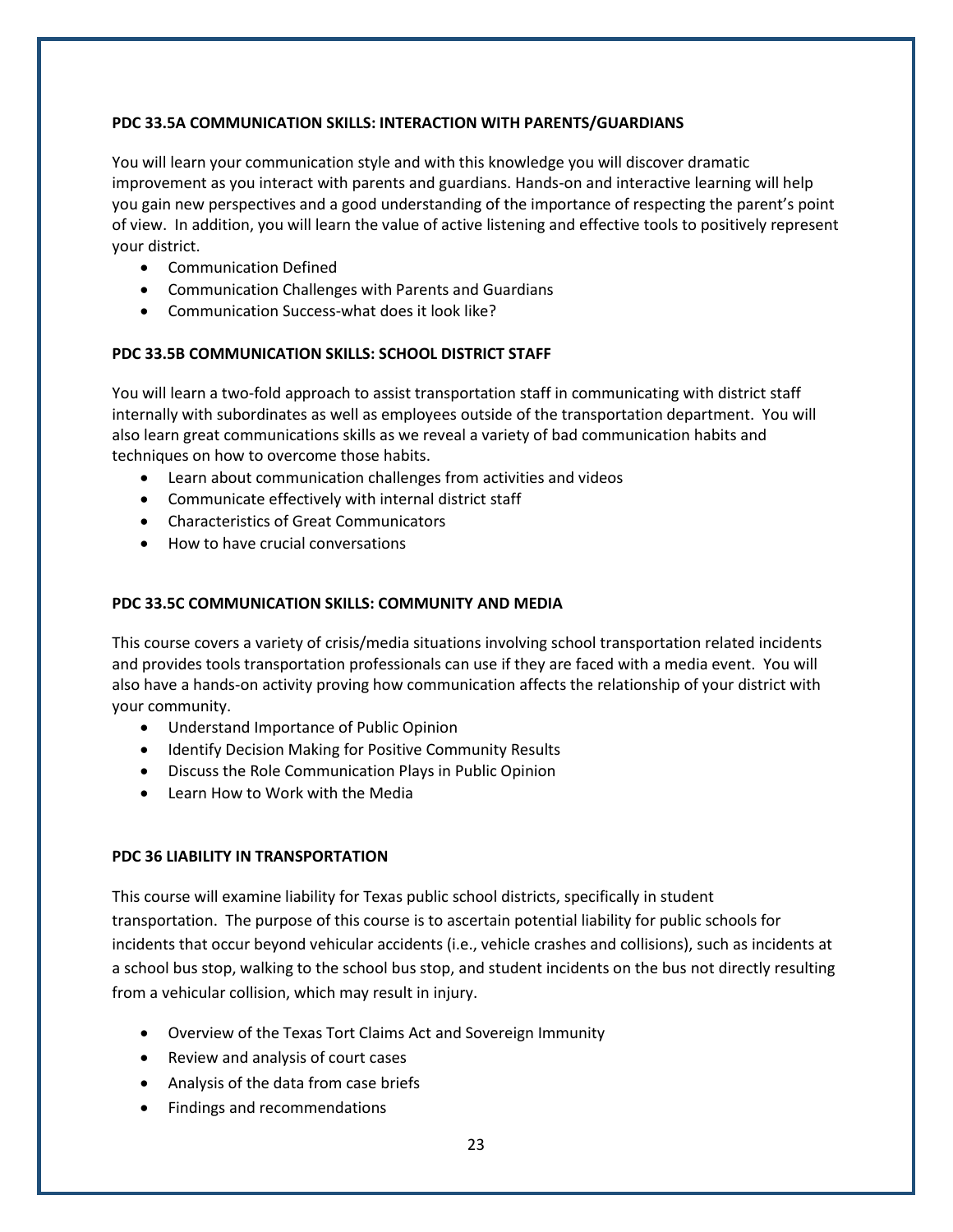#### **PDC 37A BUSINESS SKILLS: PROFESSIONAL WRITING**

This course is intended to provide a basic understanding of the skills required to produce effective written business communication. Participants will review the principles of English grammar, style and formatting guidelines and will be afforded the opportunity to practice these skills. While not required, participants may wish to bring a laptop or other device with word processor capabilities.

#### **PDC 37.5 BUSINESS SKILLS FOR TRANSPORTATION**

#### **PDC 37B.5 BUSINESS SKILLS: WRITING AND REVISING DEPARTMENTAL PROCEDURES**

#### **PDC 38/38.5 MENTAL HEALTH RESPONSE**

- Signs and Behaviors to help identify suicidal thoughts and behaviors
- Signs of Non-suicidal Self-Injury and how to assist.
- Facts about Panic Attacks, identifying behaviors, and how to assist.
- Youth affected by a Traumatic Event
- Traumatic events that may affect young adult and adults
- Facts about Aggressive Behaviors and how to assist.

#### **PDC 39.5 CURRENT ISSUES ROUNDTABLE**

This course will provide attendees an opportunity to request topics to be selected for discussion in advance (during registration). Depending on time, 3-5 topics will be discussed with local, state, and national best practices recommended as well as roundtable discussions from those in attendance. Current trends and issues will be discussed.

#### **PDC 40 TRANSPORTATION COMPLIANCE ASSESSMENT AND EVALUATION** *(New course 1-1-2021 which combines and updates PDC 24, 35 and 10)*

Study of basic transportation management techniques; how to create, analyze and evaluate a superefficient and effective business; how to set baselines for continuous improvement; and how to determine best practices for your district.

- How to use data to monitor and improve daily operations
- Develop procedures for timely reporting of all state, federal and local reporting compliances
- Provide techniques to improve driver morale and increase efficiency
- District policies and procedures for efficiencies and effectiveness
- Procedures for monitoring transportation costs
- Routing and scheduling efficiencies for General Ed, Special Ed, Extra-curricular and Pre-school
- Equipment and vehicle replacement
- Vehicle maintenance
- Staff training and Safety programs
- Student discipline and parent complaint policies and procedures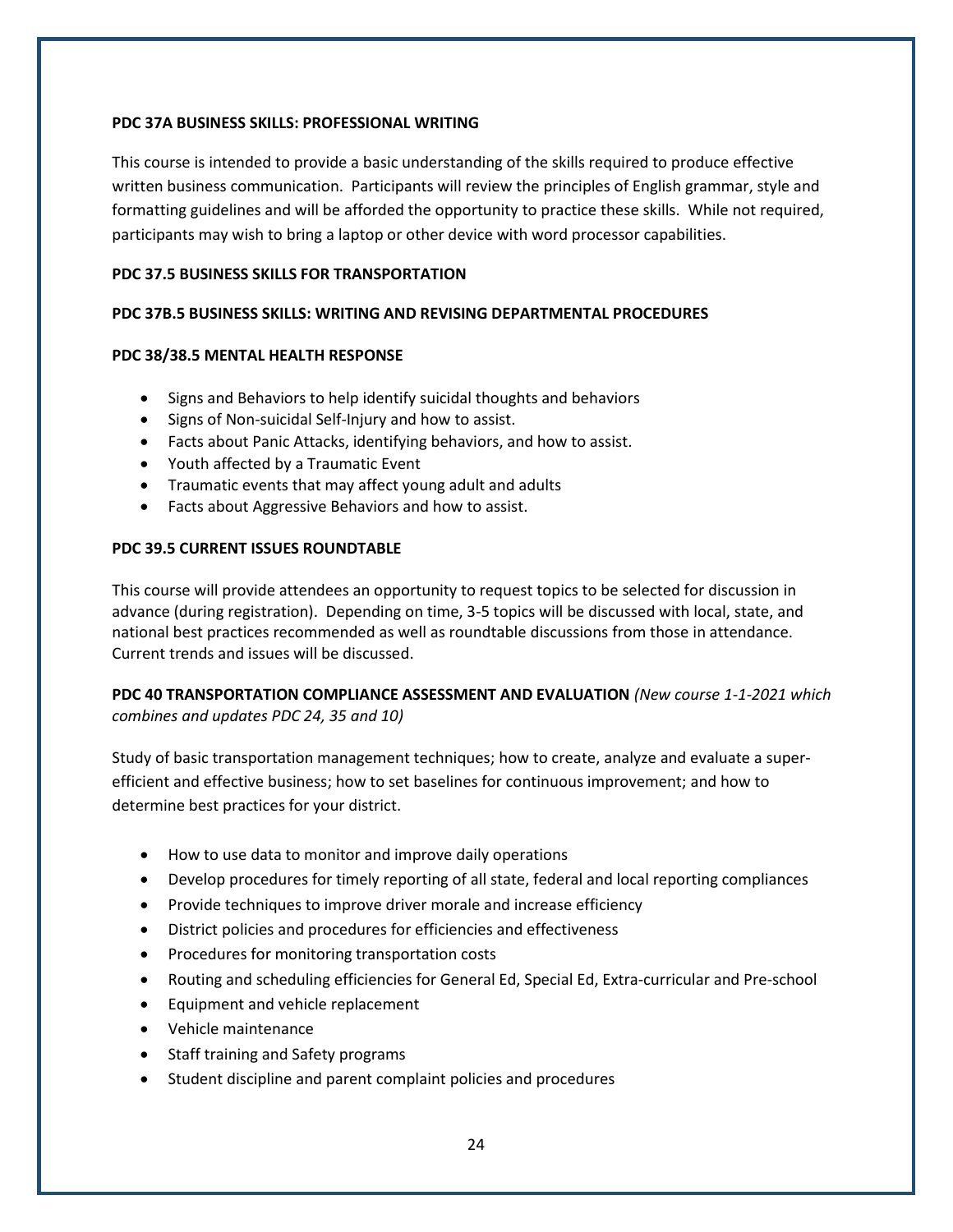- To develop an understanding of fleet maintenance, preventive maintenance, and maintenance documentation requirements.
- Budgeting and purchasing guidelines

# **PDC 41A LEADERSHIP ACADEMY (COMING SOON)**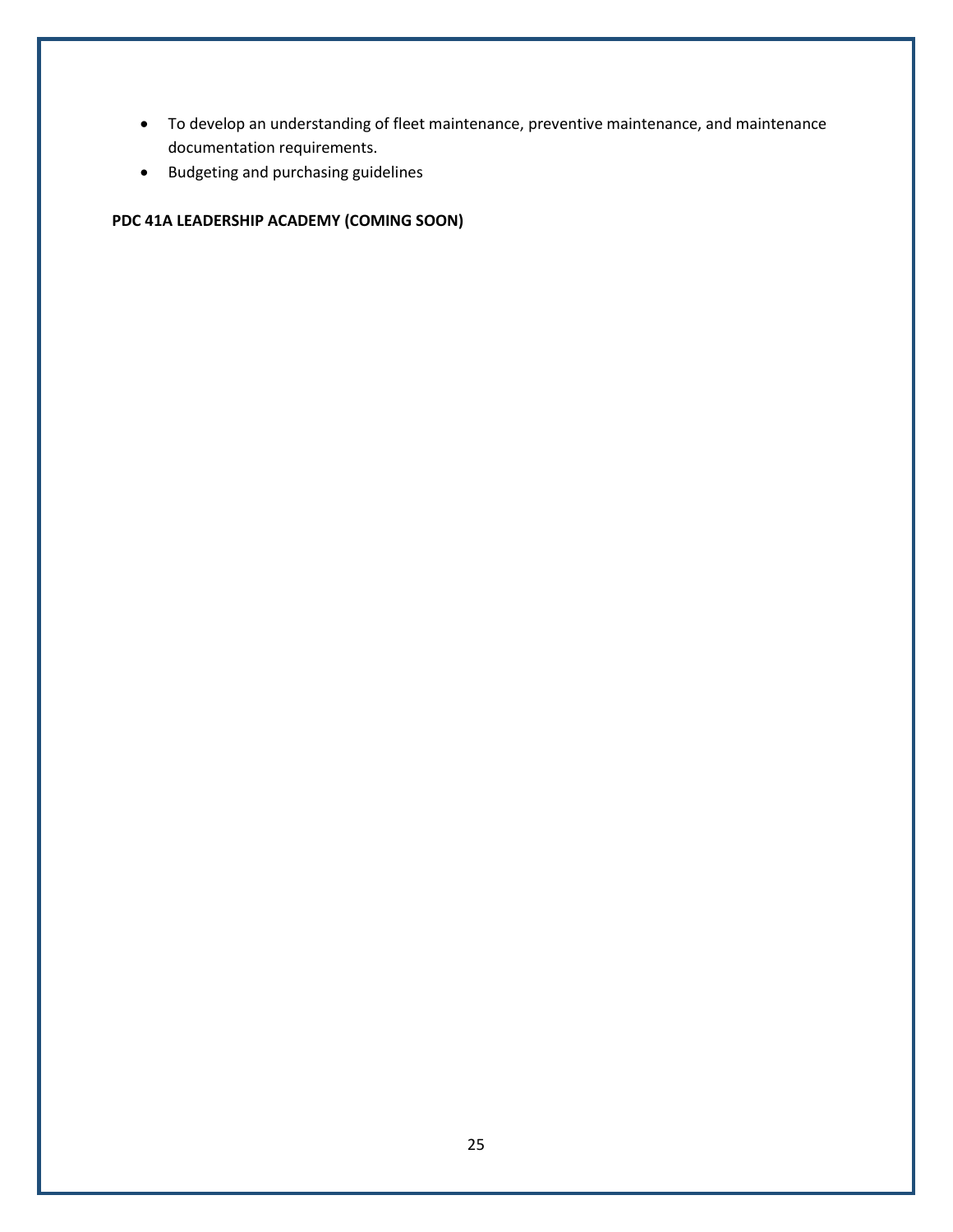# **SECTION TWO**

# **Professional Certification Program**

## **Course Credit Requirements, Professional Certification Levels and Certification Eligibility**

TAPT Professional Certification is available to TAPT Members. Applicants for professional certification must have:

- Positions of responsibility commensurate with the category of Professional Certification requested
- Active involvement and knowledge of pupil transportation services

TAPT Members approved for TAPT Professional Certification will receive a Certification Number that will remain with the Member for the entirety of their Membership and professional certification with TAPT, unless revoked for failure to maintain Membership or the continuing ed requirements as outlined in this handbook.

*Please see "Continuing Education Requirements" .*

#### **PDC COURSE CREDIT REQUIREMENTS:**

1. To obtain credit for a TAPT Professional Development Course (PDC), the member must have attended and successfully completed the course within **seven years** of applying for professional certification status. *Testing-out of a course is not an option. Courses taken more than seven years earlier must be re-taken.*

2**.** All course participants must attend and successfully complete at least six (6) hours of instruction, including break time, for credit in a full course. (One course credit)

3. Half day three (3) hour courses require that participants be present for the three hours to receive  $\frac{1}{2}$ course credit. (Courses with .5 in the course number are 3-hour courses)

4. Exceptions may be made for some emergencies and/or "personal needs", but these exceptions shall be limited. Participants shall notify the instructor or the Course Coordinator in the event of an emergency. It shall be the discretion of the Instructor and PDC Class Coordinator or PDC Chairmen to grant credit for the class. The Executive Secretary should also be notified as soon as possible.

## *Note: The TAPT PDC #00 Orientation to TAPT Course is a requirement in addition to the required course credits and does not count as a course credit. (May also use 0.5 Orientation to TAPT)*

5. To ensure that all courses meet all TAPT Professional Development requirements, any course counting toward TAPT Professional Certification course credit, must be approved by the Professional Development and Certification Committee. This approval process shall apply to courses offered by other organizations if comparable to the TAPT approved curriculum and course credit hours, and applicable to pupil transportation. The courses must be available to TAPT for a minimum of two years.

6. Course credit/non-credit appeals shall be decided by the Professional Development Committee Chairs. The request for appeal must be made in a letter mailed to the Executive Secretary within 30 days of completion of the course.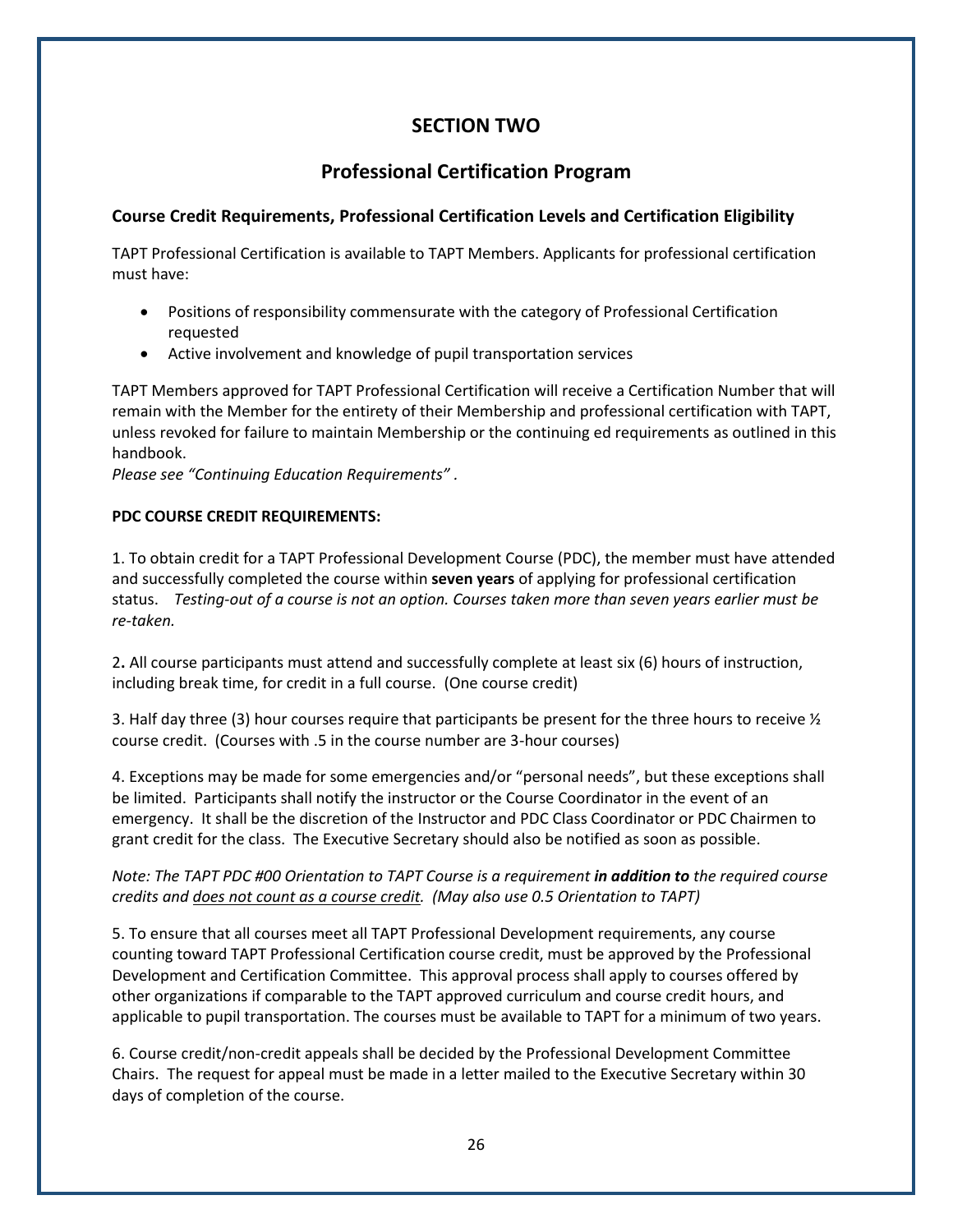7. Credit granted for TAPT Professional Certification and/or continuing education hours (to maintain TAPT Professional Certification status), for any course taught outside a TAPT Event must be a TAPT approved course and taught by a TAPT Certified Instructor. Written approval of the credit shall be required from the TAPT Professional Development Committee Chairperson(s). *TAPT Events include annual conference and off-site and online TAPT scheduled courses.* 

8. Courses requested to be taught at a school district are open enrollment only to hosting school district's employees. No registration fee shall be assessed the participants of the course. The hosting school district shall bear all expenses of providing the course. It may be permissible for two or more school districts to cooperatively host an outside TAPT Event if approved by the TAPT Professional Certification Committee Chairperson(s).

Hosting entities such as a school district or Regional ESC should require attendees to sign in and confirm attendance and completion of the entire required length of the course. **The hosting entity shall submit the sign in sheet to the Executive Secretary for TAPT records and to document authentication in case an attendee should request credit for the course.** Graded exams should also be submitted to TAPT to verify successful completion of the entire course. If the hosting entity includes the course credit fee in the registration fee and submits a Certificate of Completion to the attendee, TAPT will note the course credit in the attendee's transcripts.

To receive credit for a course taken at a school district or other outside event, the requesting TAPT Member must submit to the TAPT Executive Secretary, a certificate of completion or be verified via a sign in form from the school district and approved by the Instructor with appropriate course credit fee.

Course Credit Fees: A course credit fee of \$50.00 for a 6-hour (or more) course and \$30.00 for a 3-hour course shall be assessed for recording course credit *Certificate of Completion must be submitted.*

**Members in good standing may request a list of courses taken by emailing the Executive Secretary.**

#### **ONLINE TAPT PDC COURSE CREDIT REQUIREMENTS.**

Courses attended virtually through TAPT require individual registration and sign on. All online course registration fees must be paid by the deadline date to attend. Unpaid registrations will be deleted to make room for wait-listed participants. In most cases, online classes will be capped at a max attendance of 30 participants. *Attendance of online classes should be treated with the same respect and dignity as an in-person class.*

- Participants must have the Zoom app downloaded onto their personal or work devices
- TAPT is not responsible for equipment or internet issues experienced by the participant
- Participants must remain in camera view and within their frame throughout the entirety of the course except during scheduled breaks*. If the Instructor makes more than two requests of the attendee to remain in frame, course credit may not be awarded, and the class will have to be retaken at attendee's cost.*
- Please select a table or desk for attending when possible, to create a classroom environment
- Participants must participate in the group breakout activity sessions as instructed
- Participants should be prepared to answer questions and participate
- Participants should attend in an area without interruptions and background noise (such as pets)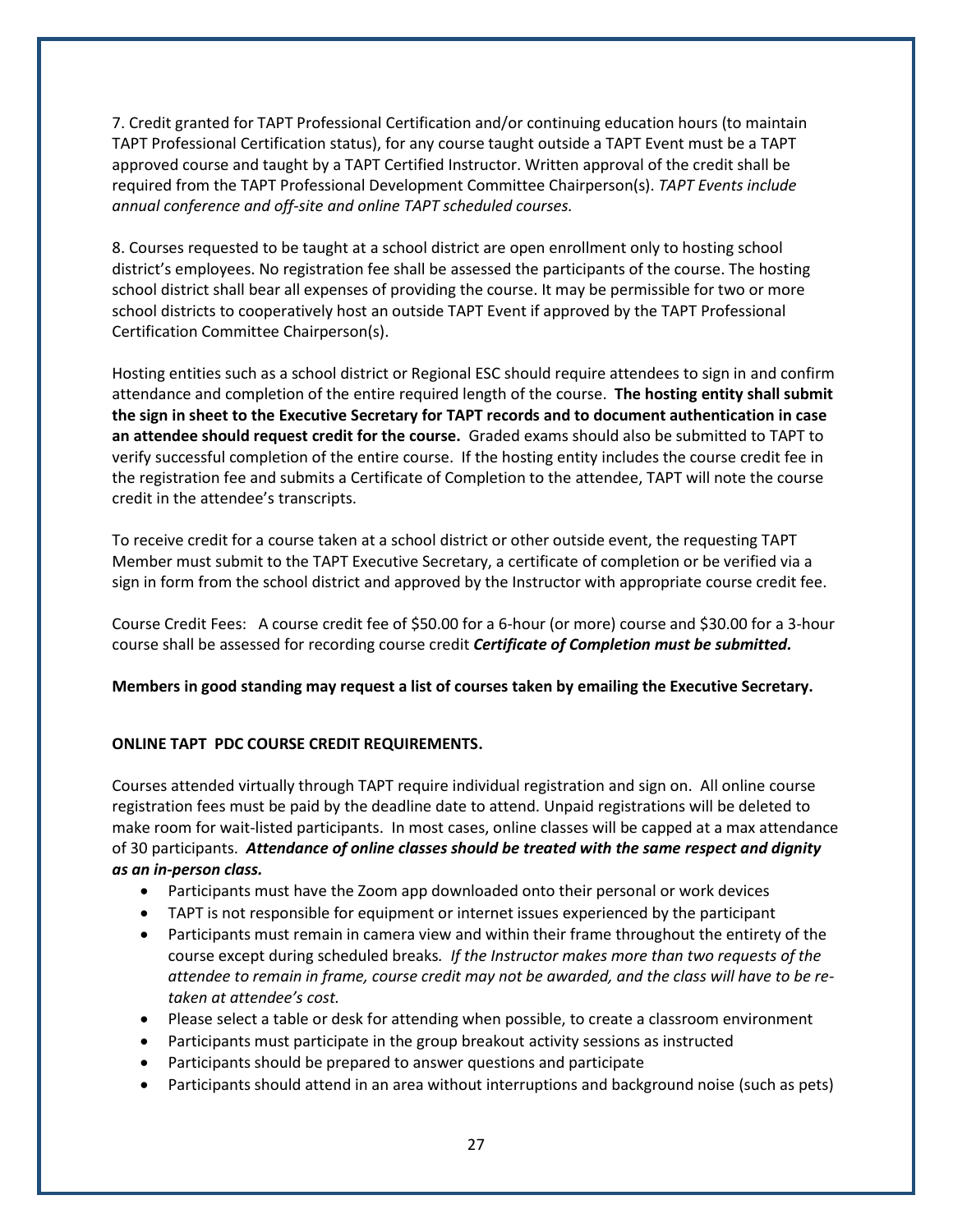- Participants should avoid unnecessary movement, other activities, or side conversations (even on mute) so that other attendees are not distracted.
- Participants should MUTE the mic option during the presentation
- Both Video and Audio features should be muted during the break.
- Attendance will be checked after each break or lunch
- Participants may use the CHAT feature to ask questions or ask questions during the course by stating their name and then the question.
- Participants must successfully complete the Exam with a 70% passing score **No cell phone usage will be allowed during the Exam.**
- Participants will receive a Certificate of Completion via email 7-10 days after the course.

#### **PROFESSIONAL CERTIFICATION CATEGORIES AND ELIGIBILITY**

#### **All levels require a current TAPT Membership**

*Please note that each level of certification has a description of the individuals to whom certain levels are available.*

- TAPT Professionally Certified Pupil Transportation Trainer (CTPTT)
- TAPT Professionally Certified Pupil Transportation Specialist (CTPTSP)
- TAPT Professionally Certified Pupil Transportation Supervisor (CTPTS)
- TAPT Professionally Certified Pupil Transportation Special Needs Specialist (CTPTSNSP)
- TAPT Professionally Certified Pupil Transportation Special Needs Supervisor (CTPTSNS)
- TAPT Professionally Certified Pupil Transportation Official (CTPTO)
- TAPT Professionally Certified Pupil Transportation Administrator (CTPTA)

## *ONLY CURRENT APPLICATIONS WILL BE ACCEPTED. PLEASE REFER TO FORMS SECTION.*

**Applications for Professional Certification are processed between July 1 and April 1 due to Conference Registration and Planning.**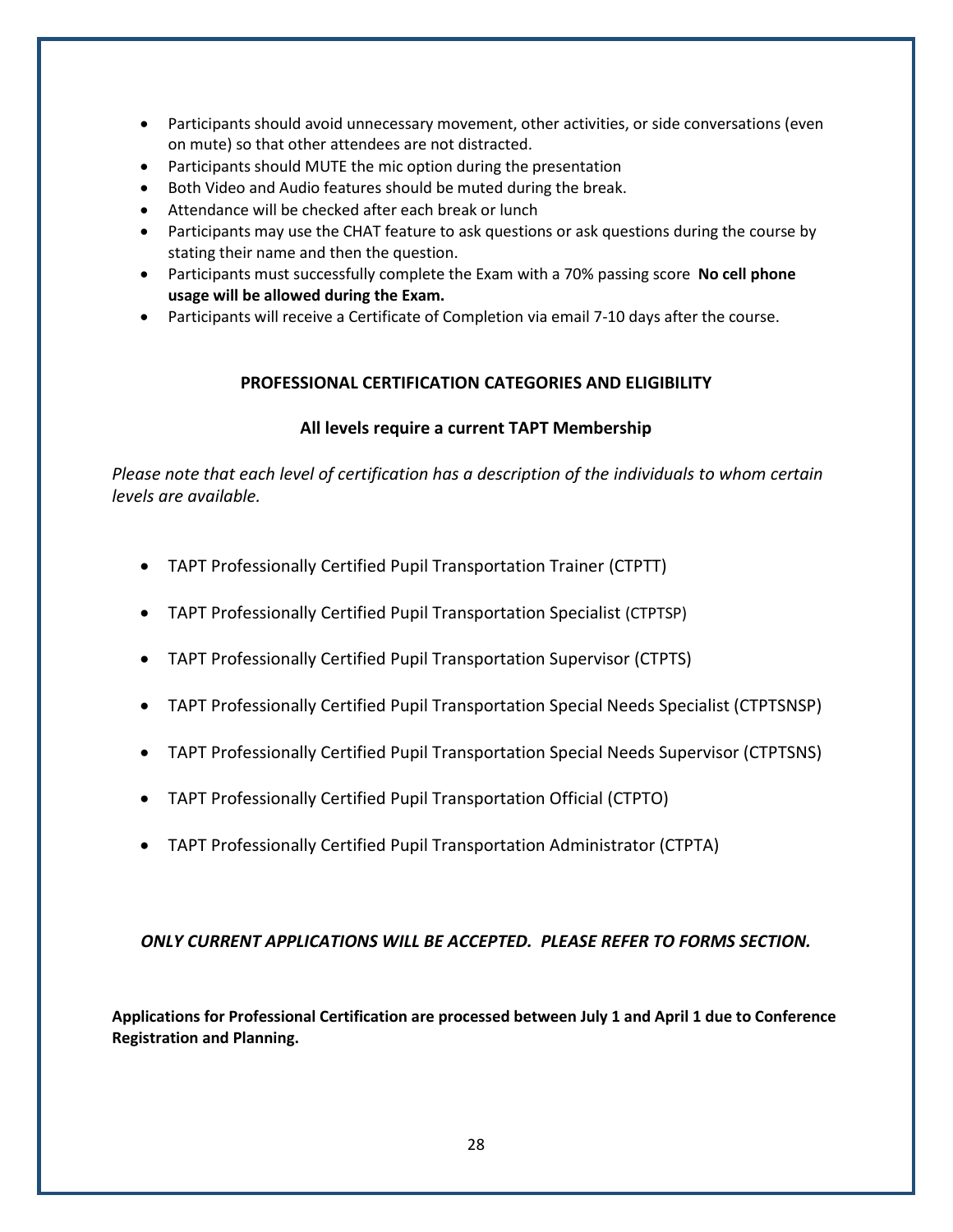# **TRAINER - TAPT PUPIL TRANSPORTATION TRAINER PROFESSIONAL CERTIFICATION (CTPTT)**

Applicants for this professional certification must have a knowledge and interest in pupil transportation positions with responsibility **commensurate with the category of certification**.

Certification as a Transportation Trainer is available for those individuals qualified to function at this technical level of the pupil transportation system. To qualify for this certification, applicants must:

- Demonstrate appropriate classroom teaching skills
- Hands-on ability to teach behind-the-wheel training to prospective school bus drivers, and/or any necessary retraining.
- Basic knowledge of all federal and state laws and best practice.

#### **Applicant must:**

- 1. Demonstrate a working knowledge of basic pupil transportation principles
- 2. Have the interest and experience in the operation of a pupil transportation program.
- 3. Have a high school diploma or equivalent.
- 4. Be a TAPT member in good standing.
- 5. Submit a Letter of Recommendation from immediate Supervisor on District Letterhead confirming that the applicant has met the qualifications as outlined above and have met the course requirements.

#### **Course Credit Requirements Effective 01-01-2021.**

- (1) 24 Hours of TAPT PDC coursework from the following: PDC 02, 11, 22 and 25, and
- (2) Completion of an approved School Bus Driver Trainer Course, and
- (3) Complete PDC #00 or 0.5 Orientation to TAPT
- (4) Submit **current** application from the PDC Handbook with application fee, letter of recommendation, and Certificate of Completion for approved Driver Trainer Course to the TAPT Executive Secretary.
- (5) Current Membership

Required courses completed and credited longer than seven (7) years from date of application are not acceptable and must be taken again to receive credit and meet the course requirements.

Full Day Course is 6 hours. Two ½ day courses equal 1 full day course. ½ day course is any course listed with .5 (EXCEPT FOR THE PDC COURSE ORIENTATION TO TAPT.)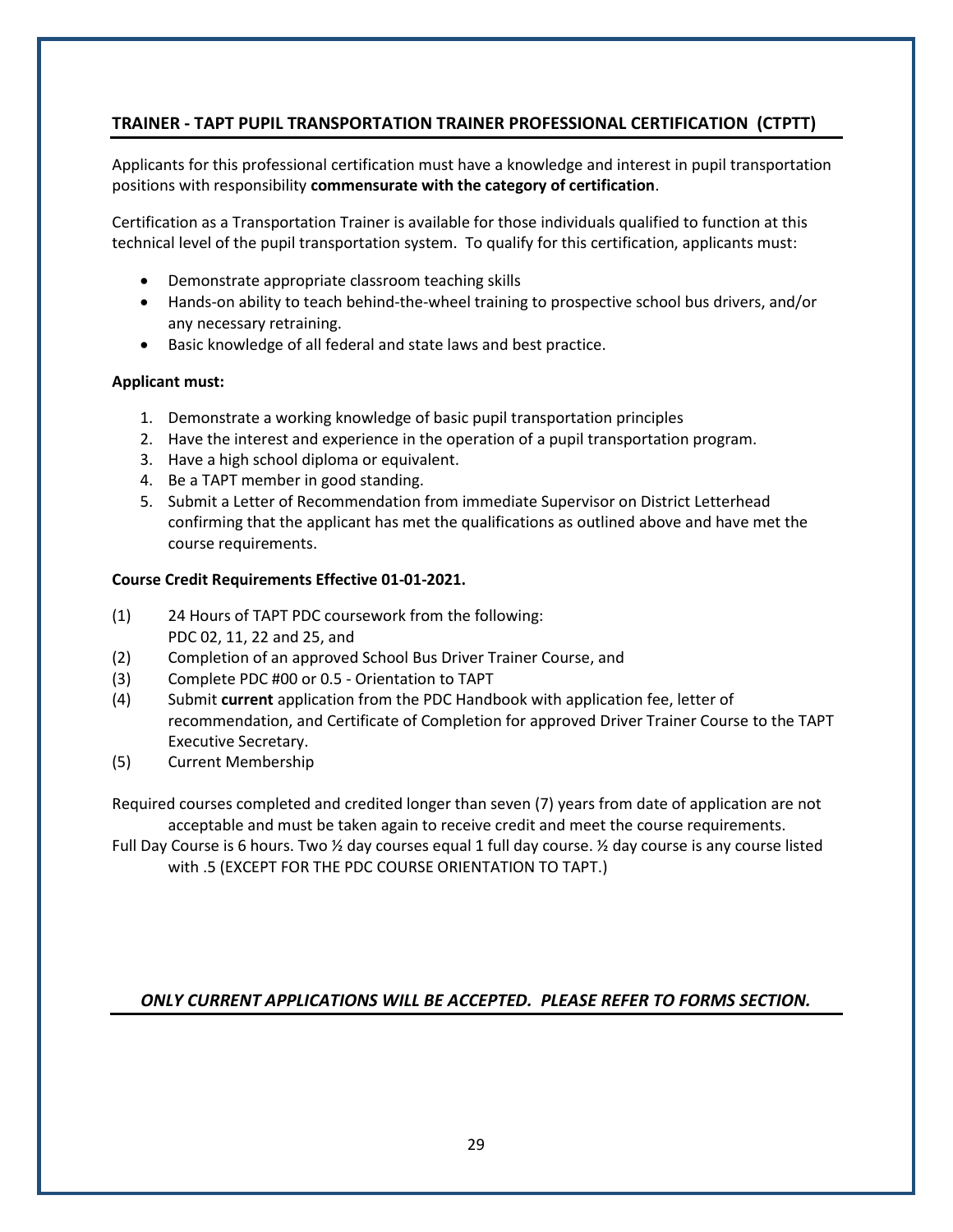# **SPECIALIST - TAPT PUPIL TRANSPORTATION SPECIALIST PROFESSIONAL CERTIFICATION (CTPTSP)**

Certification as a Pupil Transportation Specialist is available for those individuals who qualify as Support Services Personnel in the pupil transportation industry. To qualify for this certification, applicants must demonstrate the ability to carry out responsibilities at the operations level and have experience in a Pupil transportation position with responsibility commensurate with the category of certification.

#### **Applicant must:**

- 1. Demonstrate the ability to perform functions of the pupil transportation program and hold positions of responsibility commensurate with the category of professional certification requested.
- 2. Have interest or experience in the operation of a pupil transportation program.
- 3. Have a high school diploma or equivalent.
- 4. Be a TAPT member in good standing.
- 5. Submit application to the TAPT Executive Secretary for review and verification.
- 6. Submit a Letter of Recommendation from immediate Supervisor on District Letterhead confirming that the applicant has met the qualifications as outlined above and have met the course requirements.

#### **Course Credit Requirements Effective 01-01-2021:**

48 Hours of TAPT PDC coursework from the following:

- (1) Required: 12 Hours from PDC 01 and 08 (01 may not be substituted for TASBO course)
- (2) 12 Hours from two of: PDC 22, 23 or 26
- (3) 24 Hours from PDC Electives
- (4) Complete PDC 00 or 0.5 Orientation to TAPT
- (5) Submit current application from the PDC Handbook with application fee, letter of recommendation on District letterhead and proof of membership to the TAPT Executive Secretary.

Required courses completed and credited longer than seven (7) years from date of application are not acceptable and must be taken again to receive credit and meet the course requirements.

Full Day Course is 6 hours. Two ½ day courses equal 1 full day course. ½ day course is any course listed with .5 (EXCEPT FOR THE PDC COURSE ORIENTATION TO TAPT.)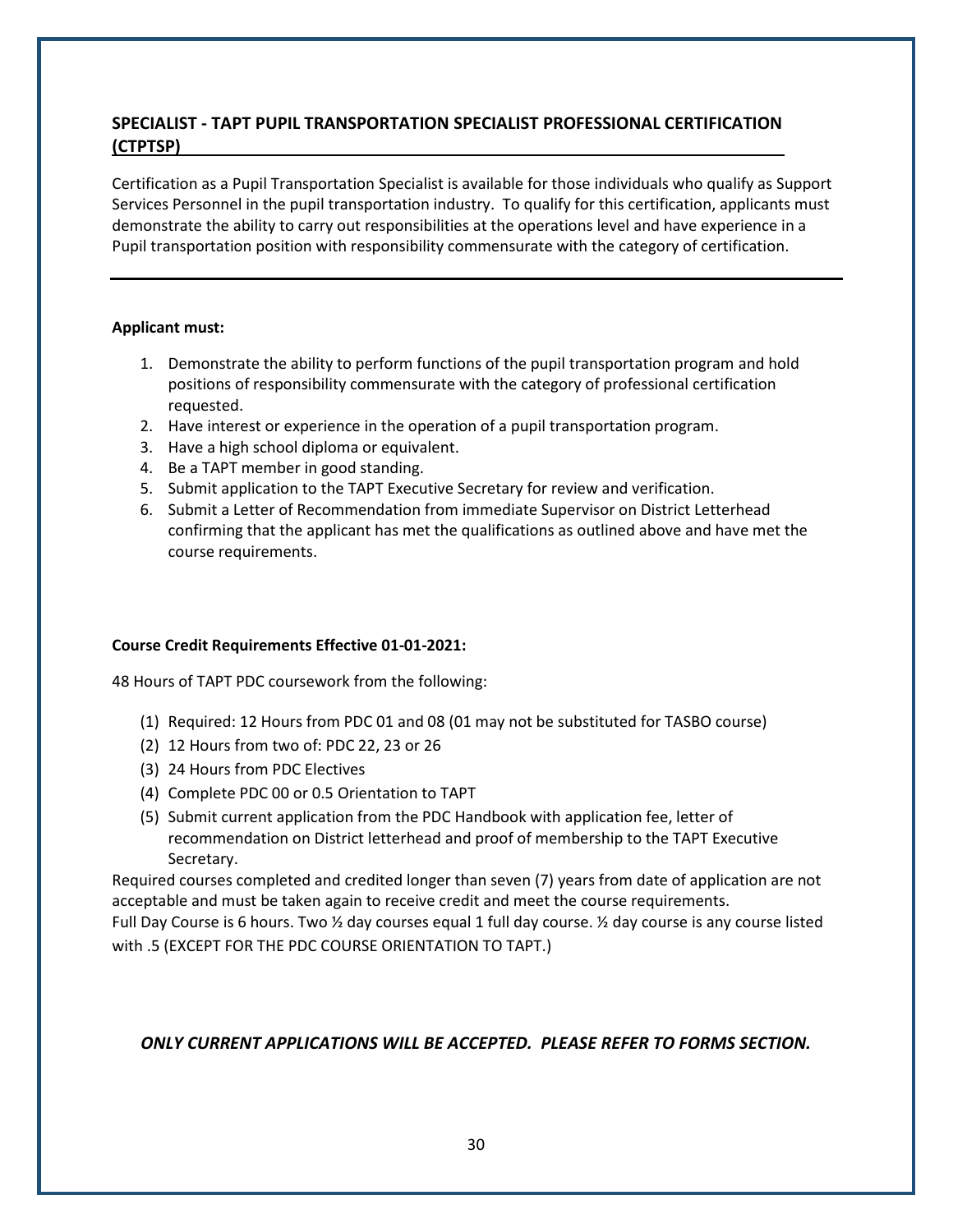# **SUPERVISOR - TAPT PUPIL TRANSPORTATION SUPERVISOR PROFESSIONAL CERTIFICATION (CTPTS)**

Individuals qualified to function in a supervisory and technical level and who are capable to carry out policy and program directives of district officials. Applicants are expected to administer programs, provide leadership, and engage in the development of programs and materials within limitations established by their management.

- 1. Persons must hold positions of responsibility commensurate with the category of professional certification requested.
- 2. Upon completion of course work, submit the Professional Certification application to the TAPT Executive Secretary for review and verification.

#### **Applicant must:**

- 1. Be a person capable of handling the responsibilities for one or more areas of pupil transportation.
- 2. Desire to serve in a position that assists top administrators responsible for the total district pupil transportation operation.
- 3. Have a high school diploma or equivalent.
- 4. Be a TAPT member in good standing.
- 5. Submit a Letter of Recommendation from immediate Supervisor on District Letterhead confirming that the applicant has met the qualifications as outlined above and have met the course requirements.

#### **\*Course Credit Requirements Effective 01-01-2021:**

54 Hours of TAPT PDC coursework from the following:

(1) 30 Hours of PDC course work from: (Required) PDC 01, 08, 22, 23 and 26. (01 may not be substituted for TASBO course)

- (2) 24 Hours of TAPT Electives
- (3) Complete PDC 00 Orientation to TAPT
- (4) Submit current application from the PDC Handbook with application fee, letter of recommendation and proof of membership to the TAPT Executive Secretary.

Required courses completed and credited longer than seven (7) years from date of application are not acceptable and must be taken again to receive credit and meet the course requirements.

Full Day Course is 6 hours. Two ½ day courses equal 1 full day course. ½ day course is any course listed with .5 (EXCEPT FOR THE PDC COURSE ORIENTATION TO TAPT.)

Documentation from the applicant is required and a \$50.00 administrative fee will be charged for any course not taken through TAPT.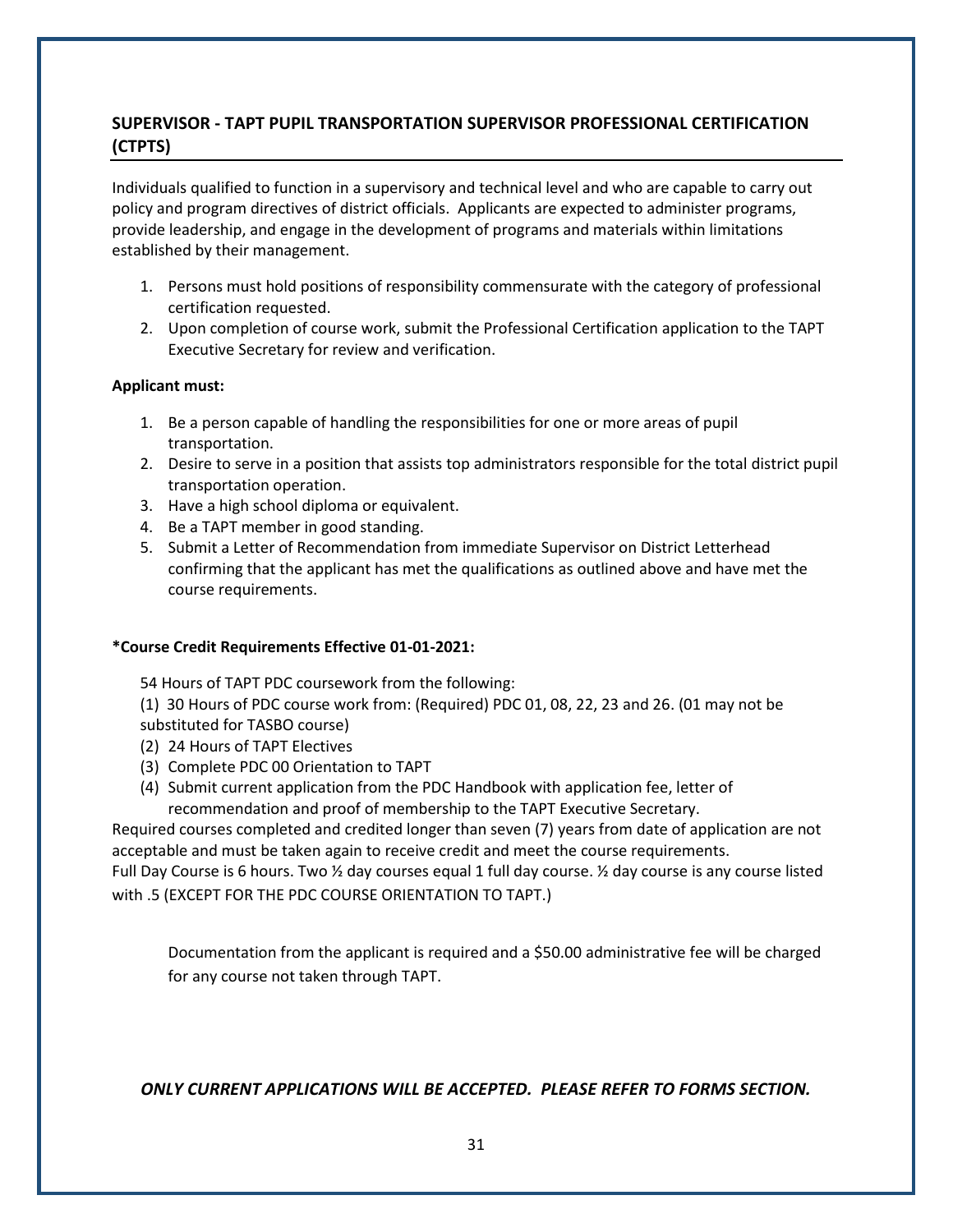# **SPECIAL NEEDS SPECIALIST - TAPT PUPIL TRANSPORTATION SPECIAL NEEDS SPECIALIST PROFESSIONAL CERTIFICATION (CTPTSNSP)**

Certification as a Special Needs Specialist is available for TAPT Members who qualify as Support Services Personnel in the pupil transportation industry and who hold positions of responsibility commensurate with this category of certification pertaining to the transportation of students with disabilities and special needs.

#### **Applicant must:**

- 1. Demonstrate a working knowledge of federal and state laws pertaining to the transportation of students with disabilities.
- 2. Demonstrate the ability to perform functions related to the special needs pupil transportation program.
- 3. Have interest or experience in the operation of a pupil transportation program.
- 4. Have a high school diploma or equivalent.
- 5. Be a TAPT member in good standing.
- 6. Submit a Letter of Recommendation from immediate Supervisor on District Letterhead confirming that the applicant has met the qualifications as outlined above and have met the course requirements.

## **\*Course Credit Requirements Effective 01-01-2021**

48 Hours of TAPT PDC coursework.

(01) 24 Hours of PDC coursework from: (Required) PDC 01, 11, 25 and 28 (01 may not be substituted with TASBO course)

- (02) 6 Hours of TAPT PDC coursework may be selected from the following:
	- PDC 02, 14 or 14A
- (03) 6 Hours from one of: 05 or 16
- (04) 12 Hours of TAPT PDC Electives
- (05) Completion of TAPT PDC 00 or 0.5 "Orientation to TAPT"
- (06) Must be current TAPT Member

Upon completion of course work, submit the Application for Professional Certification to the TAPT Executive Secretary for review and verification.

Required courses completed and credited longer than seven (7) years from date of application are not acceptable and must be taken again to receive credit and meet the course requirements.

Full Day Course is 6 hours. Two ½ day courses equal 1 full day course. ½ day course is any course listed with .5 (EXCEPT FOR THE PDC COURSE ORIENTATION TO TAPT.)

Documentation from the applicant is required and a \$50.00 administrative fee will be charged for any course not taken through TAPT.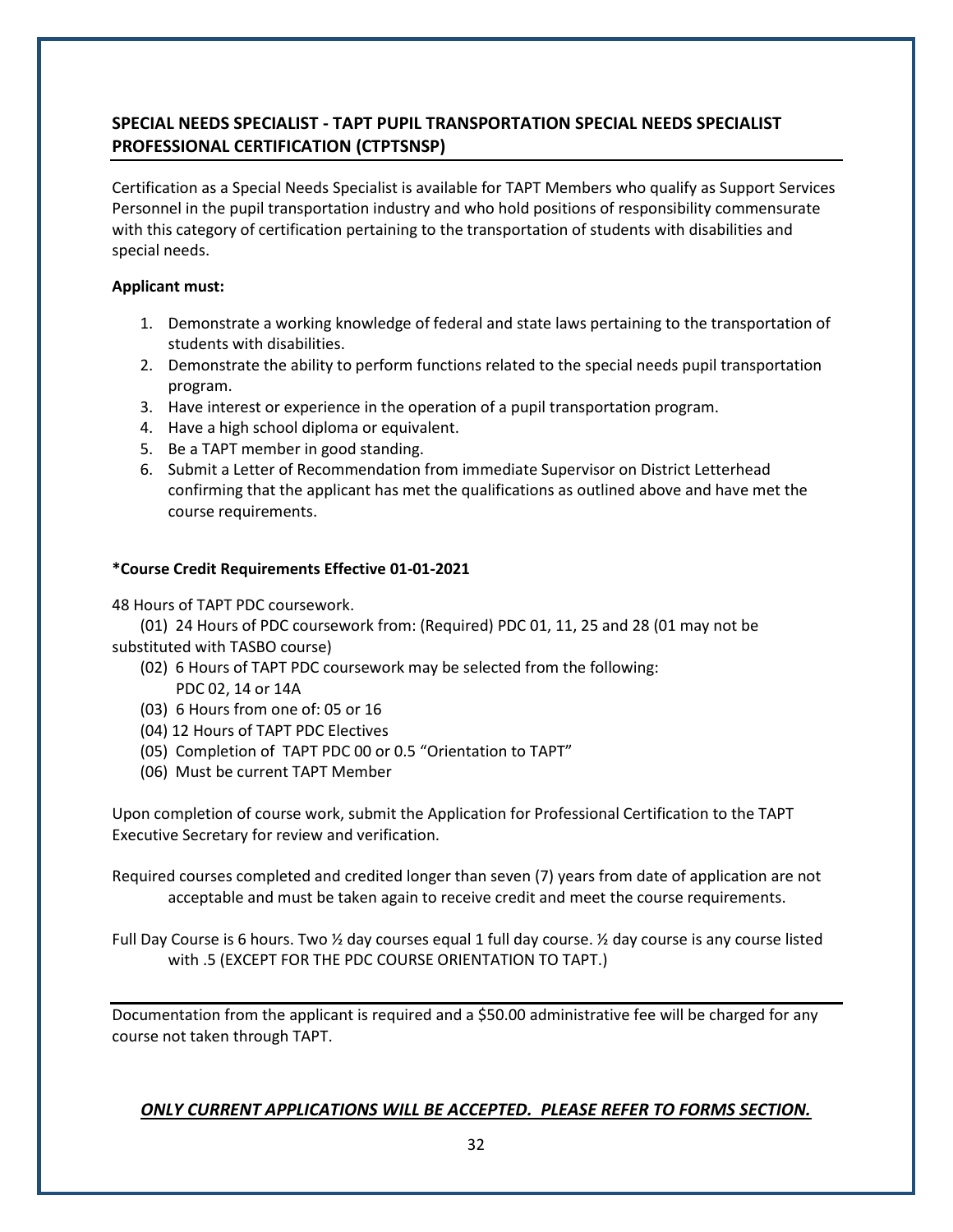# **SPECIAL NEEDS SUPERVISOR - TAPT PUPIL TRANSPORTATION SPECIAL NEEDS SUPERVISOR PROFESSIONAL CERTIFICATION (CTPTSNS)**

Certification is available to TAPT Members who qualify to function at a supervisory and technical level of the pupil transportation system and whose role is directly related to the supervision and coordination of the special transportation operations of the department.

To qualify for this certification, applicants must have the ability to carry out policy and program directives of the officials. Applicants are expected to administer programs, provide leadership, and engage in the development of programs and materials within limitations established by their management.

Persons seeking this level of professional certification should hold positions of responsibility commensurate with the category of certification pertaining to the area of transportation of students with disabilities and special needs.

1. Be a person capable of handling the responsibilities for one or more areas of special needs pupil transportation.

#### **Applicant must:**

- 1. Desire to serve in a position that supervises the special needs transportation in a district and assists an individual who has responsibility as a top administrator for the total district pupil transportation operation.
- 2. Have a high school diploma or equivalent.
- 3. Be a TAPT member in good standing.
- 4. Submit a Letter of Recommendation from immediate Supervisor on District Letterhead confirming that the applicant has met the qualifications as outlined above and have met the course requirements.

#### **\*Course Credit Requirements Effective 01-01-2021:**

60 Hours of TAPT PDC coursework from the following:

(1) 42 Hours of PDC course work required from: PDC 01, 08, 11, 22, 23, 25 and 28. (01 may not be substituted for TASBO course)

- (2) 6 Hours of TAPT PDC coursework may be chosen from: PDC 02, 05, 18, 14, 14A or 16
- (3) 6 Hours from 33.5A, 33.5B, 33.5C, 30.5 or 37.5, 37.5B
- (4) 6 Hours from any of the 23.5 Leadership Series Courses (Three hour)
- (5) Completion of TAPT PDC "Orientation to TAPT"
- (6) Upon completion of course work, submit the Application for Professional Certification to the TAPT Executive Secretary for review and verification.
- (7) Current TAPT Member

Required courses completed and credited longer than seven (7) years from date of application are not acceptable and must be taken again to receive credit and meet the course requirements.

Full Day Course is 6 hours. Two ½ day courses equal 1 full day course. ½ day course is any course listed with .5 EXCEPT FOR THE PDC COURSE ORIENTATION TO TAPT.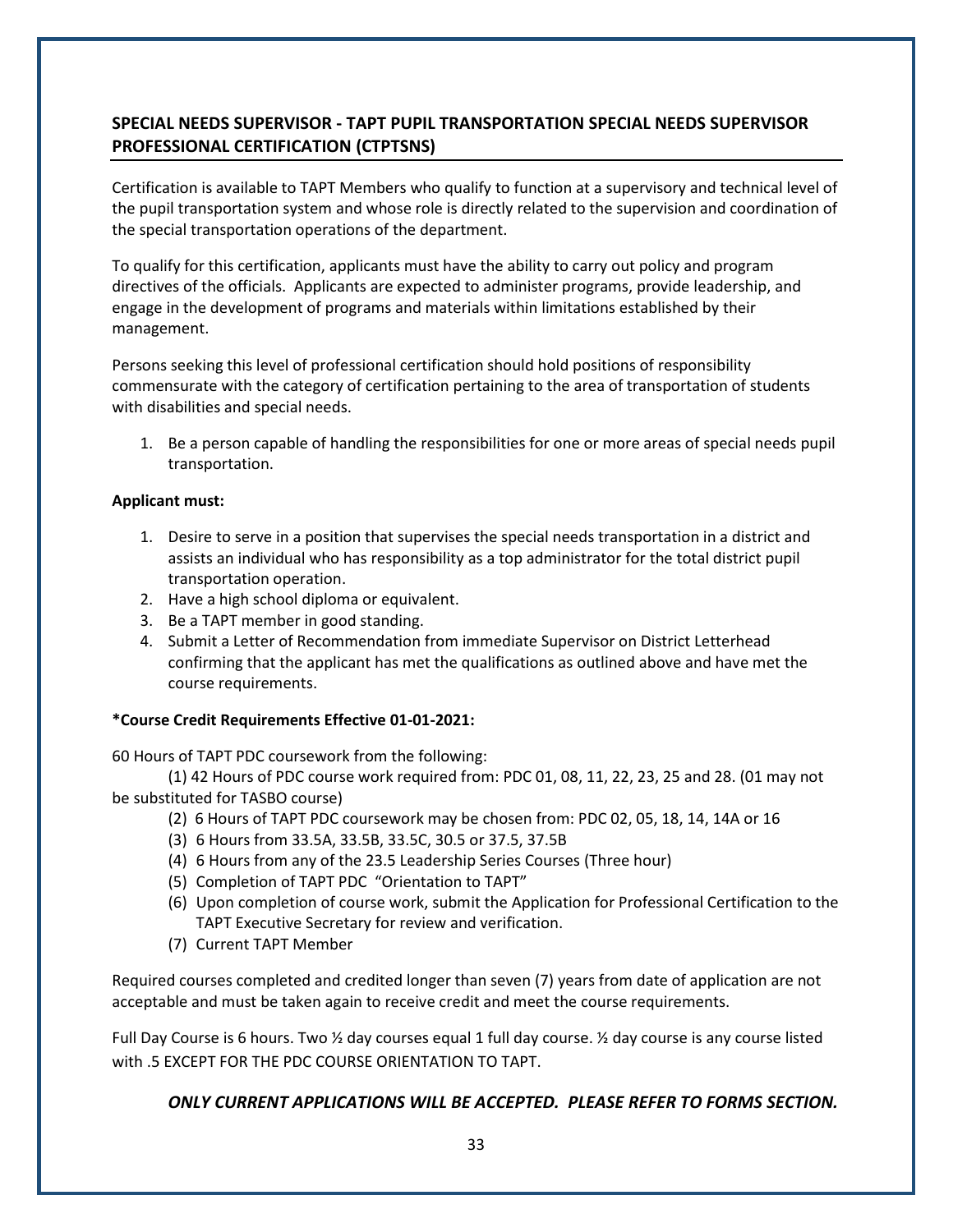## **OFFICIAL - TAPT PUPIL TRANSPORTATION OFFICIAL PROFESSIONAL CERTIFICATION (CTPTO)**

The Pupil Transportation Official level of Professional Certification is available to TAPT Members qualified to serve as the top administrator of a pupil transportation system.

To qualify for this certification, applicants must demonstrate ability and capability for handling a position that involves:

- Establishing programs and policies,
- Setting standards,
- Developing materials,
- Supervising staff,
- Managing fleet operations
- Providing leadership to achieve designated goals, and
- **Have a working knowledge necessary for directing a pupil transportation operation.**

#### **Applicant must:**

- 1. Be a person capable of administering the overall operation of pupil transportation.
- 2. Desire to serve in a position that has responsibility of the total district pupil transportation operation.
- 3. Have a high school diploma or equivalent.
- 4. Be a TAPT member in good standing.
- 5. Meet the course requirements as outlined in this handbook with all courses having been successfully completed within seven years of application date.
- 6. Submit Request for Enrollment Application to be vetted and approved to register for and attend the next Exit Exam Class. PDC 15.
- 6. Submit a Letter of Recommendation with the Request for Enrollment form. The Letter of Recommendation should be dated and from applicant's immediate supervisor on District Letterhead confirming that the applicant has met the qualifications as outlined above and have met the course requirements.
- 7. Course credits and date of completion must be listed on the Request Form.
- 7. Upon approval, the applicant will register for the Exit Exam when registration opens for Conference.
- 8. Each person will be emailed individually with exam score. Participants must complete the exam with at least 70% passing grade.
- 9. Submit most current Official Professional Certification Application and fee within 60 days of being notified of successful completion of the Exit Exam. (Additional fees may be incurred if after 60 days; retake after 90 days.)

#### **\*Course Credit Requirements Effective 01-01, 2021.**

90 Hours of TAPT PDC coursework from the following:

- (1) 30 Hours of REQUIRED course work from: 01, 08, 11, 22 and 23. (01 Introduction may not be substituted for TASBO course)
- (2) 3 Hours chosen from: 30.5, 33.5A, 33.5B, 33.5C, 37.5 or 37.5B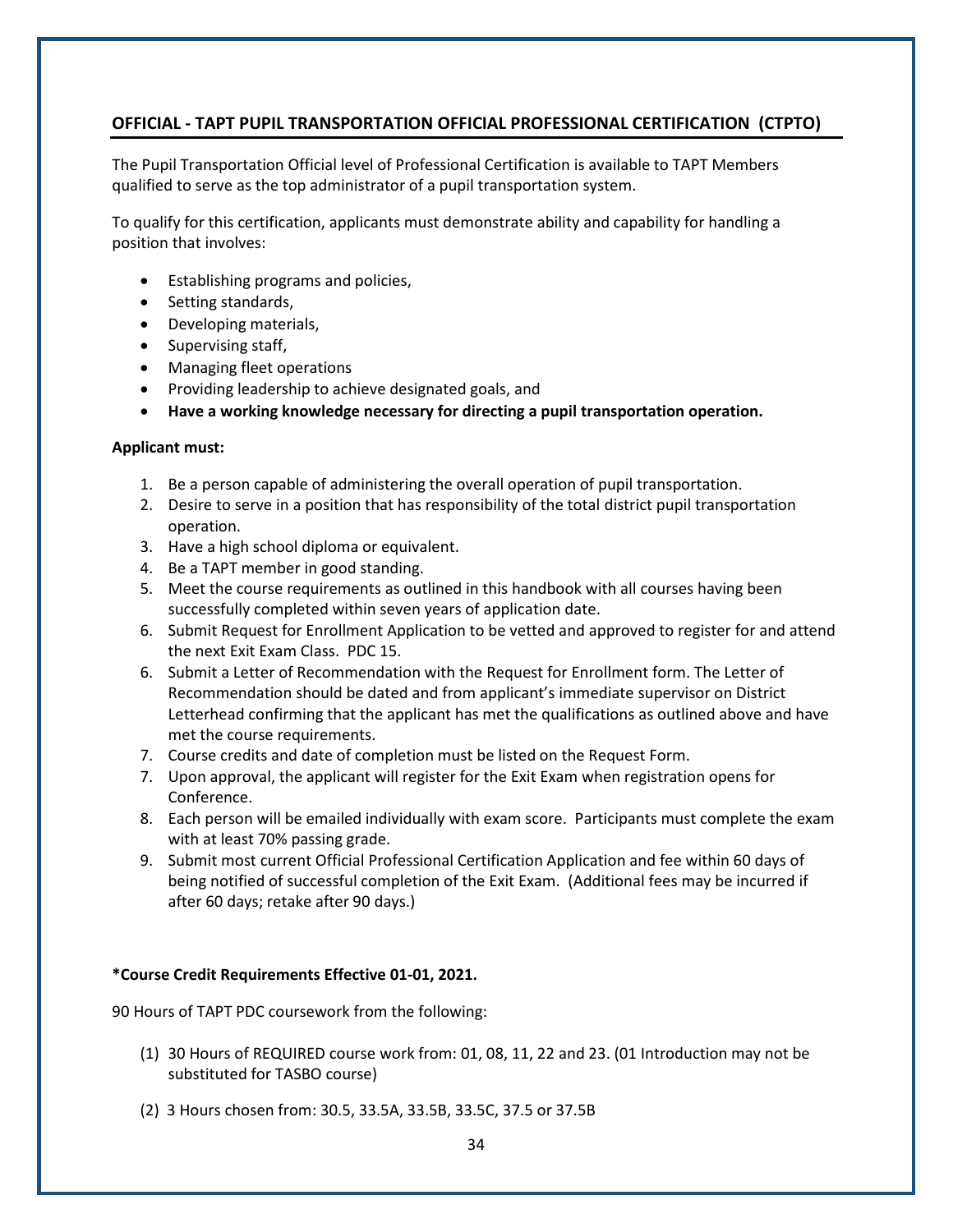- (3) 6 Hours chosen from: 05 or 05A
- (4) 6 Hours chosen from: 02, 14 or 14A
- (5) 6 Hours chosen from: 03 or 12B
- (6) 6 Hours chosen from: 10, 24, 35 or 40
- (7) 6 Hours chosen from: 12 or 12A
- (8) 9 Hours chosen from: Any of the (three-hour) 23.5 Leadership Series Courses
- (9) 18 Hours from PDC Course Electives
- (10) Completion of Orientation to TAPT (0.5 or 00)

(11) Successful Completion of the Exit Exam. (Requires Enrollment Application and Letter of Recommendation prior to registration; membership renewal; and payment.)

Required courses completed and credited longer than seven (7) years from date of application are not acceptable and must be taken again to receive credit and meet the course requirements.

\*Full Day Course is 6 hours. Two ½ day courses equal 1 full day course. ½ day course is any course listed with .5 EXCEPT FOR THE PDC COURSE ORIENTATION TO TAPT.

\*Documentation from the applicant is required and a \$50.00 administrative fee will be charged for any courses not taken through TAPT. Must not have been taken more than seven years prior to application.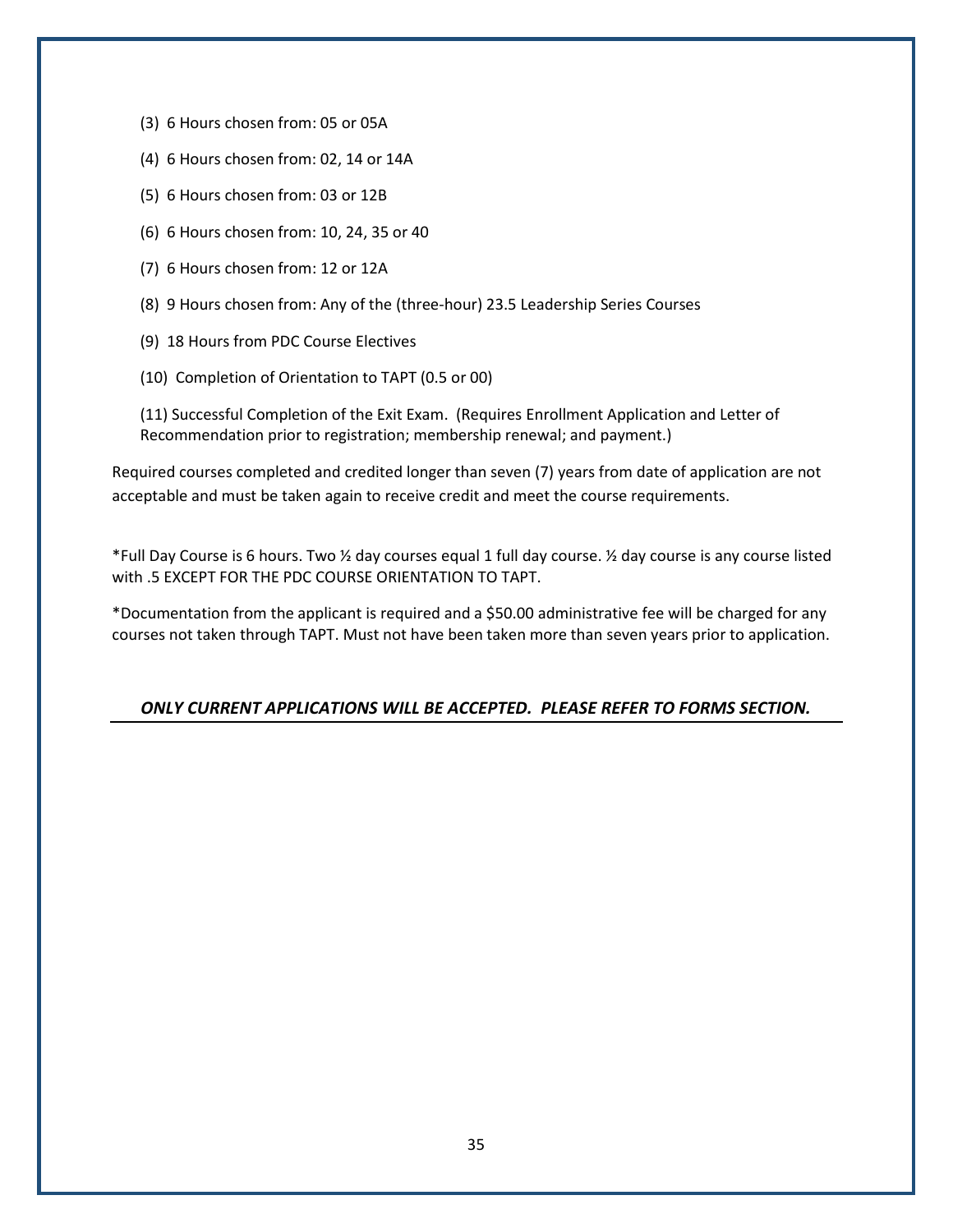# **ADMINISTRATOR - TAPT PUPIL TRANSPORTATION ADMINISTRATOR PROFESSIONAL CERTIFICATION (CTPTA)** (FORMERLY MASTER OFFICIAL)

Certification as a TAPT Professionally Certified Administrator (formerly Master Official) of Pupil Transportation is available to individuals who have successfully served as the top administrator or at a level near the top administrator of a pupil transportation operation in Texas school districts.

To qualify for this level of advanced professional certification, applicants must have experience providing leadership in:

- Competently managing day-to-day transportation operations,
- Establishing programs and policies,
- Setting standards,
- Achieving designated goals,
- Communicating effectively, and
- Focusing on providing exemplary transportation services to all students.

Applicants must have completed the required years of experience at the time of the application and as reflected in the District Organizational Chart:

- Three (3) years of experience as a Transportation Director or Executive Director (or equivalent of the top administrator for the department), 0r
- Five (5) years of experience as a Transportation Assistant Director
- Must currently hold one of those positions
- Must have held one of these positions within the last seven (7) years.
- Must provide District Organizational Chart
- Letter of Recommendation must verify years of service
- Professional Reference should also confirm above characteristics as a top administrator

**Note**: In situations where the district contracts with a third party to administer and/or manage the district's transportation operations, the district person titled Transportation Director or equivalent would be considered the Assistant Director as pertaining to Master Official Certification eligibility. The district person titled Assistant Director or equivalent and under the supervision of the district's Transportation Director would not meet the standards of this requirement for Master Official Certification.

## **Applicant must meet the following requirements:**

- 1. Hold active TAPT Official level of Professional Certification.
- 2. Be a TAPT member in good standing.
- 3. Desire to be the "best of the best" accepting the responsibility of upholding the highest of standards as a leader in pupil transportation.
- 4. Must meet the years of experience requirement as stated above (Please see note above regarding districts in which transportation is outsourced to a contracted managing company.)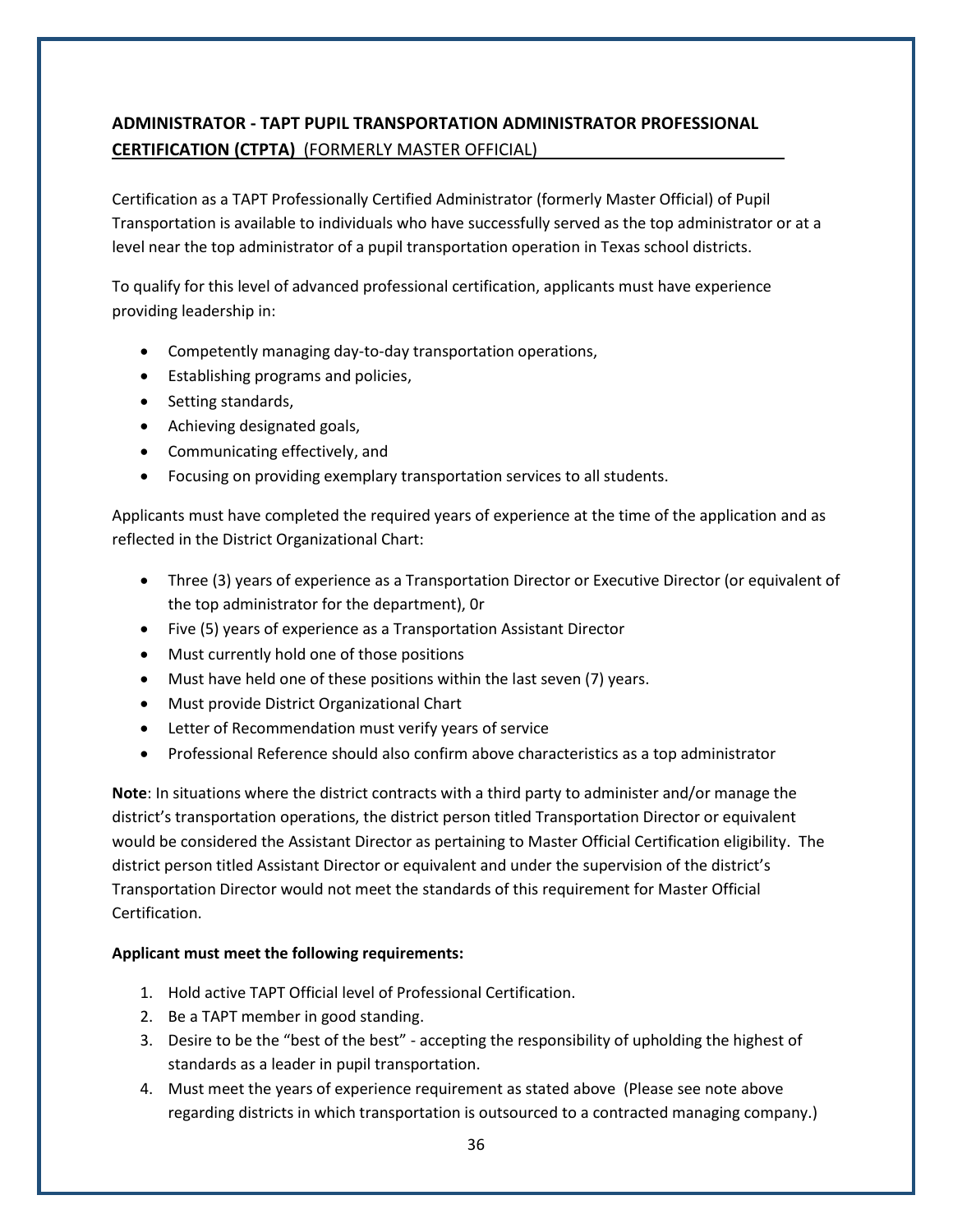**5.** Have successfully completed and be credited with required course credits for courses not completed longer than seven years prior to application.

#### **SEE ADMINISTRATOR CREDIT REQUIREMENT WORKSHEET IN FORMS SECTION.**

- 6. Have completed PDC 00 or 0.5 Orientation to TAPT.
- **7.** Submit Request for Enrollment in the Administrator Exit Exam (PDC 15A.5), District Organizational Chart, One Professional Reference, and Letter of Recommendation**.**
- 8. The dated Letter of Recommendation from immediate Supervisor on District Letterhead should confirm that the applicant has met the qualifications as outlined above including position and years of service requirements and has met the course requirements.
- 9. Upon approval, register for the Administrator Exit Exam when registration opens.
- 10. With successful completion of the Administrator Exit Exam (85%) submit Administrator Application and fee. SEE FORMS SECTION AND ONLY SUBMIT THE MOST CURRENT FORM
- 11. Applicants have 60 days after successful completion of the Administrator Exit Exam to submit the application and \$50.00 fee. (After 60 days additional fees may be incurred; after 90 days retake may be required)

#### **Course Credit Requirements for Administrator Professional Certification effective 01-01-2021:**

99 Hours of TAPT PDC coursework from: (Note-Most courses were completed upon completion of course requirements for Official Professional Certification and may still count as credit if taken within seven (7) years.)

> 48 Hours Required from: 01, 08, 11, 12A, 22, 23, 23F and 26 3 Hours from: 30.5, 33.5A, 33.5B, 33.5C, 37.5 or 37.5B 6 Hours from: 05, 05A 6 Hours from: 02, 14 or 14A 6 Hours from: 03 or 12B 6 Hours from: 40, 10, 24 or 35 9 Hours from: Any of the 23.5 (three-hour) Leadership Series Courses 3 Hours from: 08A.5 or 22A.5 6 Hours from: 13 or 13A 6 Hours from: 07, 17, 18 or 36

(5) Completion of Orientation to TAPT (0.5 or 00)

(6) Attended at least one TAPT Conference and Trade Show within the last three years. *(Note registration and attendance for pre-conference professional development classes only does not meet this requirement.)*

(7) Attend at least one of the following within the last five years:

- TASBO Annual Conference and Trade Show
- National Transporting Students with Disabilities Conference and Trade Show
- STN Expo and Trade Show
- NAPT Summit and Trade Show
- Southeastern States Conference and Trade Show
- Pre-approved alternate Student Transportation Conference and Trade Show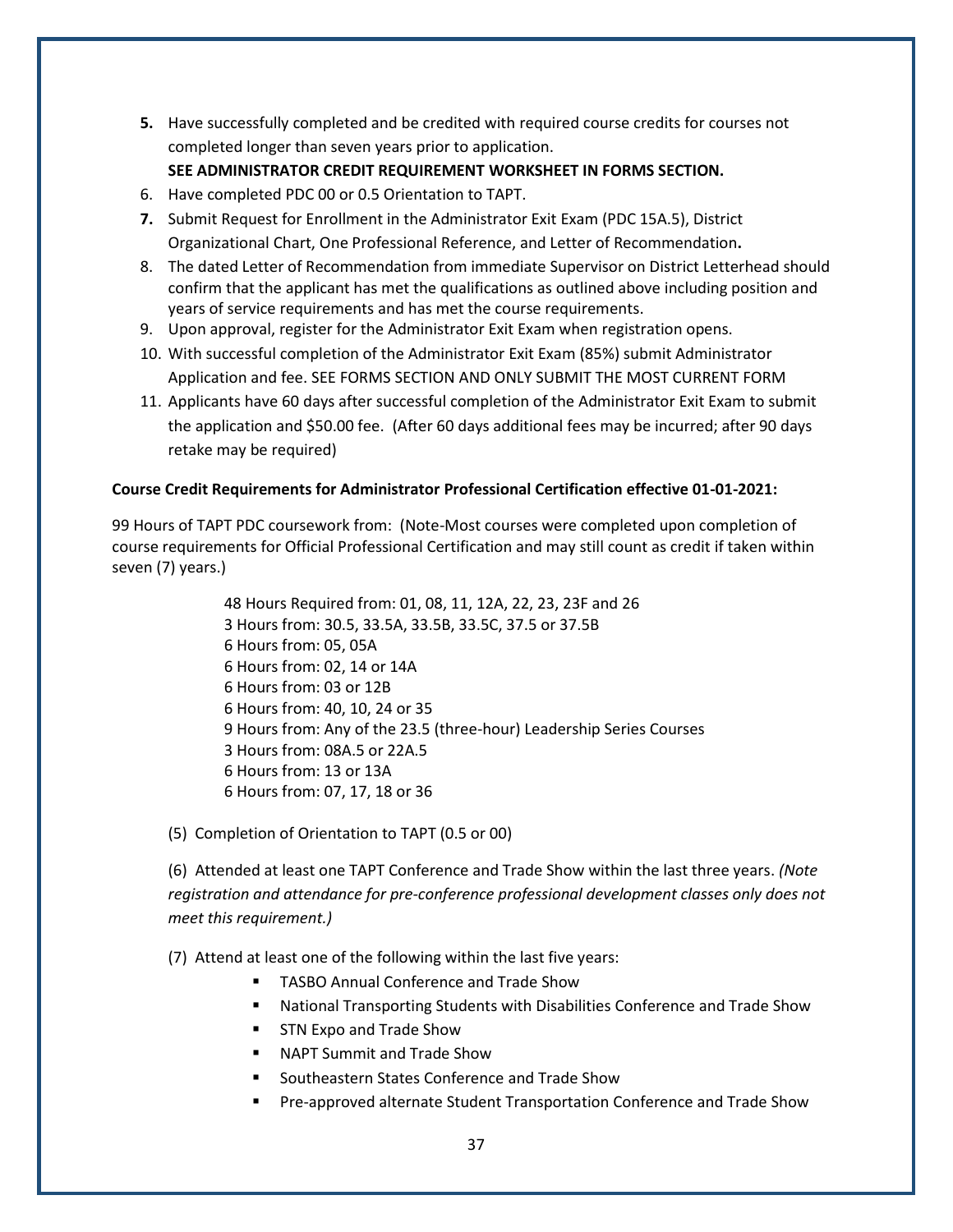■ (additional TAPT conference if not eligible to travel out of state)

Must be vetted as having met the requirements by submitting the Request for Enrollment Form (See Forms Section) with all required documentation.

Upon approval, register for, attend, and successfully complete (with 85%) the TAPT Administrator Exit Exam (PDC 15A.5) during annual TAPT Conference. (Administrator Exam will be administered in same fashion as Exit Exam) Exit Exam Enrollment Request Application must be submitted with: Letter of Recommendation on District Letterhead One Professional Reference Organizational Chart Course Credits and Dates Listed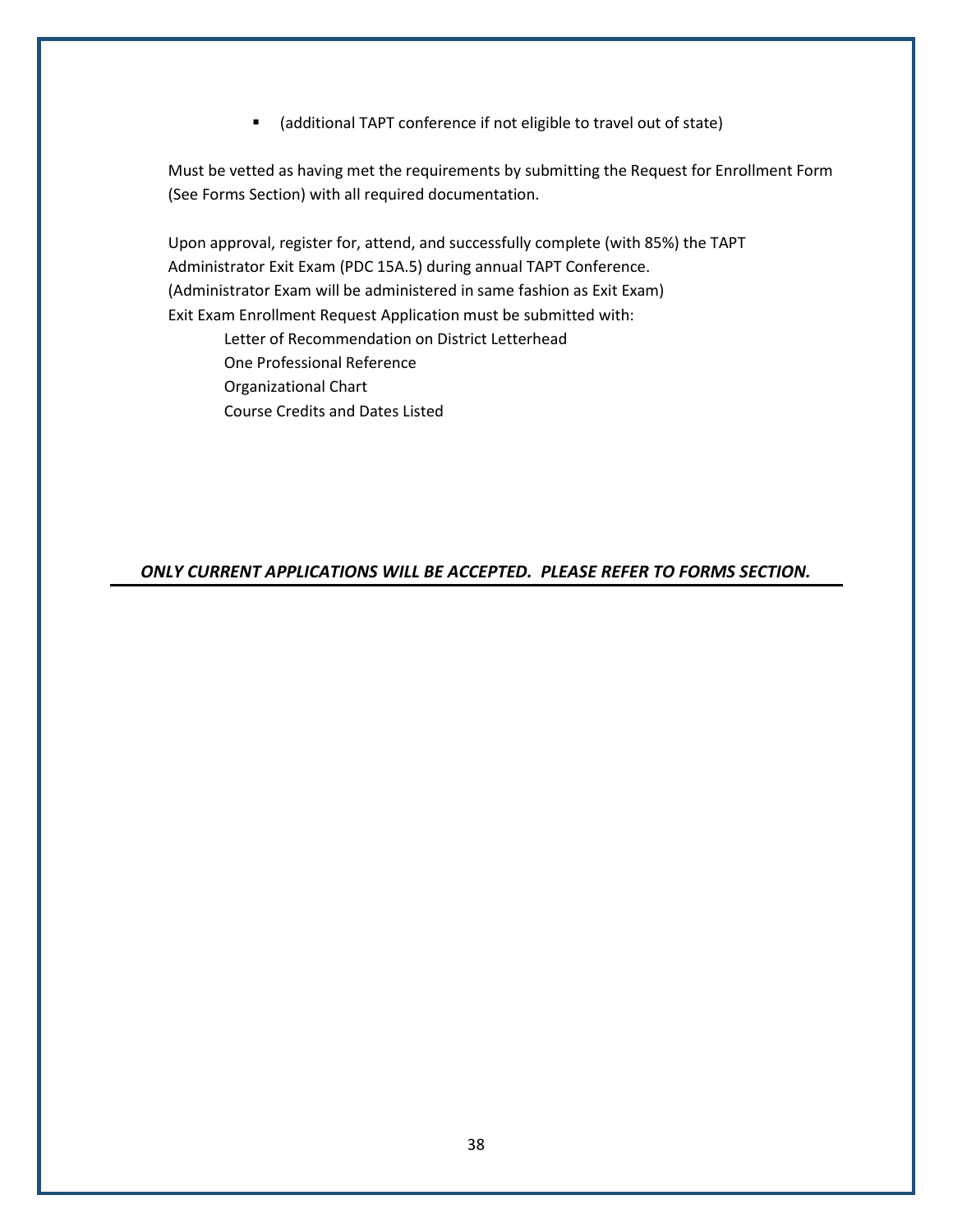# **SECTION THREE PROFESSIONAL CERTIFICATION MAINTENANCE CONTINUING-ED REQUIREMENTS**

#### **MAINTAINING YOUR CERTIFICATION**

#### **The following continuing education must be achieved every three years:**

| Trainer                         | 6 Hours TAPT PDC Course Credit            |
|---------------------------------|-------------------------------------------|
| Specialist                      | 12 Hours - (6 hours from TAPT PDC Course) |
| <b>Special Needs Specialist</b> | 12 Hours - (6 hours from TAPT PDC Course) |
| <b>Special Needs Supervisor</b> | 18 Hours - (6 hours from TAPT PDC Course) |
| Supervisor                      | 18 Hours - (6 hours from TAPT PDC Course) |
| Official and Administrator      | 24 Hours - (6 hours from TAPT PDC Course) |
|                                 | PLUS Conference attendance requirements.  |

TAPT Members who have attained a level of professional certification must remain active members of TAPT by

- Renewing membership annually (Membership is effective July through June 30 annually)
- Successfully completing at least one TAPT 6-hour course every three years; or by teaching sixhour course every three years
- TAPT Instructors should strive to complete at least 6 Hours every three years in addition to teaching.
- Submitting Continuing Ed Form every three years on anniversary date of receiving certification
- Email completed Continuing Education Report (See Forms Section) to the TAPT Executive Secretary who maintains all professional certification and course transcript records. The report must be completed each three years prior to certification expiration date.

#### **REQUIREMENTS FOR CONTINUING EDUCATION AND REPORTING**

To maintain a level of professional certification, in addition to maintaining TAPT membership, a person must submit on the  $3<sup>rd</sup>$  anniversary, proof of continuing-ed hours.

#### **If continuing education requirements are not met by a member within the specified three (3) years, an individual's professional certification status will automatically transpose to "inactive".**

Note: Six hours of the continuing education hours required to maintain Certification, must be from completing a TAPT PDC every three years.

In addition to PDC course work, Members may accrue continuing-ed hours as shown below:

| TAPT State Conference (Must be full conference) | 10 Hours – Attendee               |
|-------------------------------------------------|-----------------------------------|
| <b>TAPT Executive Committee Member</b>          | 10 Hours (once every three years) |
| NAPT Conference                                 | 5 Hours – Attendee                |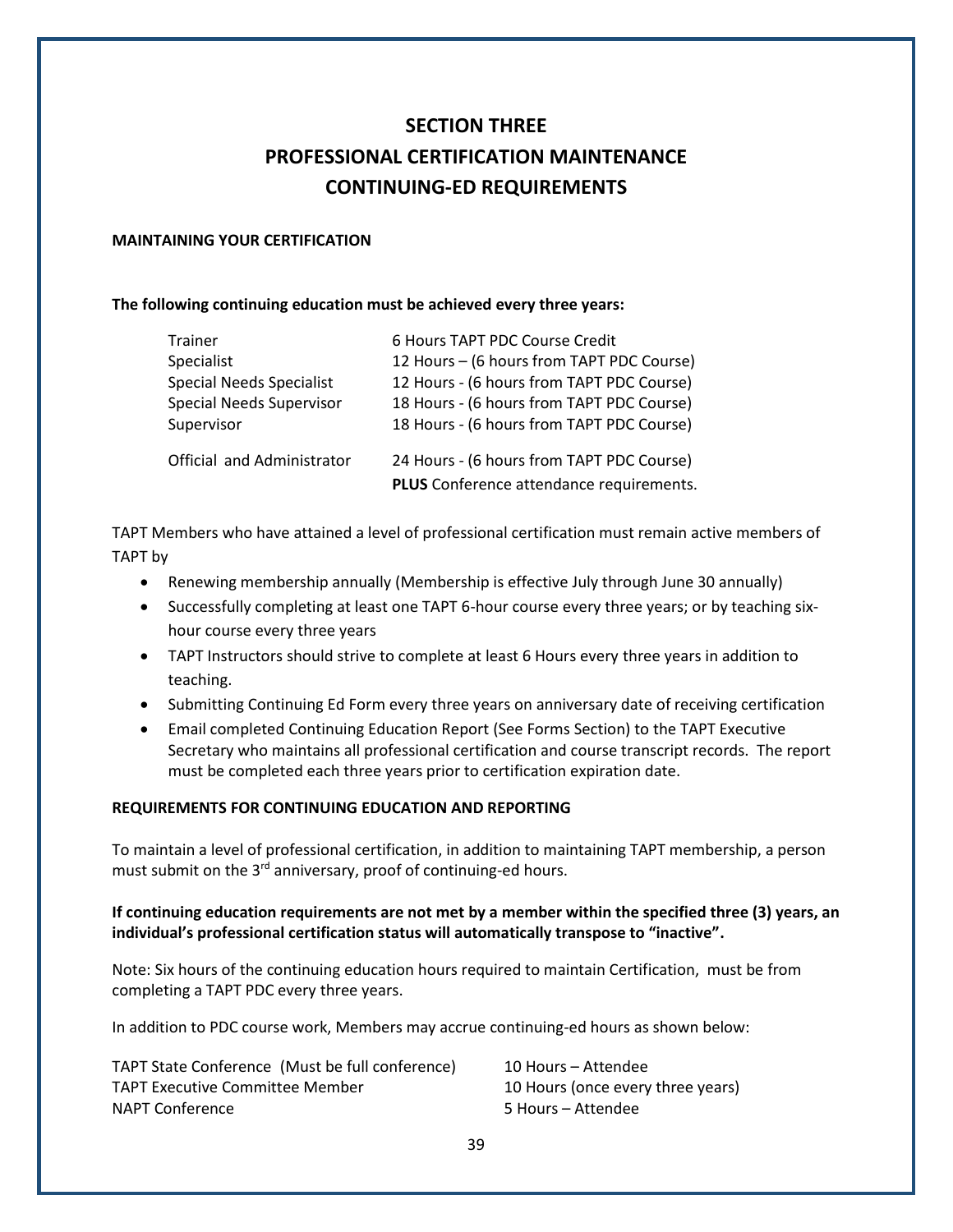NAPT PDS Courses (in person) 4 Hours NAPT Online PDS 1 Hour TAPT Committee Meetings 2 Hours – Committee Region 4 ESC Trainer Academy 10 Hours – Attendance TEEX Train the Trainer 10 Hours – Attendance Affiliated Chapter Meetings 2 Hours – Attendance Teaching School Bus Driver Certification 10 Hours (Once in 3-year period), or SBD Re-Certification **5 Hours (Once in 3-year period)** 

Miscellaneous Meetings - 50 minutes required for each hour submitted

- A. TASBO Conference, Workshops, Classes (transportation programs)
- B. Workshops held by approved organizations (transportation related/mechanical)
- C. Texas Department of Public Safety
- D. Meeting held by government official (State Specification/TEA/Regional Service Center)
- E. Course work after certification that is transportation related
- F. Any committee approved related transportation meeting

For a Member to regain "active" professional certification at the level previously held, continuing education requirements must be completed. Twelve (12) hours of the continuing education requirement for that level must be TAPT PDC Courses.

#### **Failure to maintain annual renewal of Membership:**

Those holding a level of professional certification but who do not remain a current TAPT Member:

- If three years or less, a person may join for the current year and pay for the 2 prior years and complete 12 hours of course credit
- If longer than three years, a person must join for the current year and a review of course work must occur with certain course work needed or repeated if older than 7 years.
- For Official or Administrator levels, the Exit Exam or Administrator Exam taken again and attend one TAPT or similar size conference.
- Orientation to TAPT required if never taken.
- Classes completed seven years or more earlier may have to be re-taken
- Contact the Executive Secretary to review your circumstances for reinstatement.

Retiring TAPT Members and Honorary Lifetime Members will maintain their level of Professional Certification without the continuing education requirement.

#### **Contact Information:**

**Members must notify the Executive Secretary in writing of retirement and retirement date and provide new email and contact information. Requests for Honorary Lifetime Membership will be submitted to the Executive Committee for approval.**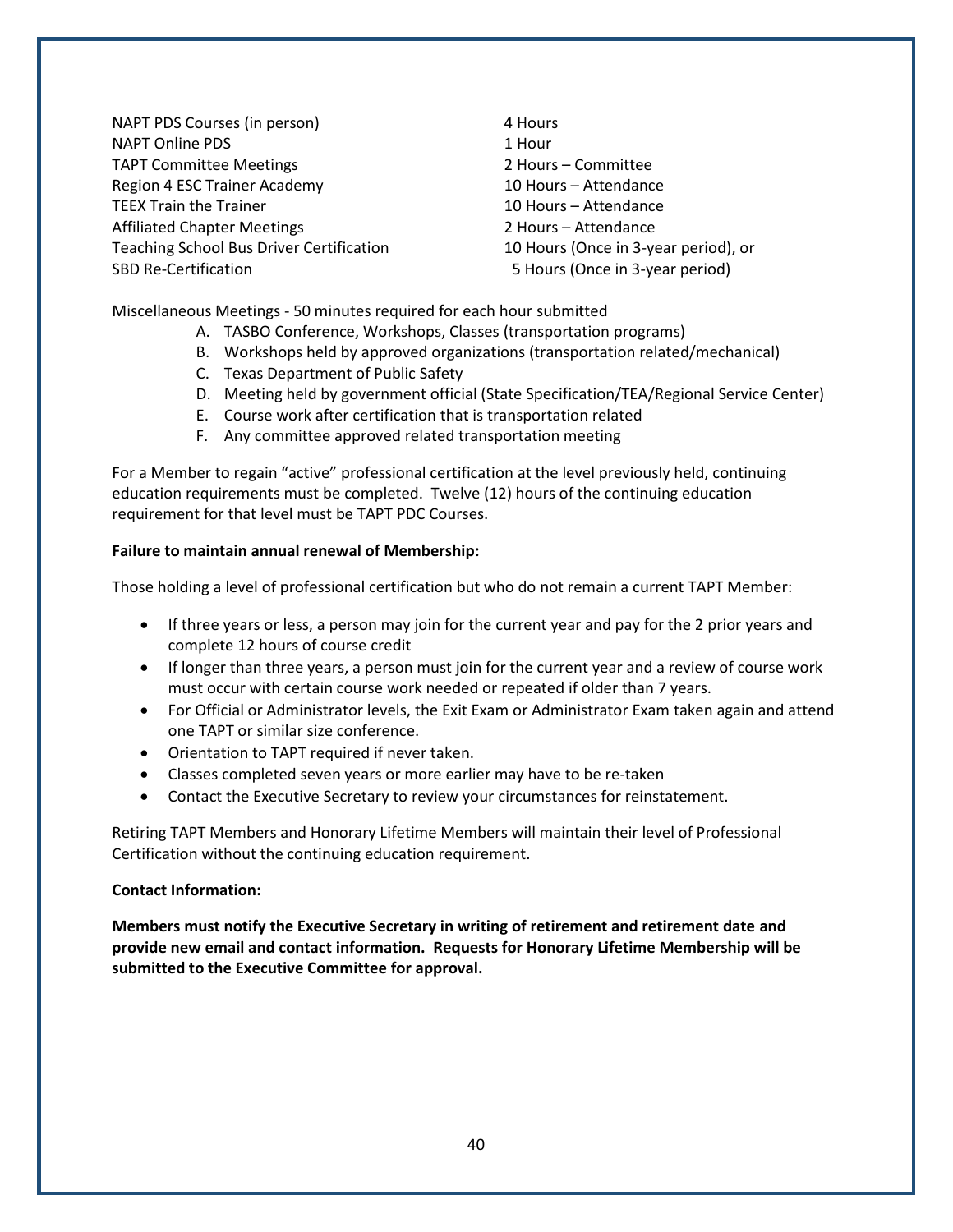# **SECTION FOUR**

# **PDC INSTRUCTOR INFORMATION & GUIDELINES**

#### **STEPS FOR BECOMING A TAPT INSTRUCTOR**

A TAPT Member in good standing and who has achieved and maintained the Official level of Professional Certification may apply to become a TAPT Professional Development Course Instructor. The interested member should submit the application and letter of recommendation to the TAPT Executive Secretary. The application is in this handbook.

Applications will be reviewed by the Certification Co-Chairs. All Observer and Intern assignments will be made by the Chairperson(s) of the Certification Committee. All Interns must meet all requirements unless otherwise approved by the Certification Committee Chair(s).

Before a new instructor is assigned to teach a course, that person must fulfill the steps below depending on education or position and the specific stipulations of each class for Instructor Assignment.

OBSERVER: An approved individual who does not have a degree or has not been a Director of Transportation for at least 5 years may be assigned to observe a course as a future instructor if they successfully attended the course within the last seven years and will monitor the course content as well as teaching strategies of the instructors. Observers will receive no compensation.

INTERN One: An approved individual with a degree or who has been a Director of Transportation for at least 5 years and who successfully completed the course within the last seven years, may skip the Observer step and may be assigned to teach a course as an Intern One. The Intern One will assist the instructor(s) with and learn how to process all paperwork, grading exams, distribution and collection of paperwork, classroom set up, making sure the room is conducive to a comfortable learning environment, check attendance, and teaching and or contributing to the class. The level of participation of the Intern One will be determined by the instructors(s). Interns should be presented with the ppt presentation early enough to become familiar with the content and flow in order to comment appropriately. Interns will be evaluated by the Instructor(s).

INTERN Two: An approved individual assigned to teach a course as an Intern Two will co-teach with the instructor(s) of the course. The Intern Two will share responsibility of teaching the course with the instructor(s) as assigned prior to the day of the event. Continued mentoring of the activities above shall apply to Intern Two individuals.

In the case of an ADVANCED VERSION of an original course: Instructors who have taught the original/introductory version of a class may also be assigned as Intern Two either during the first time scheduled or later if appropriate to do so.

Master Instructor Interns: An instructor who has been certified as a Master Instructor (see guidelines) may be able to skip the Intern One step and be assigned as an Intern Two if that Instructor:

- $\triangleright$  Attended and successfully completed the course within the last seven years, and
- $\triangleright$  Has a degree or has been a Director of Transportation for five (5) years or longer.

Instructors shall have completed the PDC 13 "Presentation Skills" course or equivalent.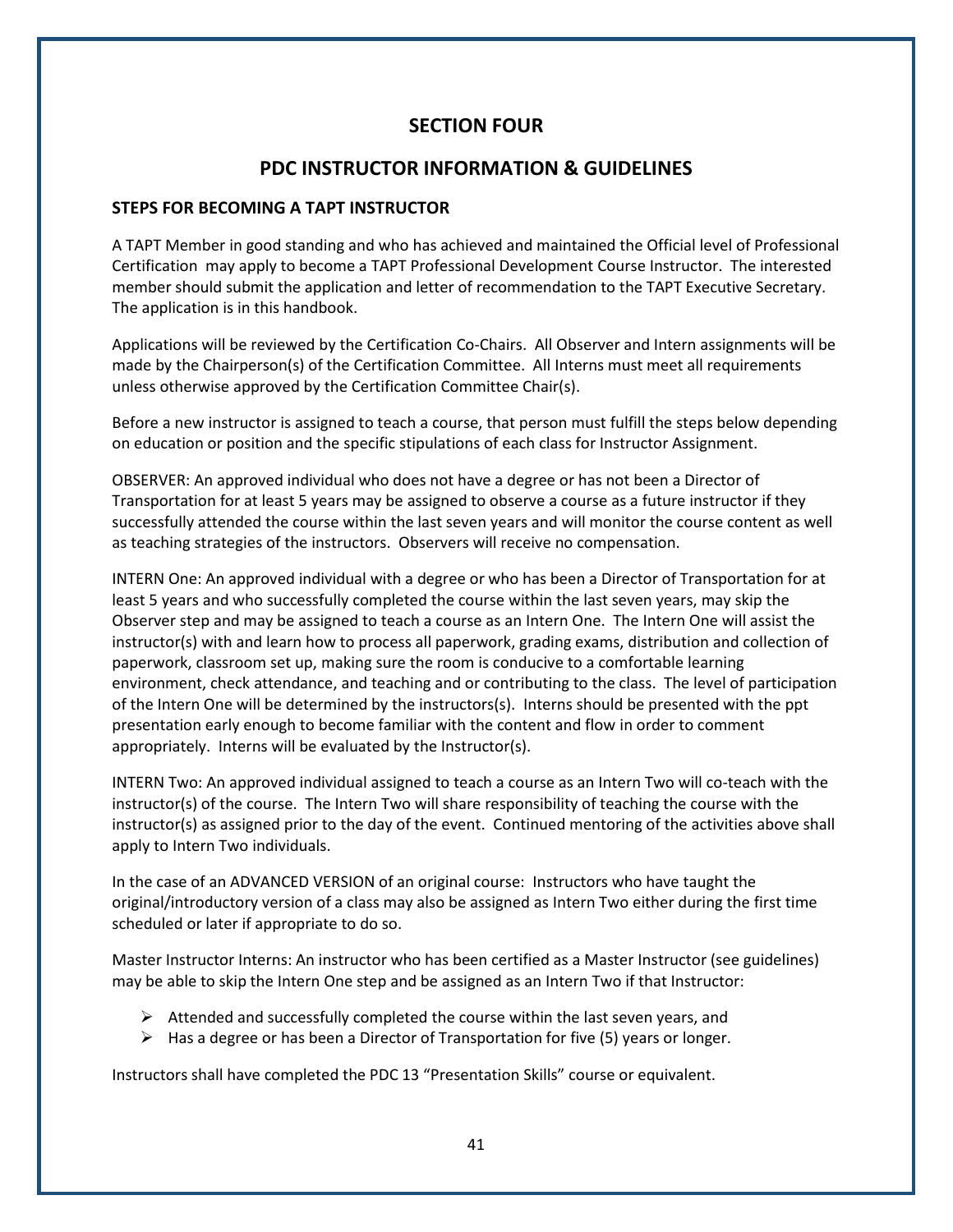All Interns will be evaluated. Collaboration of mentoring instructors is highly encouraged in determining the level of participation of the Interns.

Note: Certain TAPT courses are only taught by past presidents, tenured, content specific, or Master Instructors. This will be considered for intern assignment approval.

#### **NEW COURSE APPROVAL**

1. Certified TAPT Instructors may propose a new course to the PDC and Certification Committee. Bulleted speaking points should be prepared with timeline for completion and be submitted to the Executive Secretary for the annual PDC and Certification Committee meeting. If approved by the committee, the recommendation will then be made to the TAPT Executive Committee for approval. In line with planned date for completion, the new course may be scheduled.

2. Persons not certified as TAPT Instructors may also submit proposals for new classes, along with an application to be an Instructor. Both the proposed course and the application will be reviewed by the committee at the annual meeting and the same steps will be taken as stated in #1.

3. Persons wishing to propose an advanced class of an existing class, may propose this course by submitting this proposal to the committee.

A. Anyone proposing an advanced version of an existing class must have attended and instructed the course.

B. When possible, the originator of the existing introductory version of the class should be consulted with or collaborated with for the advanced version.

C. If the existing introductory course has been instructed by primarily the same instructors, it is recommended that the other instructor(s) be consulted with for the advanced course.

4. A class description should be sent to the Co-Chairs to be added to the Professional Development Handbook which can be found online under the Certification tab.

5. Persons who solely write the curriculum for a new course, may, if they desire, teach the course solo the first time a course is taught. After the first time, other instructors may be assigned if appropriate to do so as Interns, depending on expertise and knowledge in the area of instruction.

6. In the case of an advanced version of an original course and depending on the collaboration of the creation of the curriculum between the instructors who have previously been the main instructors of that course, determination of whether the class will be taught solo or co-instructed will be based on a per case basis.

A. Instructors who have taught the original/introductory version of a class may also be assigned as Intern Two either during the first time scheduled or later if appropriate to do so.

7. In the best interest of the Professional Development Program, the attendees who register for the classes, and to decrease the need to cancel a class due to emergencies, it is recommended that each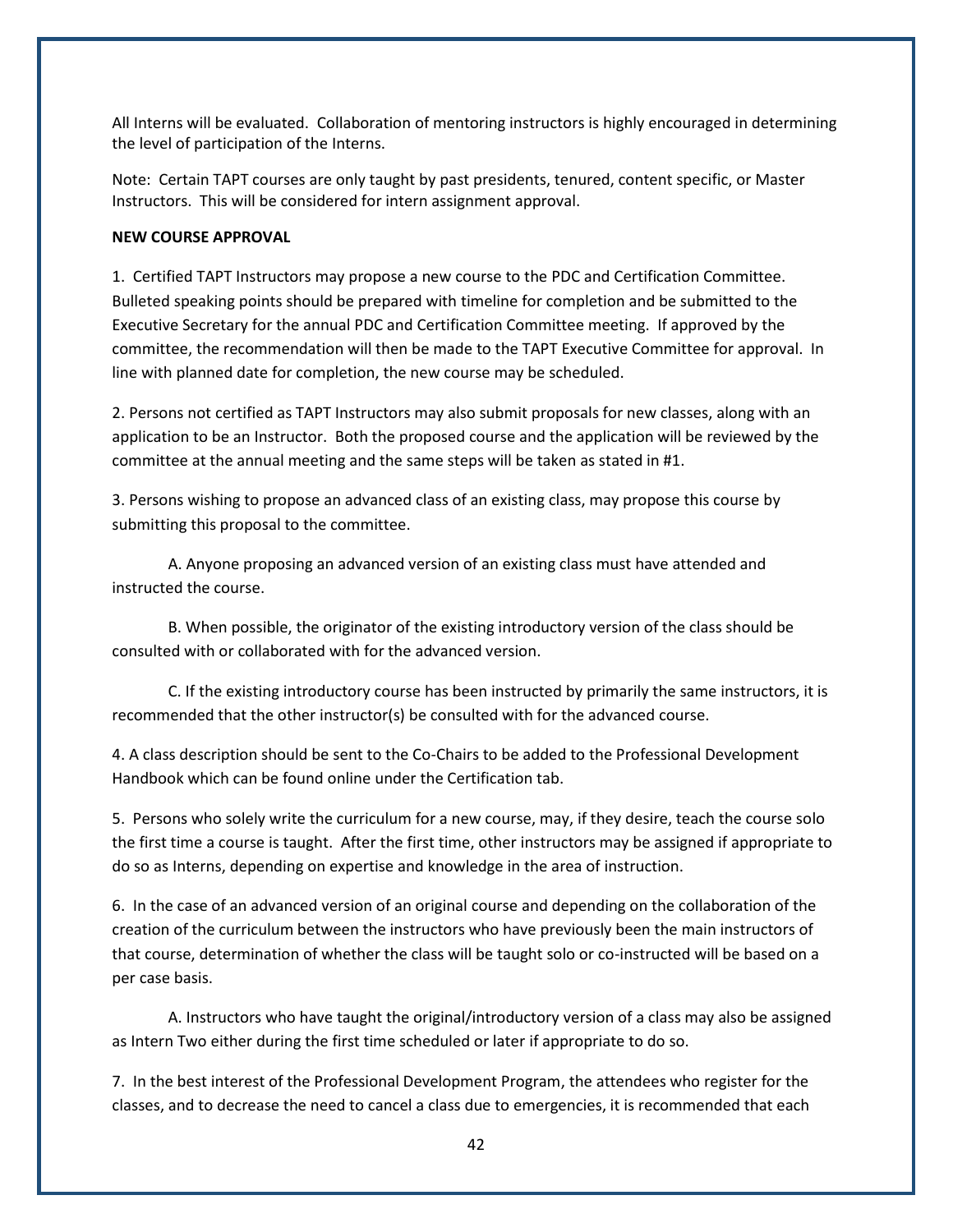class that is listed as a requirement for the Official and Administrator Professional Certification levels, have at least 2 instructors who are certified to teach the course, unless that class is taught by a person specialized in that field. (Example: Legal Issues)

8. The tentative schedule of classes will be prepared at the annual PDC and Certification Committee meeting. The co-chairs and executive secretary will review the teaching assignments to ensure instructor/intern class attendance and completion of both internship one and two before being presented to the TAPT Executive Committee or assignments are emailed to the instructors by the Executive Secretary.

A. Instructors wishing to teach, should be available via email and respond in same. Upon receipt, and as soon as possible, instructors should respond to the Executive Secretary to accept or deny assignments based on interest and availability. This enables reassignment of either the instructor or the class in a timely manner.

B. It is understood that matters arise after acceptance of an assignment that may necessitate an instructor not being able to fulfill the assignment. Please notify the Executive Secretary ASAP so that modifications may be made, and hotel arrangements modified.

C. It is recommended that the schedule be saved by instructors as well as being placed on your calendar. (With the understanding schedules change as needed.)

D. All instructors who have interns assigned to them should communicate with the intern(s) as soon as assignments are made and based on intern level for teaching assignments to give the intern time to prepare.

E. Instructors should complete the Intern Evaluation Form and submit with paperwork to the Executive Secretary. Any comments or concerns regarding the Intern should be stated on the form for review by the Committee Chairs.

9. Instructors who have concerns regarding teaching or co-teaching assignments should put those concerns in writing and email to the Executive Secretary.

#### **ASSIGNMENT OF INSTRUCTORS AND INTERNS (See explanation of levels above)**

The PDC chairpersons will determine teaching assignments and the number of instructors for each course. The chairpersons will seek input from the Certification Committee as needed.

Interns will be assigned by the PDC Chairpersons and notification will be from the Executive Secretary.

An approved instructor who has successfully completed internship, may teach any course for which the instructor has been approved to teach with the following stipulations: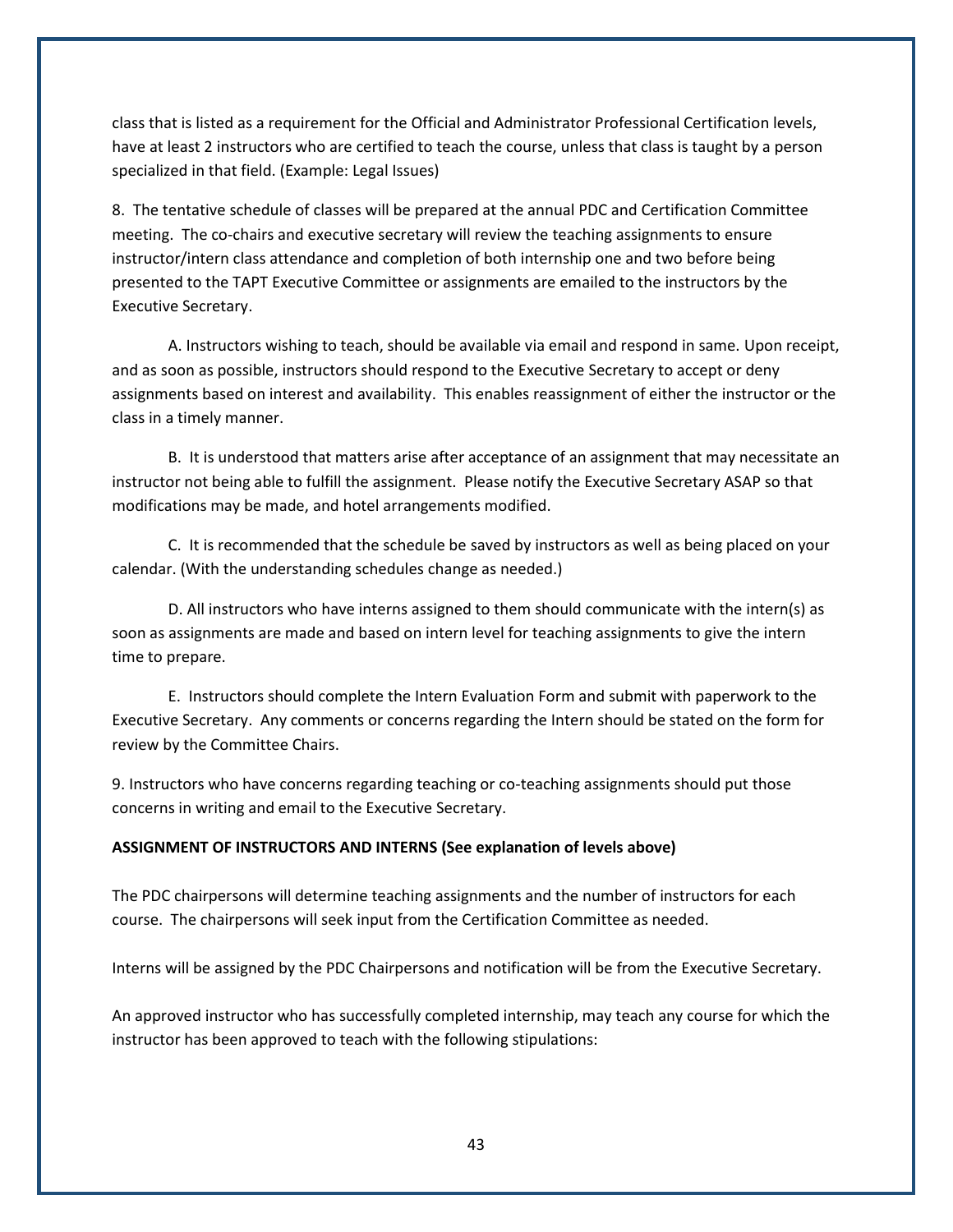- Instructors with agencies or vendors may be assigned to instruct specialized courses or those courses designated as ACI – Approved Certification Instructor. (Example: Communication, Legal Issues or Wage and Labor Laws)
- Certain courses may only be instructed by tenured instructors, past TAPT presidents, or those still currently employed due to changing trends.
- Interns should review the course schedule as posted and inform the Executive Secretary if they will be available for that event for interning assignments. This is especially helpful for the committee and beneficial for the intern when there are several interns in the program at the same time.

The following PDC courses are examples of course that may only be assigned to tenured or Master Instructors and depending on experience.

01 Introduction to Transportation 08 Personnel Management and 08A.5 Advanced Personnel Management 22 and 22A.5 Documentation and Advanced Documentation 23 Leadership series 40 Transportation Compliance Assessment and Evaluation (This may not be the entire list.)

Past Presidents only:

PDC 00 Orientation to TAPT PDC 15 Official Exit Exam PDC 15A.5 Administrator Exit Exam

## *Every attempt will be made to utilize each instructor as often as possible based on regionally requested courses and locations and availability.*

#### **INSTRUCTOR AND COURSE EVALUATION:**

Purpose: to enhance the quality of instruction and meet the needs of learners and focus on course content and presentation appeal separately.

- Course content and procedures
- Instructor qualities
	- o Effectiveness
	- o Knowledge of subject matter
	- o Rapport with audience

Any instructor who receives continued below standard evaluations may be consulted with for purposes of improvement or possible removal. An instructor may be removed for cause as deemed necessary and appropriate by the PDC Committee and approval of the TAPT Executive Committee.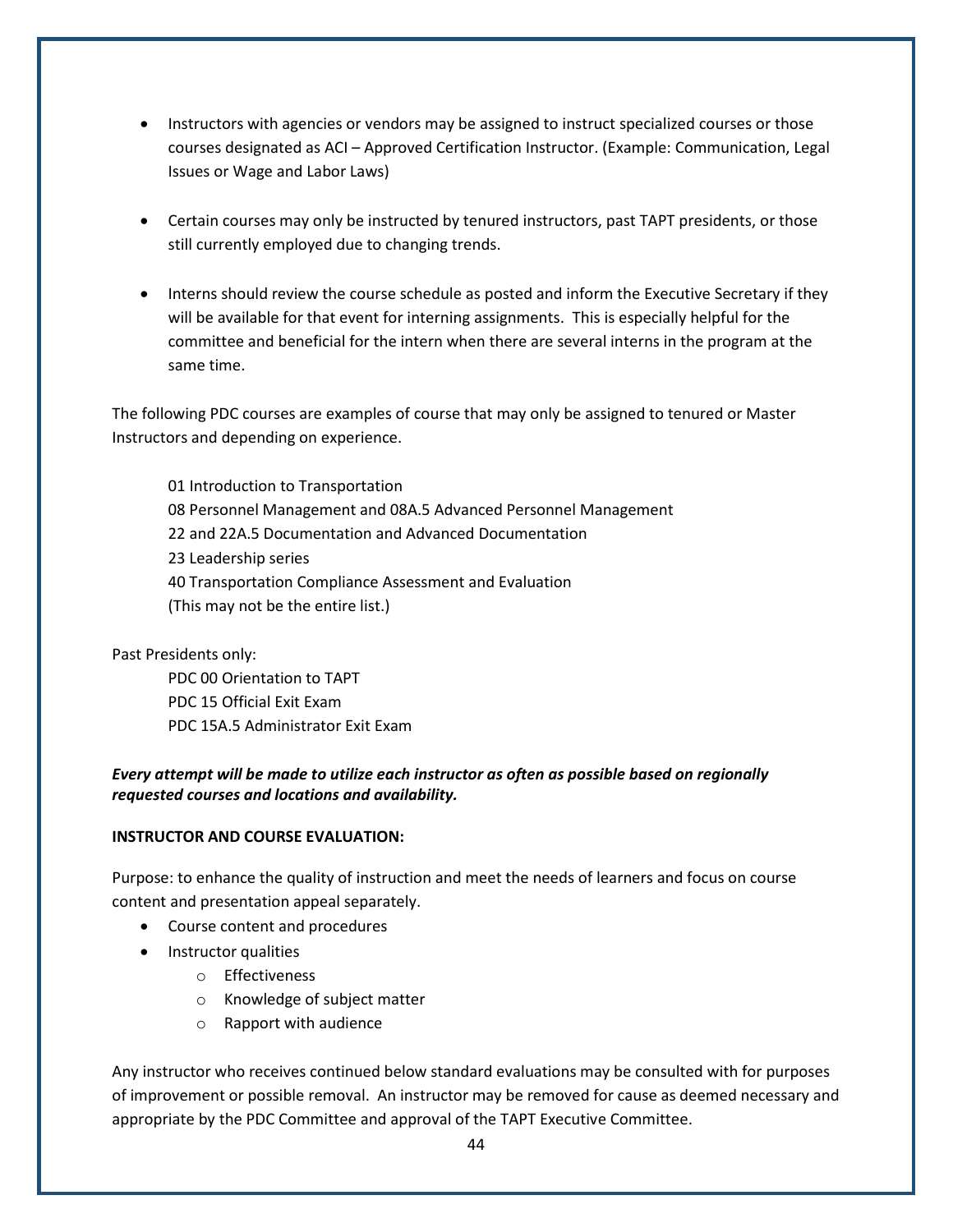#### **INTERN EVALUATION:**

Purpose: To ensure quality of instructor candidates for the certification program

- To enhance the skills of the instructor candidate and effectiveness of presentation skills, rapport with attendees and knowledge of subject matter
- Evaluation forms to be completed by Certified Instructor(s) and submitted with class paperwork
- Executive Secretary will submit all evaluation forms to the Certification Chairperson(s)

#### **MASTER INSTRUCTOR CERTIFICATION:**

Instructors designated as Master Instructor will receive additional compensation and may be selected to teach a course as the single instructor.

- Must have successfully taught TAPT PDC courses a minimum of five consecutive years from the first assignment as a certified instructor. Instructor compensation is updated every September 1.
- May not have any overall class ratings of "Below Standards" in any category
- Must have instructed a course for two complete years after having developed, piloted, and requested adoption of a course.
- Exceptions to any requirement as approved by the PDC Committee.

| $\overline{\phantom{a}}$ $\overline{\phantom{a}}$ | Instru | <b>Mactor</b> | $ln$ torn $ln$ |  |
|---------------------------------------------------|--------|---------------|----------------|--|
|                                                   |        |               |                |  |
|                                                   |        |               |                |  |

**COMPENSATION: (Effective March 1, 2022)**

| Course:       | <b>Instructor</b> | <b>Master</b>     | <b>Intern</b> | Intern         | Online             | Coord.     | <b>Moderator</b> |
|---------------|-------------------|-------------------|---------------|----------------|--------------------|------------|------------------|
|               |                   | <b>Instructor</b> | 1             | $\overline{2}$ | <b>Facilitator</b> |            |                  |
| Six Hour      | 500               | 600               | 100           | 150            | 200                | $200$ /day | 100              |
| Three Hour    | 250               | 300               | 50            | 75             | 100                |            | 50               |
| Co-Instructor | 350               | 400               |               |                |                    |            |                  |
| 6 Hour        |                   |                   |               |                |                    |            |                  |
| Co-Instructor | 175               | 200               |               |                |                    |            |                  |
| 3 Hour        |                   |                   |               |                |                    |            |                  |

#### **Instructor Travel and Per Diem:**

- Meal allowance for each day of teaching if not covered by individual's employer or hotel, at current TAPT approved rate
- Hotel lodging for each night **prior** to day of class being taught (exception may be for afternoon half day class)
- Round trip mileage at current state rate if not covered by individual's employer or district vehicle provided. Lesser of mileage or airfare with rental car.
- Interns do not receive travel and per diem but will receive a stipend to help with travel expenses.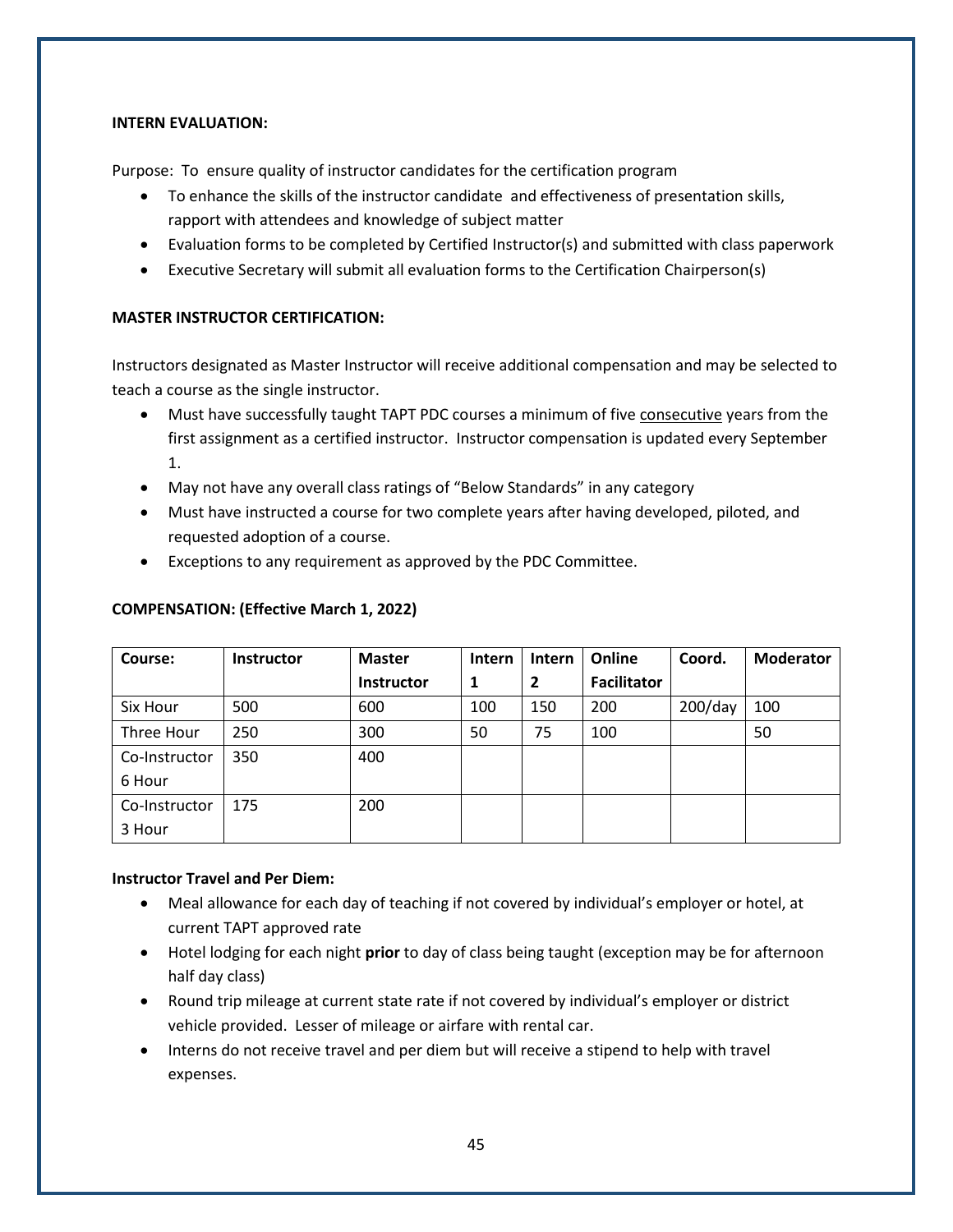#### **MAINTAINING INSTRUCTOR CERTIFICATION:**

Instructors must attend at least one state or national conference and a minimum of four Affiliated Chapter meetings or equivalent professional development continuing education events each year to maintain status as a certified instructor.

**Note: Attendance for pre-conference classes ONLY does not meet the requirement for conference attendance.**

Instructors should strive to complete 6 hours of PDC Coursework every three years in addition to receiving credit for teaching.

Instructors may remain active to teach TAPT PDC courses after retiring and/or leaving employment in good standing and with approval of the PDC Committee if the retired instructor remains active in some capacity with student transportation. Retiring Instructors should consider requesting Honorary Lifetime Membership from the TAPT Executive Committee. Email the Executive Secretary for more details.

#### **APPROVAL FOR TEACHING COURSES OFFSITE (Not a TAPT Sponsored Event)**

Districts requesting an instructor to teach a course, or instructors wishing to teach a course outside of a sponsored TAPT event, must have prior approval of the PDC Chairpersons.

These courses are open enrollment for that district only and the hosting district shall bear all expenses. The teaching instructor shall request a copy of the sign in sheet and submit same to the Executive Secretary. Any person successfully competing this course and wishing credit for the course may submit the course credit fee upon approval of the district and instructor.

Districts or regional areas may request a PDC class for their area with actual registration so that individuals register and pay for the classes, therefore being eligible for course credit and a certificate upon successful completion. Contact the Executive Secretary for details.

#### **COURSE MODERATORS**

A Moderator may be assigned to a course having more than 50 attendees and in cases when only one instructor has been assigned and with no Intern assignment. The Moderator will remain with the instructor all day and will assist the instructor with attendance rosters, paperwork and other duties as assigned.

#### **ONLINE COURSE FACILITATORS**

Online course facilitators will assist the instructor with attendance, chat questions and other assistance needed specific to the uniqueness of ensuring attendance and other course credit requirements for online participants. Must have attended the Instructor and Facilitator Zoom Class.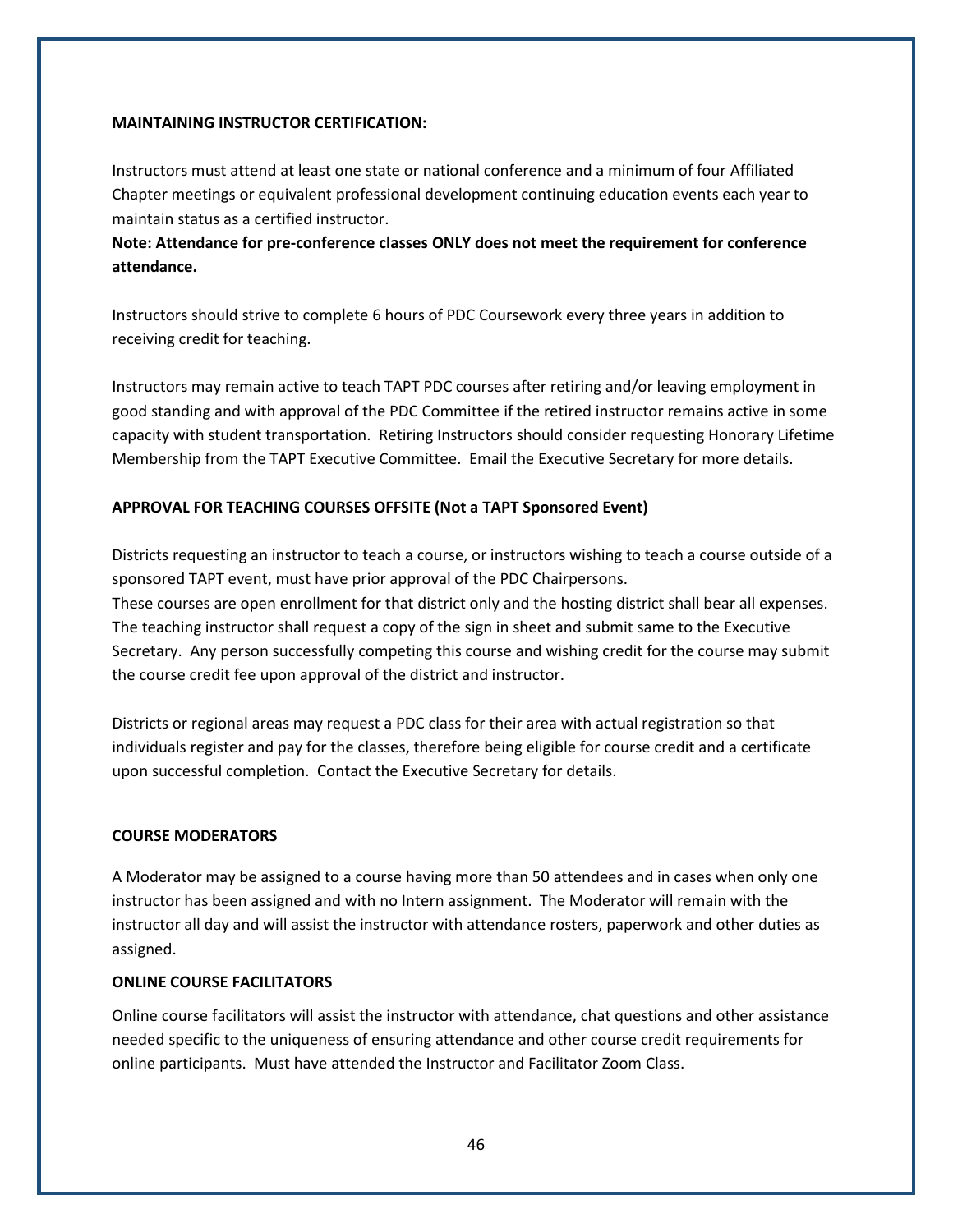#### **INSTRUCTOR ROLES AND RESPONSIBILITIES**

After each annual PDC and Certification Committee meeting and throughout the year as needed, notifications will be emailed from the Executive Secretary to instructors and interns regarding teaching assignments and other updates.

Instructors and Interns shall respond as soon as possible to notifications regarding availability to teach the class and to other requests from the Executive Secretary pertaining to lodging, equipment and other information requested. Failure to respond will be taken as a not available and modifications will be made to assign a different instructor.

- Notify the Executive Secretary immediately upon becoming aware that you may have a schedule conflict or for any change in your contact information.
- Remain within guidelines of printing costs. Prepare a handout with 2-3 slides front and back; black and white; lines for notes. Do not print one page per slide. One page reference handouts may be placed at the back.
- Use the TAPT Cover with the disclaimer in the inside cover.
- Communicate with your co-instructor well in advance of the class date.
- Request the latest version of the presentation from the Technology Chair and communicate with the last instructor who taught the class for the latest curriculum update.
- Communicate with interns assigned to you, and review curriculum and assigned teaching roles (based on Intern one or Intern two level) well in advance of the class for adequate preparation.
- Business Professional Attire Required (including proper undergarments) All instructors should do the "bend over/sit down test" for confirmation of proper fit and appearance of shirts, sleeve opening, tightness of clothes and performance.
- Have classroom and equipment set up *at least* 30 minutes prior to start of class (instructors and interns) and be ready to greet attendees and have them sign the attendance roster.
- Review and follow the instructions placed in each teaching packet provided to instructors before the class. Announcements, break times, lunch instructions, expense vouchers, intern evaluation forms and other pertinent info will be in the packet.
- Review all forms in packet that may need to be completed and submitted.
- Provide own laptop unless the facility is equipped for flash drives only. Be prepared for either setup.
- Provide a personal hot spot for internet access if presentation is dependent on internet access.
- Return any equipment provided with all accessories and cables in the carrying case. Check list in each case so all equipment is returned.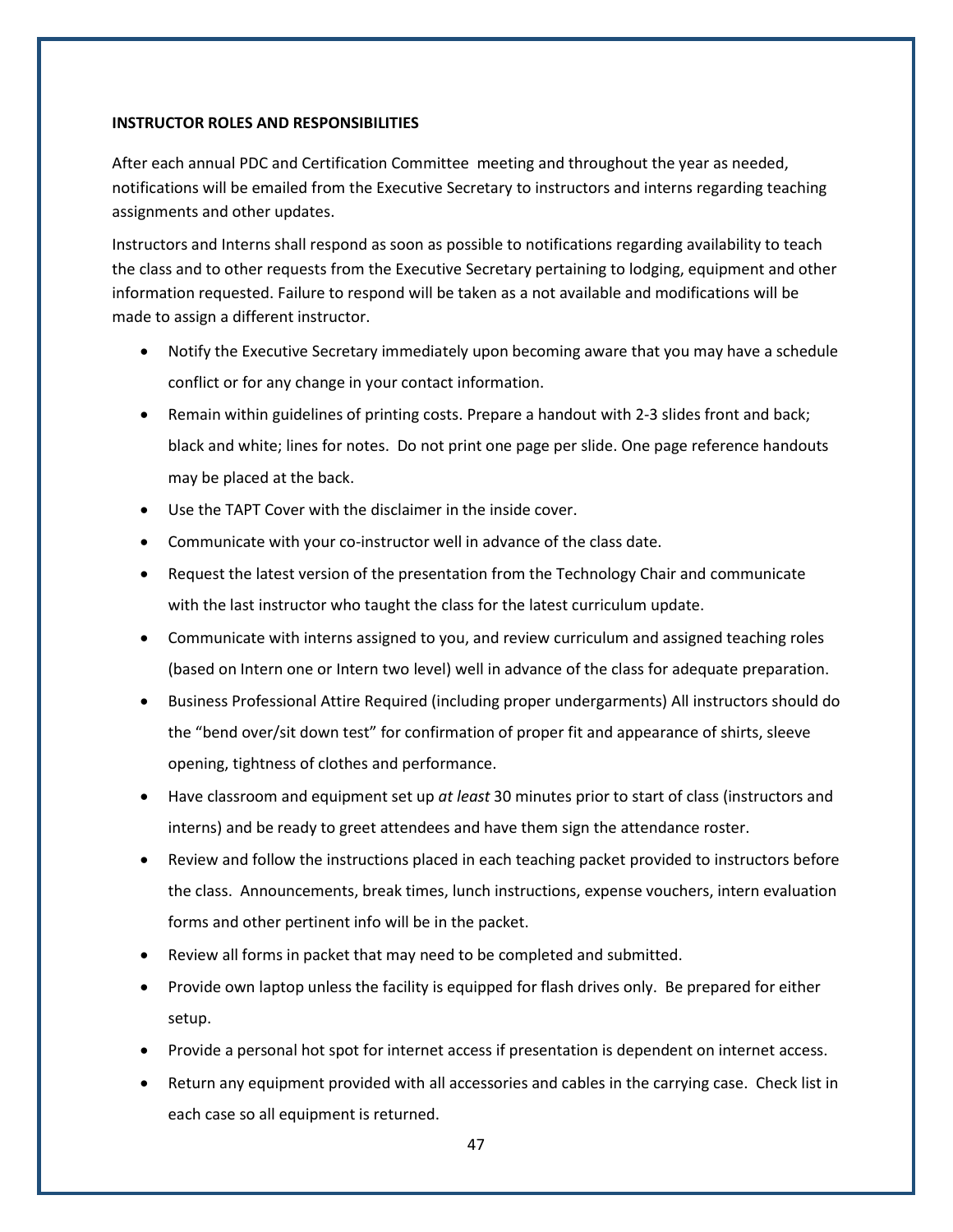- Shall attend instructor meetings as scheduled.
- **Always serve as a Positive Role Model and Demonstrate Professional Behavior**

#### **Classroom Management Directives:**

- Instructor shall follow break times as scheduled.
- Instructor shall direct any person not on the roster to report to Registration/Executive Secretary before class starts or as soon as possible. Often attendees are in the wrong class or have not registered for or paid for the class and will not receive credit or certificate. **NOTE:** All class registration changes must be made the day before the class is scheduled to ensure a smooth start and reduce disruption at the start of class.
- Instructor shall ensure:
	- $\checkmark$  each attendee signs in and is accounted for by the start of class;
	- $\checkmark$  Introductions are brief and do not consume a significant portion of class time;
	- $\checkmark$  Attendee returns after lunch; and,
	- $\checkmark$  notes regarding late attendance, no shows and absence from class early are posted to the attendance roster.
- At end of class, a written exam shall be administered, graded, and placed in packet to return to Executive Secretary.
- Class participant should score 70% proficiency.

#### **Originally devised September 3, 2003. (Revised annually.)**

#### **REGULATIONS FOR CERTIFIED INSTRUCTORS**

REGULATION 1: Interning Instructors should be provided specific instructor training and/or directions regarding the requirements of turning in paperwork, requests for specialized equipment, awarding class credit, checking attendance, and awarding certificates for course completion.

REGULATION 2: The Executive Secretary shall maintain a list of approved instructors, interns and observers and the courses for which they are certified to teach. This list shall be shared annually with the Committee Chairpersons.

REGULATION 3: Instructors who repeatedly violate procedures as presented by the PDC and Certification Committee Chairperson(s) and/or the PDC Course Coordinator may be removed from the list of approved instructors.

REGULATION 4: All non-routine and/or potentially controversial or controversial course credit requests shall be referred to the PDC and Certification Committee for review.

REGULATION 5: A member may notify the PDC Certification Committee of possible violations of certification procedures. The Committee will review the allegations, and if justified, the Committee could:

a. Clarify certification procedures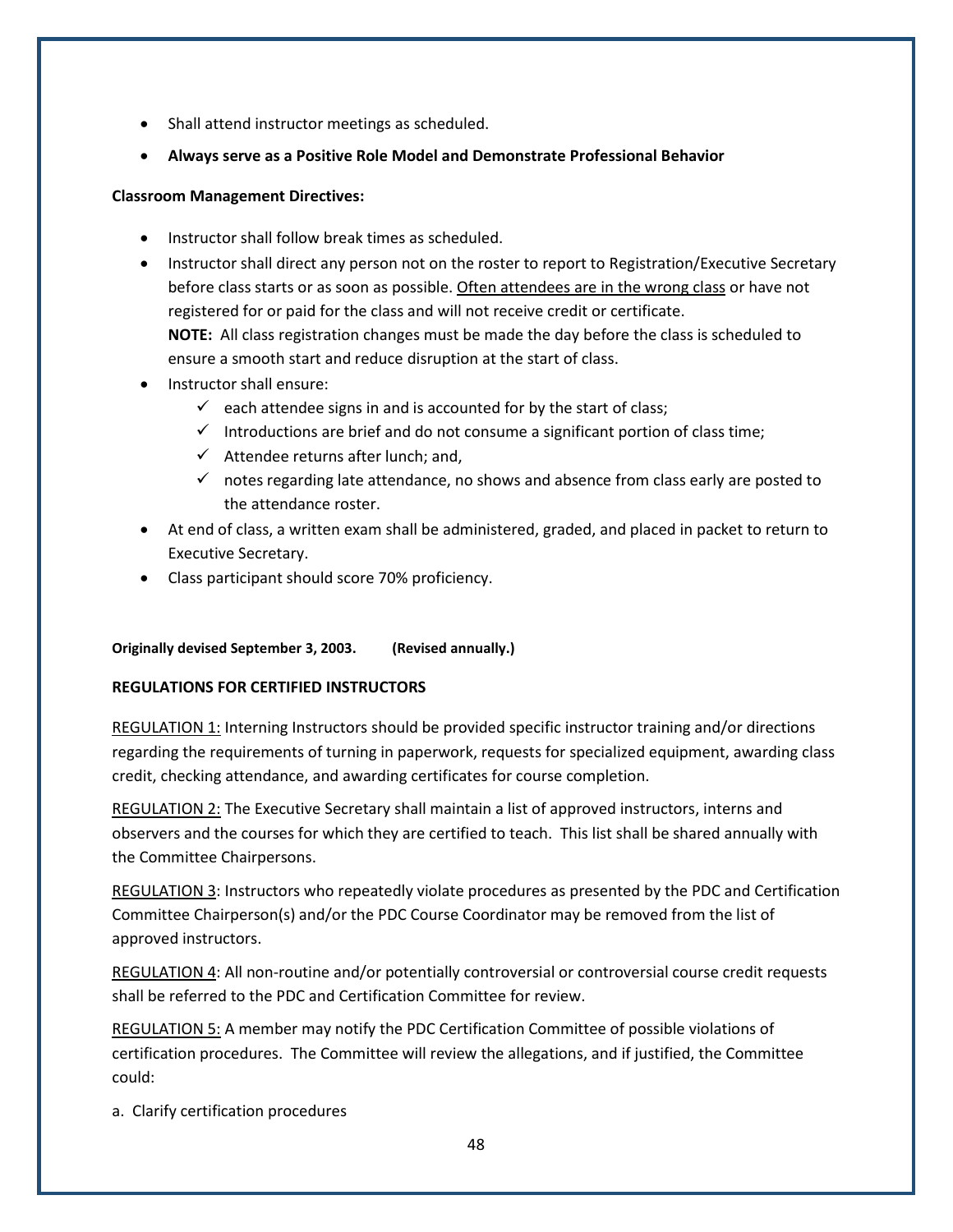b. Recommend changes in certification procedures to the Executive Committee

c. Recommend to the PDC and Certification Committee Chairperson(s) and Executive Secretary that certain instructors not be scheduled to teach again.

d. Refer the matter to the Executive Committee if the seriousness of the violation would require action that is beyond the authority of the PDC and Certification Committee.

REGULATION 6: Costs for participant manuals/handouts submitted for reimbursement for TAPT courses shall not exceed \$5.00 per participant. Instructors may choose to post additional information on TAPT Website. A presentation handout with 2/3 slides per page for participants to follow and take notes should be prepared with handouts placed to the back for reference. The TAPT cover including the disclaimer inside the front cover with Instructor contact info on the back cover should be utilized for the handout.

REGULATION 7: Instructors are required to submit a digital copy of their course presentation and handouts to TAPT Webmaster for digital archiving. Instructors should seek the latest version of each course for continuity each time they present a course.

REGULATION 8: Please review the brief course description online for classes that you teach and submit updated descriptions as needed to the Executive Secretary.

# **TAPT Online PDC Course Instruction Requirements for Instructors and Facilitators:**

Instructors wishing to teach online PDC Courses must have first attended a Zoom Facilitation Course or, facilitated an online meeting or session using the Zoom platform. Attendance will be documented.

It is understood that not all instructors may wish to participate in this virtual option.

Please note that not all TAPT courses will be provided online as the TAPT Executive Committee and the PDC Committee both realize the importance of face-to-face instruction with several of the courses we offer due to the nature of the content and beneficial need for networking afforded by a face-to-face learning experience. There is also the possibility that not all our learners are virtual learners or enjoy virtual learning.

Courses instructed will be taught by:

- One instructor and one facilitator, or
- Two instructors
- Select courses may be taught by one instructor and an Intern Two/Facilitator

Instructors and Facilitators must be familiar with all aspects of the Zoom platform to include:

- Scheduling Meetings
- Screen Sharing
- Chat feature
- Managing, admitting, removing participants
- Breakout rooms
- Polling and Testing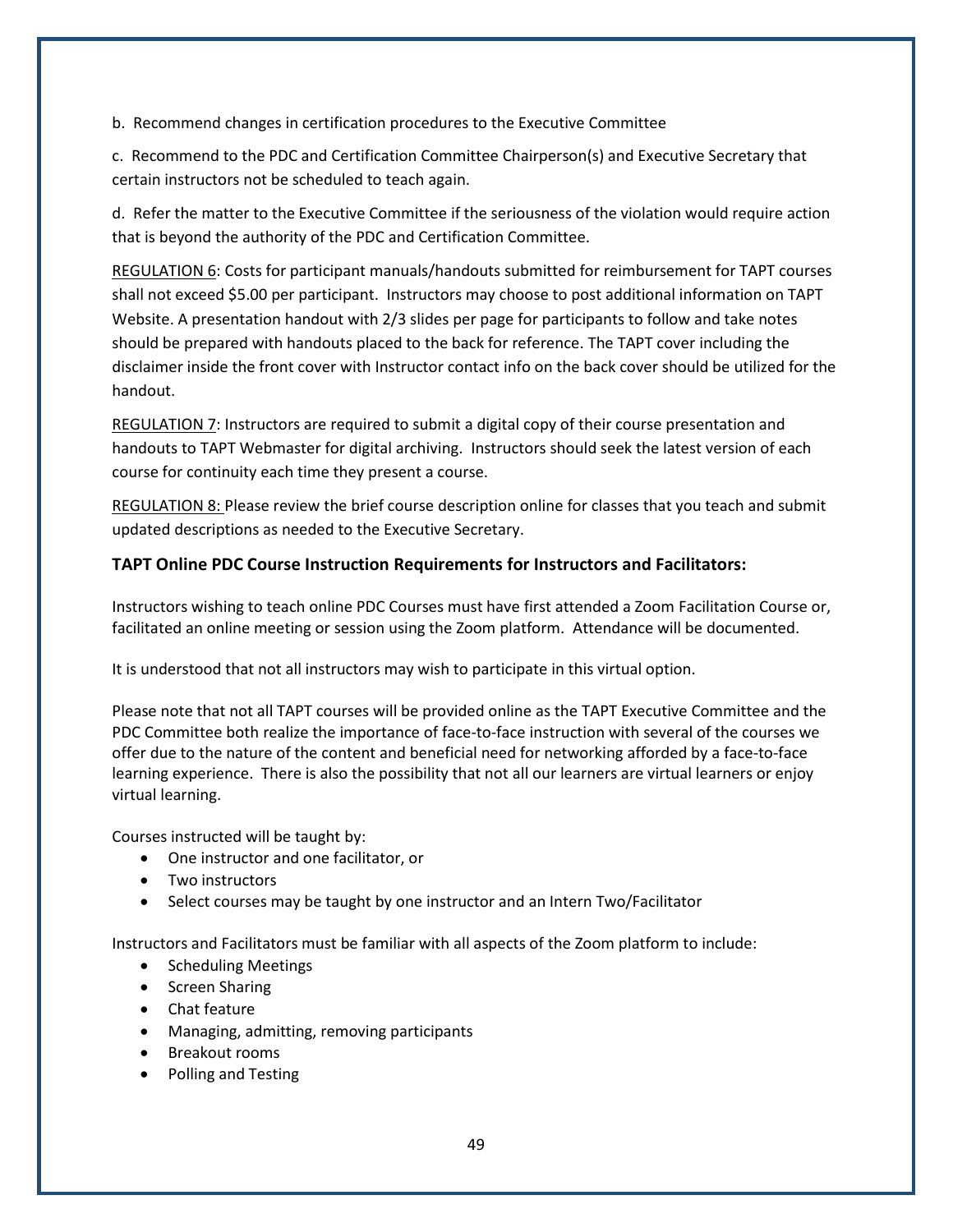Instructors and Facilitators must have good and reliable internet reception and have the Zoom app installed onto the device they plan to use for the presentation.

The TAPT Zoom platform allows for two hosts simultaneously. This means that TAPT can schedule up to two online courses per day if at the same time. We have the capability of several co-hosts as designated by the PDC Committee Chairs to follow the number of instructors/interns/moderators as stated above and to include more than one Intern or Observer if applicable.

Class size in most cases will be capped at 30 max attendees

#### **Instructors should announce attendance requirements before the class that must be met for course credit to be achieved.**

#### Roll Call:

Instructors will perform a roll call at the beginning of the class and note who was not in attendance. After going through one time, the instructor will call out names again of any who did not answer the first time. While calling roll call, the instructor or facilitator will ask the attendee to open his camera if that person does not have his camera option selected or is not in the frame.

After lunch and each break the co-instructor or facilitator who is not instructing at that time will scroll through the frames to ensure each person has returned.

Any other announcements such as upcoming classes or events will be provided before the class.

**Presentations, handouts, additional forms, exam, and exam answer sheets must be submitted to the TAPT Webmaster at least one week before the date of instruction. The handout will be emailed to each registered attendee with the Zoom sign on link as well as a link for the end of class exam and evaluation form.**

- Handouts may be in MS Word or Adobe PDF format. Ultimately, the document will be converted to PDF before sending out to the participants
- Presentations should be in PowerPoint format and ready for presentation. The instructor will be responsible for sharing the presentation on their screen, but the moderator will also be prepared to do so in the event of a technical issue with the instructor.
- Exams should be approximately 10 questions in length and should be of a True/False, multiple choice, or a combination of these type questions. The exam should be submitted to the webmaster in MS Word format so that it can be converted into an online exam format. The answer key MUST be provided with the exam.
- Any additional handouts or supplemental material should also be provided prior to the class to be included in the email to the participants.

The Zoom link for the class, handout, additional forms, and exam link will be emailed from the Webmaster and will also be sent to the Executive Secretary and both PDC Co-Chairmen.

Instructors must ensure course hour requirements are met and 30 minutes is included at the end for the exam.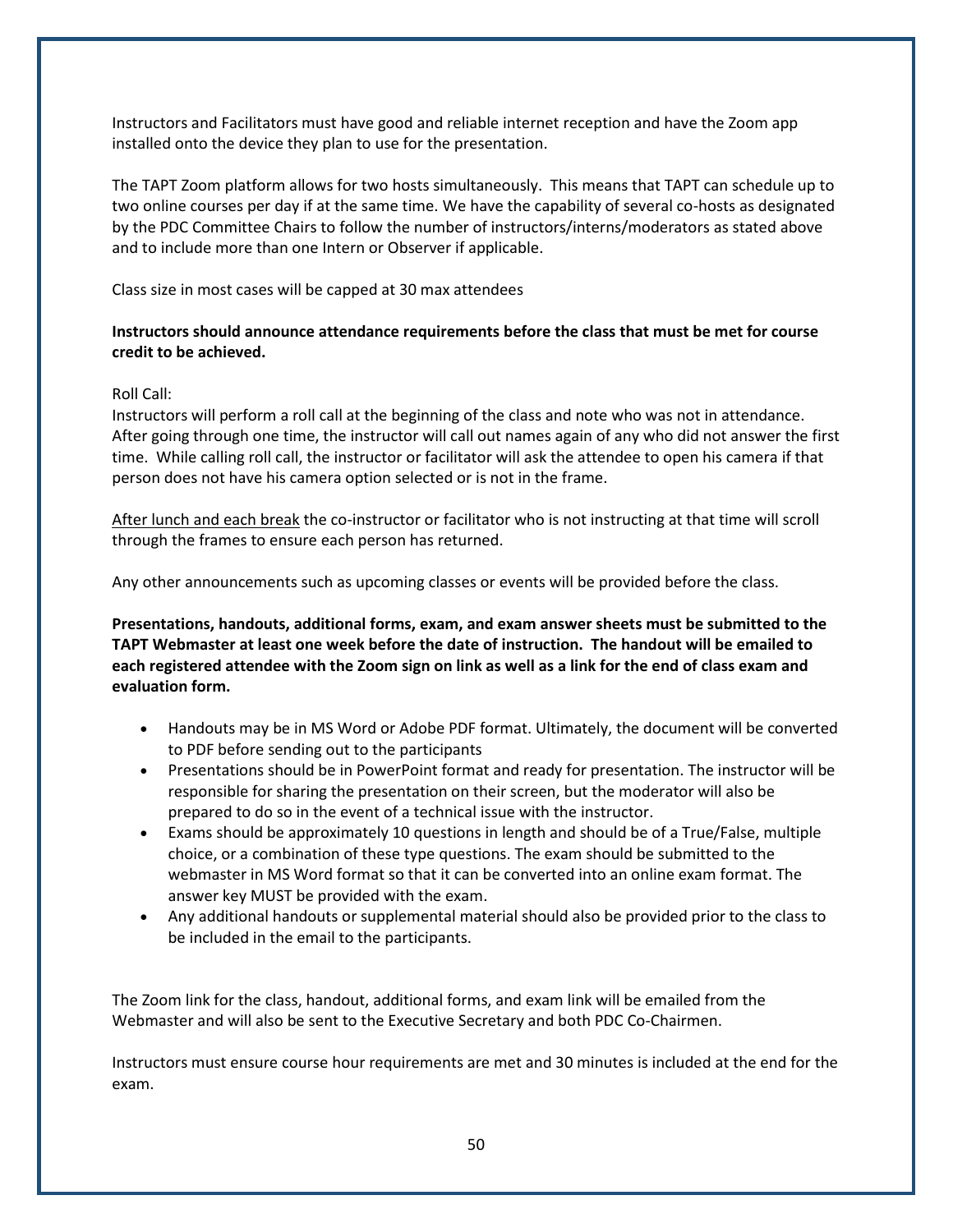**Class Roster**: The Executive Secretary will send the instructors a roster of attendees after registration has closed. If there are any changes or cancellations after the deadline, the Executive Secretary will notify the instructors. This roster should be used by each instructor and facilitator for marking attendance, no-shows, late arrivals, or failure to return after lunch or breaks. The exam score will also be noted on this roster. Follow up notes regarding poor participation, failure to participate in group discussions, etc. may also be noted on this roster. (Rosters are maintained electronically.)

Breakout groups should be selected with an attempt to separate district attendees and encourage networking. The attendance roster will help with these decisions.

Co-instructors and facilitators may wish to call on anyone who has not participated. However, this should be done in a manner so as not to demean or embarrass anyone. All attendees must participate in the group activities for course credit.

Online evaluations will be cc'd to the Executive Secretary and each Instructor.

Instructors will continue to submit an Intern Observation form to the Executive Secretary for each intern.

Exams: Exams submitted to the webmaster will be transferred to a Cognito Form that attendees will access via a link provided in the email sent out with the Zoom link AND a link will also be provided at the end of the course in the CHAT box feature. Participants will have 30 minutes to complete the exam.

**Instructors and facilitators should be prepared to offer assistance to those experiencing difficulty with accessing the exam or other possible issues.**

#### **ATTENDEE REQUIREMENTS FOR ONLINE COURSE PARTICIPANTS:**

**Instructors and facilitators should be aware of and support these attendee requirements:** Courses attended virtually through TAPT require individual registration and sign on.

All online course registration fees must be paid by the deadline date to attend. Unpaid registrations will be deleted to make room for wait-listed participants.

In most cases, online classes will be capped at a max attendance of 30 participants. Attendees should give the same respect to the class and instructors as an in-person class.

- Participants must have the Zoom app downloaded onto their personal or work devices
- Participants must have both camera and microphone options on their device.
- TAPT is not responsible for equipment or internet issues experienced by the participant
- Participants must remain in camera view and within their frame throughout the entirety of the course except during scheduled breaks.
- Attendees who must be reminded more than 2 times to stay in frame may not receive course credit and will have to take the course again at attendee's cost.
- Please select a table or desk for viewing if possible and conduct themselves as if in a classroom setting.
- Participants must participate in the group breakout activity sessions as instructed
- Participants should be prepared to answer questions and participate
- Participants should attend in an area without interruptions and background noise.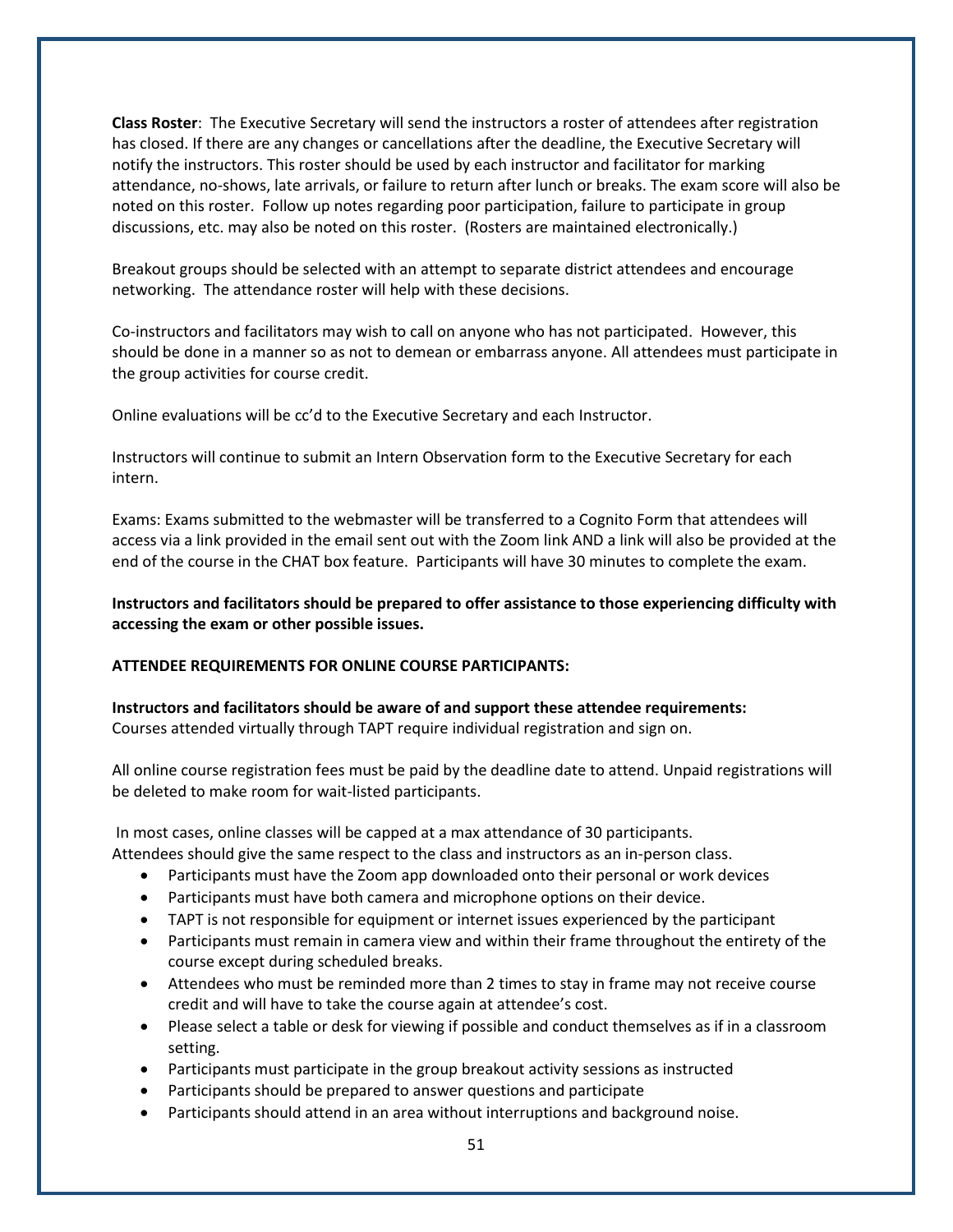- Participants should not be conducting any other personal business or side conversations even if muted during the class which causes distractions and disruptions.
- Participants should MUTE the mic option during the presentation
- Both Video and Audio features should be muted during the break.
- Attendance will be checked after each break or lunch
- Participants may ask questions during the presentation or use the CHAT feature to ask questions
- Participants must successfully complete the Exam with a 70% passing score No cell phone usage will be allowed during the Exam.
- Class Certificates of Completion will be emailed to the address provided at registration 7-10 days after the course